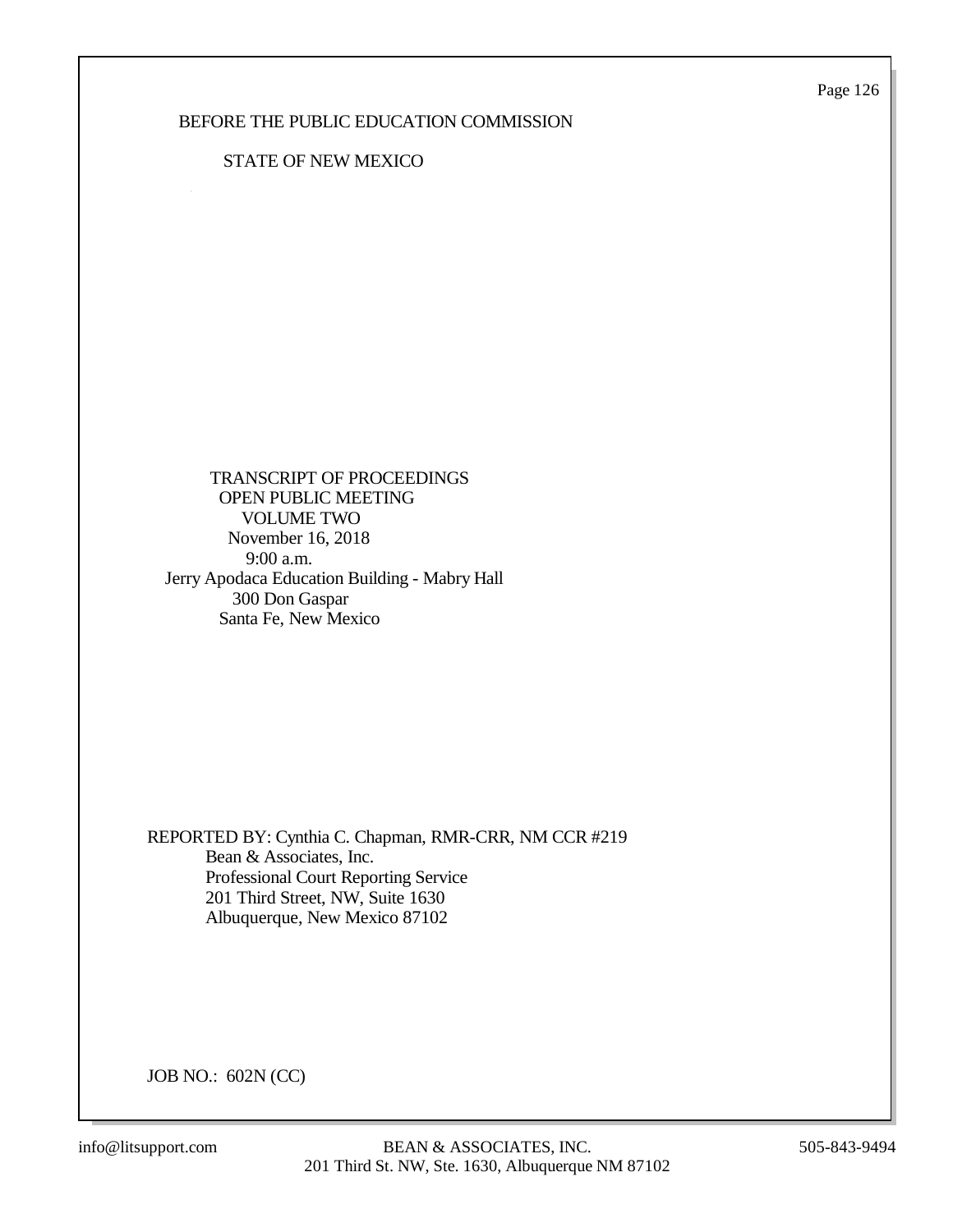## 2 (Pages 127 to 130)

|                                                                                                                                                                     | Page 127                                                                                                                                                                                                                                                                                                                                                                                                                                                                                                                                                                                            | Page 129                                                                                                                                                                                                                                                                                                                                                                                                                                                                                                                                                                                                                                                                                                                                                                                                                                                                                                                                                                                                                                                                                                                                                                                                                                                                       |
|---------------------------------------------------------------------------------------------------------------------------------------------------------------------|-----------------------------------------------------------------------------------------------------------------------------------------------------------------------------------------------------------------------------------------------------------------------------------------------------------------------------------------------------------------------------------------------------------------------------------------------------------------------------------------------------------------------------------------------------------------------------------------------------|--------------------------------------------------------------------------------------------------------------------------------------------------------------------------------------------------------------------------------------------------------------------------------------------------------------------------------------------------------------------------------------------------------------------------------------------------------------------------------------------------------------------------------------------------------------------------------------------------------------------------------------------------------------------------------------------------------------------------------------------------------------------------------------------------------------------------------------------------------------------------------------------------------------------------------------------------------------------------------------------------------------------------------------------------------------------------------------------------------------------------------------------------------------------------------------------------------------------------------------------------------------------------------|
| $\mathbf{1}$<br>$\boldsymbol{2}$<br>3<br>4<br>5<br>6<br>7<br>8<br>9<br>10<br>11<br>12<br>13<br>14<br>15<br>16<br>17<br>18<br>19<br>20<br>21<br>22<br>23<br>24<br>25 | <b>APPEARANCES</b><br><b>COMMISSIONERS:</b><br>MS. PATRICIA GIPSON, Chair<br>MR. GILBERT PERALTA, Vice Chair<br>MS. KARYL ANN ARMBRUSTER, Secretary<br>MR. R. CARLOS CABALLERO, Member<br>MR. JAMES CONYERS, Member<br>MR. TIM CRONE, Member<br>MR. DAVID ROBBINS, Member<br>MS. TRISH RUIZ, Member<br>MS. CARMIE TOULOUSE, Member<br>PED STAFF:<br>MS. JULIA ANDERSON, Acting Director,<br><b>Charter School Division</b><br>MS. BEVERLY FRIEDMAN, PED Custodian of Record<br>and Liaison to the PEC<br>PEC COUNSEL:<br>MS. AMI JAEGER, Counsel to the PEC<br>MR. MARK CHAIKEN, Counsel to the PEC | 1<br>THE CHAIR: Good morning. I'm going to<br>$\overline{2}$<br>reconvene this meeting of the Public Education<br>3<br>Commission and we were able to push through<br>$\overline{4}$<br>yesterday, and we are all the way to 17, the<br>5<br>Report -- oh, you're right, sorry.<br>6<br>And as of this moment in time, we are not<br>$\boldsymbol{7}$<br>going to do the year-end report; correct?<br>8<br>Right. So we are going to take 15 off the<br>9<br>agenda at this moment in time. And I thought<br>10<br>yesterday, after Executive Session, we were going to<br>11<br>deal first with 16? Yes?<br>12<br>MS. AMI JAEGER: This? 16 we're going to<br>13<br>talk about --<br>14<br>(Chair consults with counsel.)<br>15<br>THE CHAIR: So we're -- we will do the<br>16<br>reports. We'll go into Executive Session, and then<br>17<br>we will come back and do 16, okay? We'll do all of<br>18<br>that, reports and comments, come back into Executive<br>19<br>Session and come back and do 16, and then we should<br>20<br>be done.<br>21<br>All right. So first off, let's look at<br>22<br>the calendar, which is -- should be under Tab 17.<br>23<br>Sorry.<br>24<br>COMMISSIONER CABALLERO: Madam Chair,<br>25<br>before we continue, was there -- is 16 off the |
| $\mathbf{1}$                                                                                                                                                        | Page 128<br>INDEX TO PROCEEDINGS, Continued                                                                                                                                                                                                                                                                                                                                                                                                                                                                                                                                                         | Page 130<br>$\mathbf{1}$<br>agenda?                                                                                                                                                                                                                                                                                                                                                                                                                                                                                                                                                                                                                                                                                                                                                                                                                                                                                                                                                                                                                                                                                                                                                                                                                                            |
| $\overline{c}$<br>3<br>4<br>5<br>6<br>7<br>8<br>9<br>10<br>11<br>12<br>13<br>14<br>15<br>16<br>17<br>18                                                             | <b>PAGE</b><br>16 Discussion and Possible Action on<br>178<br>PEC Response to PED Proposed Rulemaking<br>and Amendments to NMAC<br>17 Report from the Chair<br>129<br>18 PEC Comments<br>185<br>197<br>REPORTER'S CERTIFICATE<br>Attachments:<br>2. Visitors' Sign-In Sheet                                                                                                                                                                                                                                                                                                                         | $\overline{c}$<br>THE CHAIR: No, it is not. I'm sorry, I<br>3<br>said we're going to go into Executive Session, and<br>$\overline{4}$<br>then we'll come back and do 16 after we've had the<br>5<br><b>Executive Session.</b><br>6<br>COMMISSIONER CABALLERO: Oh, I thought we<br>$\tau$<br>needed to have another motion.<br>8<br>THE CHAIR: No.<br>9<br>COMMISSIONER CABALLERO: Okay.<br>10<br>THE CHAIR: So with Tab 17, you have<br>11<br>the -- the proposed calendar for next year -- oh, I<br>$12\,$<br>just opened my book. I've got -- I pulled it out.<br>13<br>I just made a mess, that's all.<br>14<br>So does anyone have any immediate concerns<br>15<br>on how this calendar looks? For those of you that<br>16<br>are going to be here next year. You know, I'll<br>17<br>take -- I'll take comment from anyone who actually<br>18<br>is impacted by this calendar at this moment in time.<br>19<br>And, please, I need to caution                                                                                                                                                                                                                                                                                                                             |
| 19<br>20                                                                                                                                                            |                                                                                                                                                                                                                                                                                                                                                                                                                                                                                                                                                                                                     | 20<br>Commissioners that, you know, there's always those                                                                                                                                                                                                                                                                                                                                                                                                                                                                                                                                                                                                                                                                                                                                                                                                                                                                                                                                                                                                                                                                                                                                                                                                                       |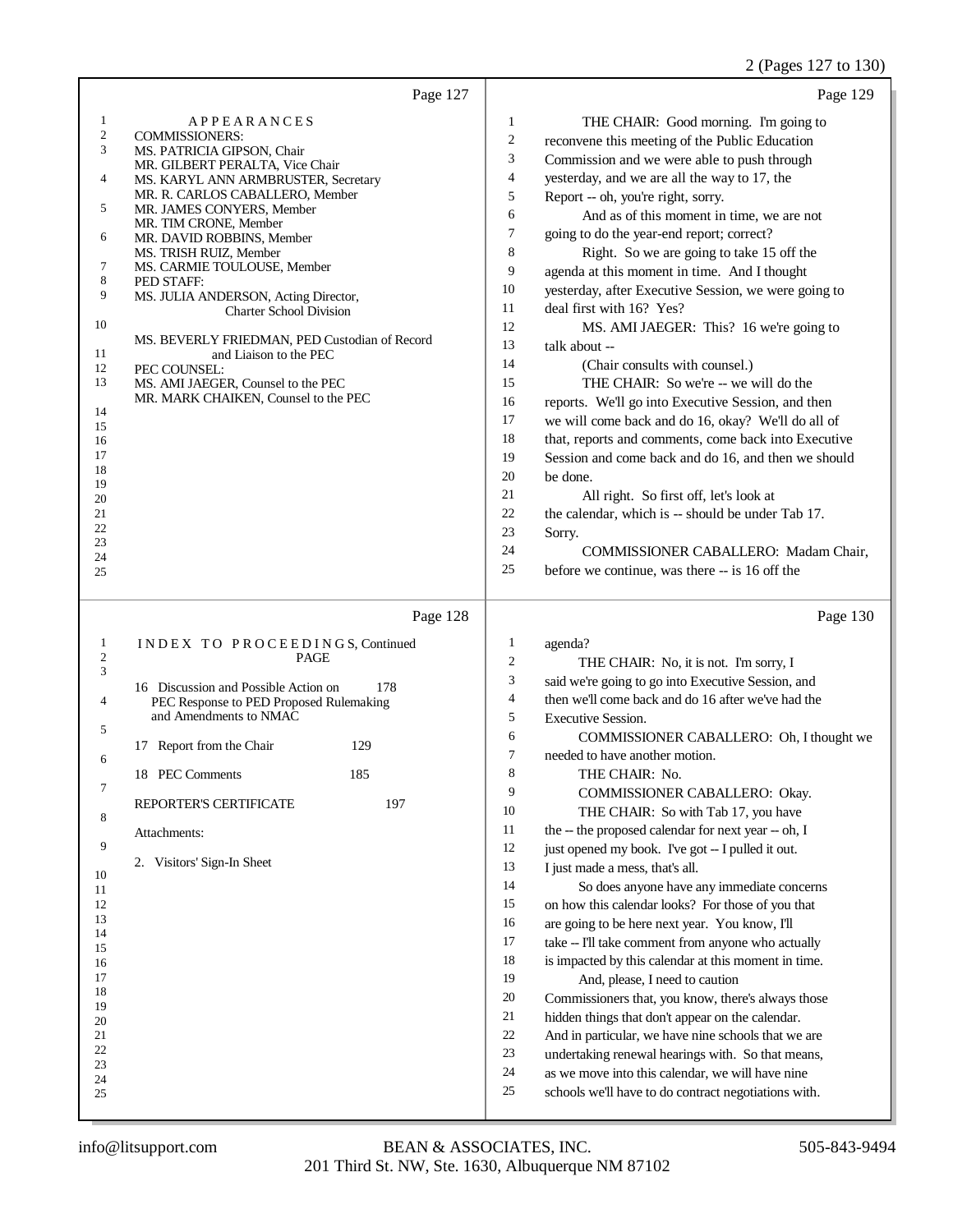|    |                                                      |                | 3 (Pages 131 to 134)                                 |
|----|------------------------------------------------------|----------------|------------------------------------------------------|
|    | Page 131                                             |                | Page 133                                             |
| 1  | FROM THE FLOOR: Are you talking about for            | 1              | after. That July, I think that's when the -- the     |
| 2  | next year, or for --                                 | $\overline{c}$ | Commission does all the community visits and stuff.  |
| 3  | THE CHAIR: No, for this year, 2019.                  | 3              | That's why the -- isn't that the time we --          |
| 4  | After the first of this year, we have to enter into  | $\overline{4}$ | THE CHAIR: That week there in July is for            |
| 5  | contract negotiations with those potentially nine    | 5              | the potential community input hearings.              |
| 6  | schools that we renew. So there's a maximum of nine  | 6              | COMMISSIONER CABALLERO: Right. And                   |
| 7  | schools that we would have to negotiate contracts    | 7              | that's the only week that I have to attend the       |
| 8  | with. So that's slightly less than the 15 that we    | 8              | national conference.                                 |
| 9  | did this year in that marathon.                      | 9              | THE CHAIR: Oh. Got you.                              |
| 10 | I would like to not have to do it in four            | 10             | COMMISSIONER CABALLERO: And so if it can             |
| 11 | days, 15 schools, so that you have no idea what day  | 11             | be moved before or after, I would appreciate. But    |
| 12 | of the week it is by the end. But it does have to    | 12             | if it can't be done, it can't be done.               |
| 13 | be in a somewhat confined time frame. But,           | 13             | THE CHAIR: So let's look at that.                    |
| 14 | generally, we usually look at somewhere around March | 14             | Because those community input hearings and the       |
| 15 | for that, waiting for after Session, because a lot   | 15             | timing of that is also based on the August meeting   |
| 16 | of people are involved in a lot of things through    | 16             | and CSD being able to get the analysis to us.        |
| 17 | that time period; so that -- and we're almost out of | 17             | That's always the -- the turnaround time is the      |
| 18 | bad-weather time frame, so that that becomes less of | 18             | concern, whether Commissioners can get the materials |
| 19 | a concern.                                           | 19             | in time for that August meeting. So the only thing   |
| 20 | So you need to keep that in the back of              | 20             | that really could be done would be --                |
| 21 | your mind, that that's not reflected in this         | 21             | COMMISSIONER CABALLERO: After.                       |
| 22 | calendar, but it takes up a significant amount of    | 22             | THE CHAIR: Let's look at August. It's                |
| 23 | time. We usually leave anywhere from two to three    | 23             | August 20th. I mean, I guess it's possible to move   |
| 24 | hours for each school.                               | 24             | the August meeting to the next week, that's          |
| 25 | So that just bear in mind that that's not            | 25             | possible, and then take the July meeting and move it |
|    |                                                      |                |                                                      |
|    | Page 132                                             |                | Page 134                                             |
| 1  | there. What's also not reflected in there is the     | $\mathbf{1}$   | a week.                                              |
| 2  | Spring Budget Workshop.                              | 2              | COMMISSIONER ARMBRUSTER: CSD, are you --             |
| 3  | <b>COMMISSIONER ARMBRUSTER: Work sessions</b>        | 3              | THE CHAIR: Well, that shouldn't affect               |
| 4  | aren't necessarily. Is it?                           | 4              | them, because we're giving them the same amount of   |
| 5  | MS. FRIEDMAN: Yeah, it is, with the                  | 5              | time. So my concern was if we moved July and we      |
| 6  | asterisk of the Public Education Commission work     | 6              | didn't move August, it's too soon.                   |
|    | sessions.                                            | 7              | COMMISSIONER ARMBRUSTER: I'm fine.                   |
| 8  | THE CHAIR: Yeah, the work sessions are.              | 8              | THE CHAIR: Unless we move July up a week.            |
| 9  | They are.                                            | 9              | But then I don't know -- then they're getting the    |
| 10 | MS. FRIEDMAN: Under the calendar.                    | 10             | applications, and they won't have enough time there. |
| 11 | THE CHAIR: But there's a Spring Budget               | 11             | MS. FRIEDMAN: Madam Chair, I might also              |
| 12 | Workshop. I don't know if there will be a PED        | 12             | mention that when we do schedule the meetings in     |
| 13 | charter conference in the spring. But that's always  | 13             | July for the new charter schools, we sometime run    |
| 14 | a potential. The Law Conference that the School      | 14             | into school districts and different areas starting   |
| 15 | Boards Association conducts and generally invites us | 15             | school.                                              |
| 16 | to, that also happens in the spring. So that         | 16             | THE CHAIR: Starting school.                          |
| 17 | there's -- there's a -- there's a lot.               | 17             | MS. FRIEDMAN: Right.                                 |
| 18 | For those of you that haven't been on here           | 18             | COMMISSIONER CABALLERO: I really don't               |
| 19 | before, anyone that told you it was two meetings a   | 19             | know how the school districts starting schools would |
| 20 | month lied to you; so -- I'm just saying.            | 20             | have an impact.                                      |
| 21 | So at this point in time, does anyone have           | 21             | THE CHAIR: We oftentimes use their                   |

 shows? COMMISSIONER CABALLERO: On the July

month, I've always asked to do a week before or

any concerns about this calendar as it -- as it

facilities for the community input hearings; because

- COMMISSIONER CABALLERO: Well, I haven't
- been to any of the community --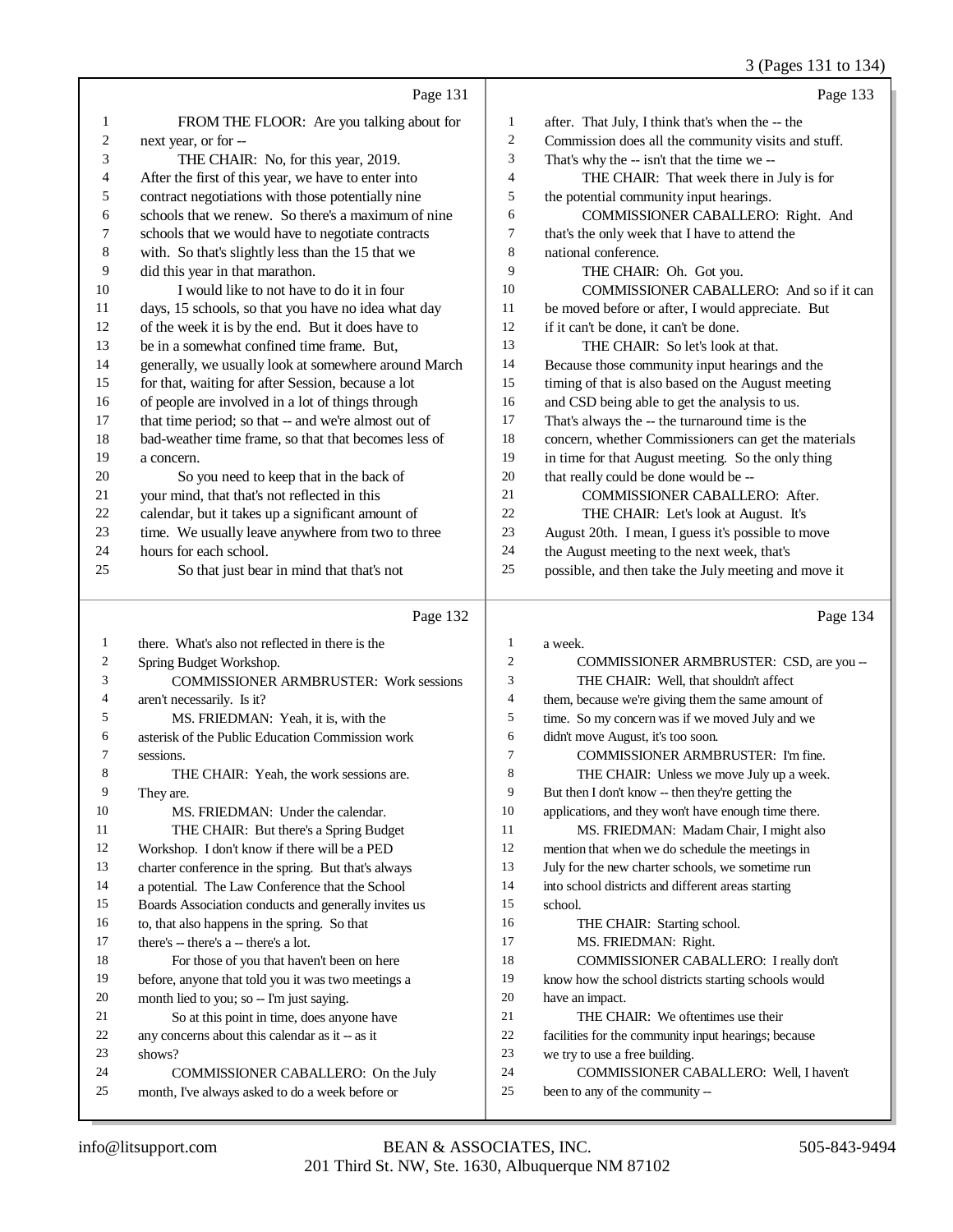## 4 (Pages 135 to 138)

|    | Page 135                                            |                | Page 137                                             |
|----|-----------------------------------------------------|----------------|------------------------------------------------------|
| 1  | THE CHAIR: So that becomes the problem.             | 1              | actually, I'm on contract in July.                   |
| 2  | Often we use district facilities to hold the        | $\overline{c}$ | So I think that we just have to, you know,           |
| 3  | meeting. So it limits where we can have them,       | 3              | leave the calendar -- or my suggestion would be      |
| 4  | especially if they're just getting up and running   | $\overline{4}$ | leave the calendar as is, and we do the best we can  |
| 5  | for the year. It's -- it's difficult.               | 5              | to be there when we can. And when we can't, we       |
| 6  | Do I have any --                                    | 6              | can't.                                               |
| 7  | COMMISSIONER ARMBRUSTER: Could you tell             | 7              | THE CHAIR: Well -- but I have a concern              |
| 8  | me why the 16th of March has the little shadow on   | 8              | when there's only two people that can show up to a   |
| 9  | it?                                                 | 9              | community input hearing. That's a -- that's an       |
| 10 | <b>COMMISSIONER CABALLERO: Well, there's two</b>    | 10             | optics for the PEC that does not look good, that we  |
| 11 | shadows.                                            | 11             | did not participate in the input hearing. It's part  |
| 12 | MS. AMI JAEGER: Because it's the end of             | 12             | of our responsibility to do it; so that when we      |
| 13 | the Session. Is that why?                           | 13             | don't show up, it doesn't say a lot to the schools.  |
| 14 | MS. FRIEDMAN: It is. It's the end of the            | 14             | So if -- if we've got a significant number           |
| 15 | Session.                                            | 15             | of the Commissioners that have an issue with the     |
| 16 | THE CHAIR: That's the end of the Session.           | 16             | date, we have to be responsive to that, because --   |
| 17 | Yeah. So I'm asking -- because I didn't hear any    | 17             | we can't just keep showing up with two people.       |
| 18 | feedback on it, I'm asking do you want to move July | 18             | COMMISSIONER ARMBRUSTER: So what's hard              |
| 19 | a week later? And August? Or do you want to move    | 19             | is we have four new people, and we don't know where  |
| 20 | July -- I don't know if we can move July back a     | 20             | their -- what their life is like, because we're      |
| 21 | week, because that becomes difficult because of the | 21             | making the decision, which is fine. But I'm just     |
| 22 | applications coming in.                             | 22             | saying it's hard to --                               |
| 23 | MS. JULIA ANDERSON: Right.                          | 23             | COMMISSIONER TOULOUSE: Madam Chair, may I            |
| 24 | THE CHAIR: So the only alternative is to            | 24             | suggest this calendar has never been set in absolute |
| 25 | move ahead a week, not back a week.                 | 25             | concrete, anyway? That in a couple of months, it     |

## Page 136

| 2<br>caution, with the July time period, July begins our<br>THE CHAIR: We can make minor adjustments.<br>2<br>3<br>COMMISSIONER TOULOUSE: Well -- but I'm --<br>3<br>fiscal year. And what I have to do to get everyone<br>4<br>THE CHAIR: But these big weeks -- you<br>on the DFA rolls for reimbursement is to put in new<br>4<br>5<br>know. And, obviously, we can't -- we don't know<br>5<br>budgets for PEC for monies. And so we usually don't<br>6<br>where these community input hearings are going to be<br>6<br>get those new purchase orders until around the 10th.<br>7<br>held until we get the applications. So we don't<br>7<br>And so it would be real difficult to be traveling<br>8<br>know that. But for people to be able to block out<br>8<br>that second week.<br>9<br>9<br>this time, for CSD staff to be able to figure out<br>THE CHAIR: No. We're looking at -- we<br>10<br>their timing as they're doing other school issues so<br>10<br>said we can't move back; that we can only move<br>11<br>that they can block that time out, we have to do<br>11<br>forward --<br>12<br>that -- that process so that everyone is -- is as<br>12<br>MS. FRIEDMAN: Oh, okay.<br>13<br>clear as possible that they -- that the timing is<br>13<br>THE CHAIR: -- you know, because the<br>14<br>14<br>applications don't come in until June.<br>available.<br>15<br>15<br>MS. FRIEDMAN: Right.<br>16<br>just keep in mind sometimes -- in most cases, the<br>16<br>THE CHAIR: So it wouldn't give CSD, in<br>17<br>particular, enough time to get that -- that<br>community input hearings usually only involve two or<br>17<br>18<br>18<br>information turned around to us. So -- Commissioner<br>three days, depending on the geographic locations.<br>19<br>So you can probably shrink that week in less than<br>19<br>Ruiz?<br>20<br>five, sometimes.<br>20<br>COMMISSIONER RUIZ: And here's my thing,<br>21<br>21<br>Madam Chair. It's just that we have to go with the<br>THE CHAIR: Unless we -- yeah. The only<br>22<br>time it extends is if there's big travel, that you<br>calendar that's -- I mean, everybody's going to have<br>22<br>23<br>end up with a travel day in there because you're<br>23<br>conflicts. I mean, you know, August is a really bad<br>24<br>going from north to south, that it becomes a<br>time for, you know, those of us that there still<br>24<br>25<br>challenge. Because I think we all remember<br>25<br>working in the school system. And so -- and July -- |   |                                       |   |                                           |
|-------------------------------------------------------------------------------------------------------------------------------------------------------------------------------------------------------------------------------------------------------------------------------------------------------------------------------------------------------------------------------------------------------------------------------------------------------------------------------------------------------------------------------------------------------------------------------------------------------------------------------------------------------------------------------------------------------------------------------------------------------------------------------------------------------------------------------------------------------------------------------------------------------------------------------------------------------------------------------------------------------------------------------------------------------------------------------------------------------------------------------------------------------------------------------------------------------------------------------------------------------------------------------------------------------------------------------------------------------------------------------------------------------------------------------------------------------------------------------------------------------------------------------------------------------------------------------------------------------------------------------------------------------------------------------------------------------------------------------------------------------------------------------------------------------------------------------------------------------------------------------------------------------------------------------------------------------------------------------------------------------------------------------------------------------------------------------------------------------------------------------------------------------------------------------------------------------------------------------------------------------------------------------------------------------------------------------------------------------------------------------------------------------------------------------------------------------------------------------------------------------------------------|---|---------------------------------------|---|-------------------------------------------|
|                                                                                                                                                                                                                                                                                                                                                                                                                                                                                                                                                                                                                                                                                                                                                                                                                                                                                                                                                                                                                                                                                                                                                                                                                                                                                                                                                                                                                                                                                                                                                                                                                                                                                                                                                                                                                                                                                                                                                                                                                                                                                                                                                                                                                                                                                                                                                                                                                                                                                                                         | 1 | MS. FRIEDMAN: Madam Chair, I also may | 1 | could still be adjusted?                  |
|                                                                                                                                                                                                                                                                                                                                                                                                                                                                                                                                                                                                                                                                                                                                                                                                                                                                                                                                                                                                                                                                                                                                                                                                                                                                                                                                                                                                                                                                                                                                                                                                                                                                                                                                                                                                                                                                                                                                                                                                                                                                                                                                                                                                                                                                                                                                                                                                                                                                                                                         |   |                                       |   |                                           |
|                                                                                                                                                                                                                                                                                                                                                                                                                                                                                                                                                                                                                                                                                                                                                                                                                                                                                                                                                                                                                                                                                                                                                                                                                                                                                                                                                                                                                                                                                                                                                                                                                                                                                                                                                                                                                                                                                                                                                                                                                                                                                                                                                                                                                                                                                                                                                                                                                                                                                                                         |   |                                       |   |                                           |
|                                                                                                                                                                                                                                                                                                                                                                                                                                                                                                                                                                                                                                                                                                                                                                                                                                                                                                                                                                                                                                                                                                                                                                                                                                                                                                                                                                                                                                                                                                                                                                                                                                                                                                                                                                                                                                                                                                                                                                                                                                                                                                                                                                                                                                                                                                                                                                                                                                                                                                                         |   |                                       |   |                                           |
|                                                                                                                                                                                                                                                                                                                                                                                                                                                                                                                                                                                                                                                                                                                                                                                                                                                                                                                                                                                                                                                                                                                                                                                                                                                                                                                                                                                                                                                                                                                                                                                                                                                                                                                                                                                                                                                                                                                                                                                                                                                                                                                                                                                                                                                                                                                                                                                                                                                                                                                         |   |                                       |   |                                           |
|                                                                                                                                                                                                                                                                                                                                                                                                                                                                                                                                                                                                                                                                                                                                                                                                                                                                                                                                                                                                                                                                                                                                                                                                                                                                                                                                                                                                                                                                                                                                                                                                                                                                                                                                                                                                                                                                                                                                                                                                                                                                                                                                                                                                                                                                                                                                                                                                                                                                                                                         |   |                                       |   |                                           |
|                                                                                                                                                                                                                                                                                                                                                                                                                                                                                                                                                                                                                                                                                                                                                                                                                                                                                                                                                                                                                                                                                                                                                                                                                                                                                                                                                                                                                                                                                                                                                                                                                                                                                                                                                                                                                                                                                                                                                                                                                                                                                                                                                                                                                                                                                                                                                                                                                                                                                                                         |   |                                       |   |                                           |
|                                                                                                                                                                                                                                                                                                                                                                                                                                                                                                                                                                                                                                                                                                                                                                                                                                                                                                                                                                                                                                                                                                                                                                                                                                                                                                                                                                                                                                                                                                                                                                                                                                                                                                                                                                                                                                                                                                                                                                                                                                                                                                                                                                                                                                                                                                                                                                                                                                                                                                                         |   |                                       |   |                                           |
|                                                                                                                                                                                                                                                                                                                                                                                                                                                                                                                                                                                                                                                                                                                                                                                                                                                                                                                                                                                                                                                                                                                                                                                                                                                                                                                                                                                                                                                                                                                                                                                                                                                                                                                                                                                                                                                                                                                                                                                                                                                                                                                                                                                                                                                                                                                                                                                                                                                                                                                         |   |                                       |   |                                           |
|                                                                                                                                                                                                                                                                                                                                                                                                                                                                                                                                                                                                                                                                                                                                                                                                                                                                                                                                                                                                                                                                                                                                                                                                                                                                                                                                                                                                                                                                                                                                                                                                                                                                                                                                                                                                                                                                                                                                                                                                                                                                                                                                                                                                                                                                                                                                                                                                                                                                                                                         |   |                                       |   |                                           |
|                                                                                                                                                                                                                                                                                                                                                                                                                                                                                                                                                                                                                                                                                                                                                                                                                                                                                                                                                                                                                                                                                                                                                                                                                                                                                                                                                                                                                                                                                                                                                                                                                                                                                                                                                                                                                                                                                                                                                                                                                                                                                                                                                                                                                                                                                                                                                                                                                                                                                                                         |   |                                       |   |                                           |
|                                                                                                                                                                                                                                                                                                                                                                                                                                                                                                                                                                                                                                                                                                                                                                                                                                                                                                                                                                                                                                                                                                                                                                                                                                                                                                                                                                                                                                                                                                                                                                                                                                                                                                                                                                                                                                                                                                                                                                                                                                                                                                                                                                                                                                                                                                                                                                                                                                                                                                                         |   |                                       |   |                                           |
|                                                                                                                                                                                                                                                                                                                                                                                                                                                                                                                                                                                                                                                                                                                                                                                                                                                                                                                                                                                                                                                                                                                                                                                                                                                                                                                                                                                                                                                                                                                                                                                                                                                                                                                                                                                                                                                                                                                                                                                                                                                                                                                                                                                                                                                                                                                                                                                                                                                                                                                         |   |                                       |   |                                           |
|                                                                                                                                                                                                                                                                                                                                                                                                                                                                                                                                                                                                                                                                                                                                                                                                                                                                                                                                                                                                                                                                                                                                                                                                                                                                                                                                                                                                                                                                                                                                                                                                                                                                                                                                                                                                                                                                                                                                                                                                                                                                                                                                                                                                                                                                                                                                                                                                                                                                                                                         |   |                                       |   |                                           |
|                                                                                                                                                                                                                                                                                                                                                                                                                                                                                                                                                                                                                                                                                                                                                                                                                                                                                                                                                                                                                                                                                                                                                                                                                                                                                                                                                                                                                                                                                                                                                                                                                                                                                                                                                                                                                                                                                                                                                                                                                                                                                                                                                                                                                                                                                                                                                                                                                                                                                                                         |   |                                       |   | COMMISSIONER PERALTA: Madam Chair, again, |
|                                                                                                                                                                                                                                                                                                                                                                                                                                                                                                                                                                                                                                                                                                                                                                                                                                                                                                                                                                                                                                                                                                                                                                                                                                                                                                                                                                                                                                                                                                                                                                                                                                                                                                                                                                                                                                                                                                                                                                                                                                                                                                                                                                                                                                                                                                                                                                                                                                                                                                                         |   |                                       |   |                                           |
|                                                                                                                                                                                                                                                                                                                                                                                                                                                                                                                                                                                                                                                                                                                                                                                                                                                                                                                                                                                                                                                                                                                                                                                                                                                                                                                                                                                                                                                                                                                                                                                                                                                                                                                                                                                                                                                                                                                                                                                                                                                                                                                                                                                                                                                                                                                                                                                                                                                                                                                         |   |                                       |   |                                           |
|                                                                                                                                                                                                                                                                                                                                                                                                                                                                                                                                                                                                                                                                                                                                                                                                                                                                                                                                                                                                                                                                                                                                                                                                                                                                                                                                                                                                                                                                                                                                                                                                                                                                                                                                                                                                                                                                                                                                                                                                                                                                                                                                                                                                                                                                                                                                                                                                                                                                                                                         |   |                                       |   |                                           |
|                                                                                                                                                                                                                                                                                                                                                                                                                                                                                                                                                                                                                                                                                                                                                                                                                                                                                                                                                                                                                                                                                                                                                                                                                                                                                                                                                                                                                                                                                                                                                                                                                                                                                                                                                                                                                                                                                                                                                                                                                                                                                                                                                                                                                                                                                                                                                                                                                                                                                                                         |   |                                       |   |                                           |
|                                                                                                                                                                                                                                                                                                                                                                                                                                                                                                                                                                                                                                                                                                                                                                                                                                                                                                                                                                                                                                                                                                                                                                                                                                                                                                                                                                                                                                                                                                                                                                                                                                                                                                                                                                                                                                                                                                                                                                                                                                                                                                                                                                                                                                                                                                                                                                                                                                                                                                                         |   |                                       |   |                                           |
|                                                                                                                                                                                                                                                                                                                                                                                                                                                                                                                                                                                                                                                                                                                                                                                                                                                                                                                                                                                                                                                                                                                                                                                                                                                                                                                                                                                                                                                                                                                                                                                                                                                                                                                                                                                                                                                                                                                                                                                                                                                                                                                                                                                                                                                                                                                                                                                                                                                                                                                         |   |                                       |   |                                           |
|                                                                                                                                                                                                                                                                                                                                                                                                                                                                                                                                                                                                                                                                                                                                                                                                                                                                                                                                                                                                                                                                                                                                                                                                                                                                                                                                                                                                                                                                                                                                                                                                                                                                                                                                                                                                                                                                                                                                                                                                                                                                                                                                                                                                                                                                                                                                                                                                                                                                                                                         |   |                                       |   |                                           |
|                                                                                                                                                                                                                                                                                                                                                                                                                                                                                                                                                                                                                                                                                                                                                                                                                                                                                                                                                                                                                                                                                                                                                                                                                                                                                                                                                                                                                                                                                                                                                                                                                                                                                                                                                                                                                                                                                                                                                                                                                                                                                                                                                                                                                                                                                                                                                                                                                                                                                                                         |   |                                       |   |                                           |
|                                                                                                                                                                                                                                                                                                                                                                                                                                                                                                                                                                                                                                                                                                                                                                                                                                                                                                                                                                                                                                                                                                                                                                                                                                                                                                                                                                                                                                                                                                                                                                                                                                                                                                                                                                                                                                                                                                                                                                                                                                                                                                                                                                                                                                                                                                                                                                                                                                                                                                                         |   |                                       |   |                                           |
|                                                                                                                                                                                                                                                                                                                                                                                                                                                                                                                                                                                                                                                                                                                                                                                                                                                                                                                                                                                                                                                                                                                                                                                                                                                                                                                                                                                                                                                                                                                                                                                                                                                                                                                                                                                                                                                                                                                                                                                                                                                                                                                                                                                                                                                                                                                                                                                                                                                                                                                         |   |                                       |   |                                           |

Page 138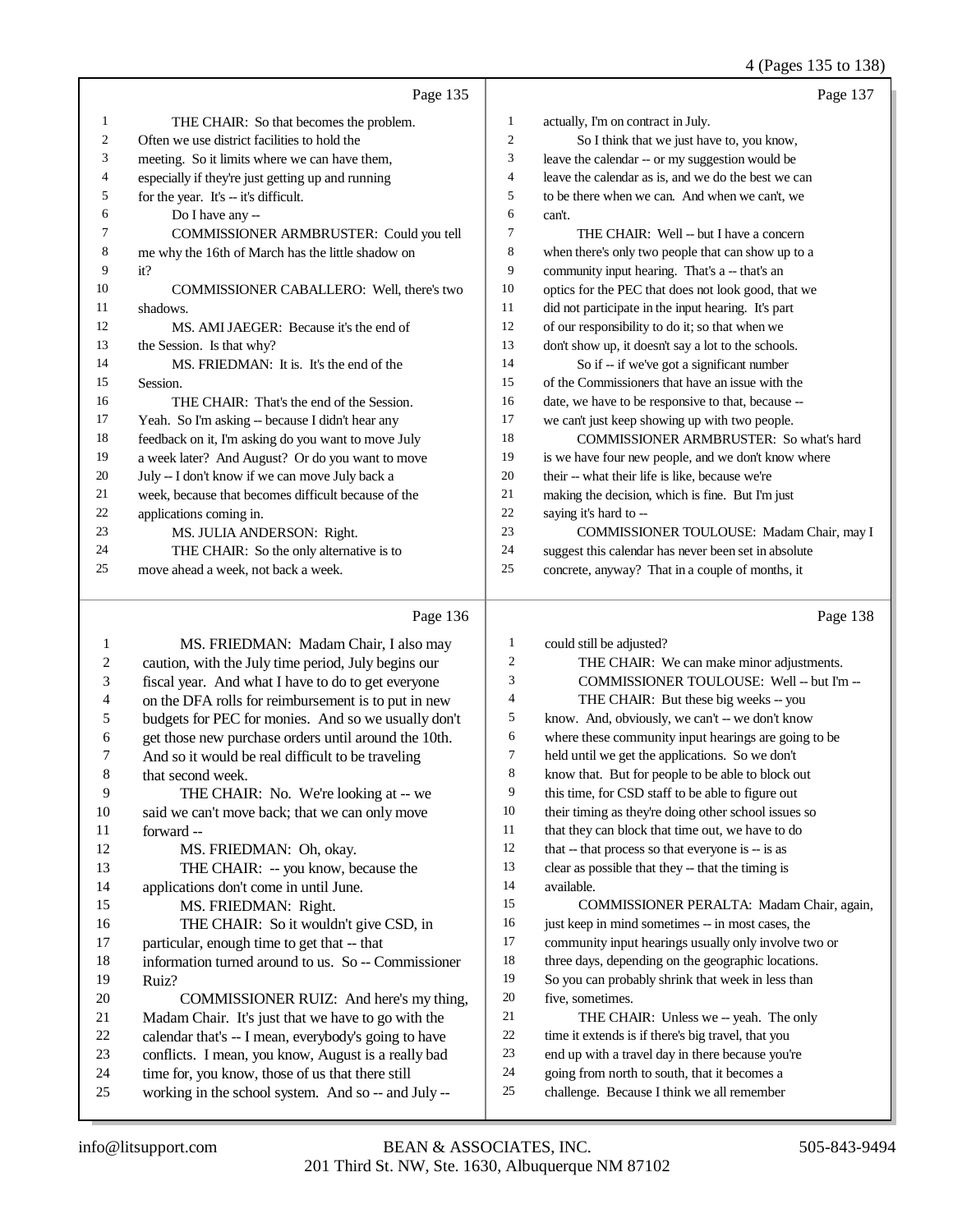5 (Pages 139 to 142)

|                  | Page 139                                             |                | Page 141                                             |
|------------------|------------------------------------------------------|----------------|------------------------------------------------------|
| $\mathbf{1}$     | galloping from Gallup to try to make it to the       | 1              | COMMISSIONER RUIZ: Yes.                              |
| $\boldsymbol{2}$ | Albuquerque hearing on time, because it was -- it    | $\mathfrak{2}$ | <b>COMMISSIONER ARMBRUSTER: Commissioner</b>         |
| 3                | was tighter than it should have been, you know. So   | 3              | Caballero?                                           |
| 4                | we don't --                                          | $\overline{4}$ | COMMISSIONER CABALLERO: Yes.                         |
| 5                | <b>COMMISSIONER ARMBRUSTER:</b> Like, lunch with     | 5              | COMMISSIONER ARMBRUSTER: Nine to zero,               |
| 6                | peanut butter crackers? That one?                    | 6              | passes.                                              |
| 7                | THE CHAIR: From the Walgreens that                   | 7              | THE CHAIR: Motion passes, nine to zero.              |
| 8                | happened to be on the corner, fortunately. So I'll   | 8              | I am now going to move that the Public               |
| 9                | entertain a motion then.                             | 9              | Education --                                         |
| 10               | <b>COMMISSIONER ROBBINS: I move that the</b>         | 10             | COMMISSIONER TOULOUSE: Before we do this,            |
| 11               | Public Education Commission adopt the meeting        | 11             | could we introduce --                                |
| 12               | calendar for 2019 and designate the first meeting of | 12             | THE CHAIR: I will. I will. We didn't                 |
| 13               | the calendar year for the annual meeting.            | 13             | finish -- I'm sorry. We didn't finish the rest of    |
| 14               | COMMISSIONER CRONE: Second.                          | 14             | our -- and I don't see -- Matt's not here. Huh.      |
| 15               | THE CHAIR: There's a motion by                       | 15             | Okay. So I will give you --                          |
| 16               | Commissioner Robbins, a second by Commissioner       | 16             | COMMISSIONER PERALTA: May I make a quick             |
| 17               | Crone. Any further discussion?                       | 17             | announcement?                                        |
| 18               | COMMISSIONER CABALLERO: Discussion. I                | 18             | THE CHAIR: Oh, sure.                                 |
| 19               | just appreciate the effort to accommodate. And       | 19             | COMMISSIONER PERALTA: Thank you,                     |
| $20\,$           | every year, I go through it, and every year, it is   | 20             | Madam Chair.                                         |
| 21               | difficult to accommodate. But I do bring it up with  | 21             | And so in regards to matter of 17C, as the           |
| $22\,$           | the chance that I might get lucky.                   | 22             | liaison on the New Mexico School Board Association,  |
| 23               | THE CHAIR: And, unfortunately, we have               | 23             | I did -- I did have communication with Joe Guillen,  |
| 24               | that hidden time frame with CSD that makes it a      | 24             | the Executive Director of the School Board           |
| 25               | little bit more of a challenge.                      | 25             | Association. And he is currently working on the      |
|                  | Page 140                                             |                | Page 142                                             |
| $\mathbf{1}$     | COMMISSIONER CABALLERO: Yeah.                        | $\mathbf{1}$   | invitations for the Commissioners for their December |
| $\mathfrak{2}$   | THE CHAIR: Commissioner Armbruster?                  | $\mathfrak{2}$ | conference, I believe. That's in the first week,     |
| 3                | <b>COMMISSIONER ARMBRUSTER: Commissioner</b>         | 3              | 5th or 6th, or something like that.                  |
| 4                | Robbins?                                             | $\overline{4}$ | So as soon as I get word or an e-mail from           |
| 5                | <b>COMMISSIONER ROBBINS: Yes.</b>                    | 5              | him, I'm -- I'll channel that to the Chair and       |
| 6                | COMMISSIONER ARMBRUSTER: Commissioner                | 6              | Ms. Friedman, and so that way, they can pass on      |
| 7                | Toulouse?                                            | $\tau$         | information.                                         |
| 8                | COMMISSIONER TOULOUSE: I don't care at               | 8              | But, again, the School Board Association             |
| 9                | all; so I'll be glad to say "Yes."                   | 9              | is interested in having us attend.                   |
| 10               | COMMISSIONER ARMBRUSTER: Yes. Thank you.             | 10             | THE CHAIR: It's actually the 7th and 8th.            |
| 11               | Commissioner Armbruster says "Yes."                  | 11             | COMMISSIONER PERALTA: 7th and 8th. Thank             |
| 12               | <b>Commissioner Conyers?</b>                         | 12             | you.                                                 |
|                  |                                                      |                |                                                      |
| 13               | COMMISSIONER CONYERS: Yes.                           | 13             | THE CHAIR: It's a Friday and a Saturday.             |
| 14               | COMMISSIONER ARMBRUSTER: The same kind of            | 14             | at the $-$                                           |
| 15               | "Yes" that Commissioner Toulouse had.                | 15             | <b>COMMISSIONER RUIZ: Embassy Suites.</b>            |
| 16               | <b>Commissioner Peralta?</b>                         | 16             | COMMISSIONER PERALTA: Embassy Suites.                |
| 17               | COMMISSIONER PERALTA: Yes.                           | 17             | THE CHAIR: Embassy Suites, yes. Yes.                 |
| 18               | <b>COMMISSIONER ARMBRUSTER: Commissioner</b>         | 18             | COMMISSIONER PERALTA: Thank you.                     |
| 19               | Gipson?                                              | 19             | THE CHAIR: I have just a brief update. I             |
| 20               | THE CHAIR: Yes.                                      | $20\,$         | attended the LESC in October and then also November. |
| 21               | COMMISSIONER ARMBRUSTER: Commissioner                | 21             | So we've had two LESC meetings since our last        |
| 22               | Crone?                                               | $22\,$         | meeting. Both of those was a continuation of the     |
| 23               | <b>COMMISSIONER CRONE: Yes.</b>                      | 23             | study that they've been doing, in particular, around |
| 24               | <b>COMMISSIONER ARMBRUSTER: Commissioner</b>         | 24             | trauma-inspired learning. And if you have an         |
| 25               | Ruiz?                                                | 25             | opportunity to look at the videos, the October       |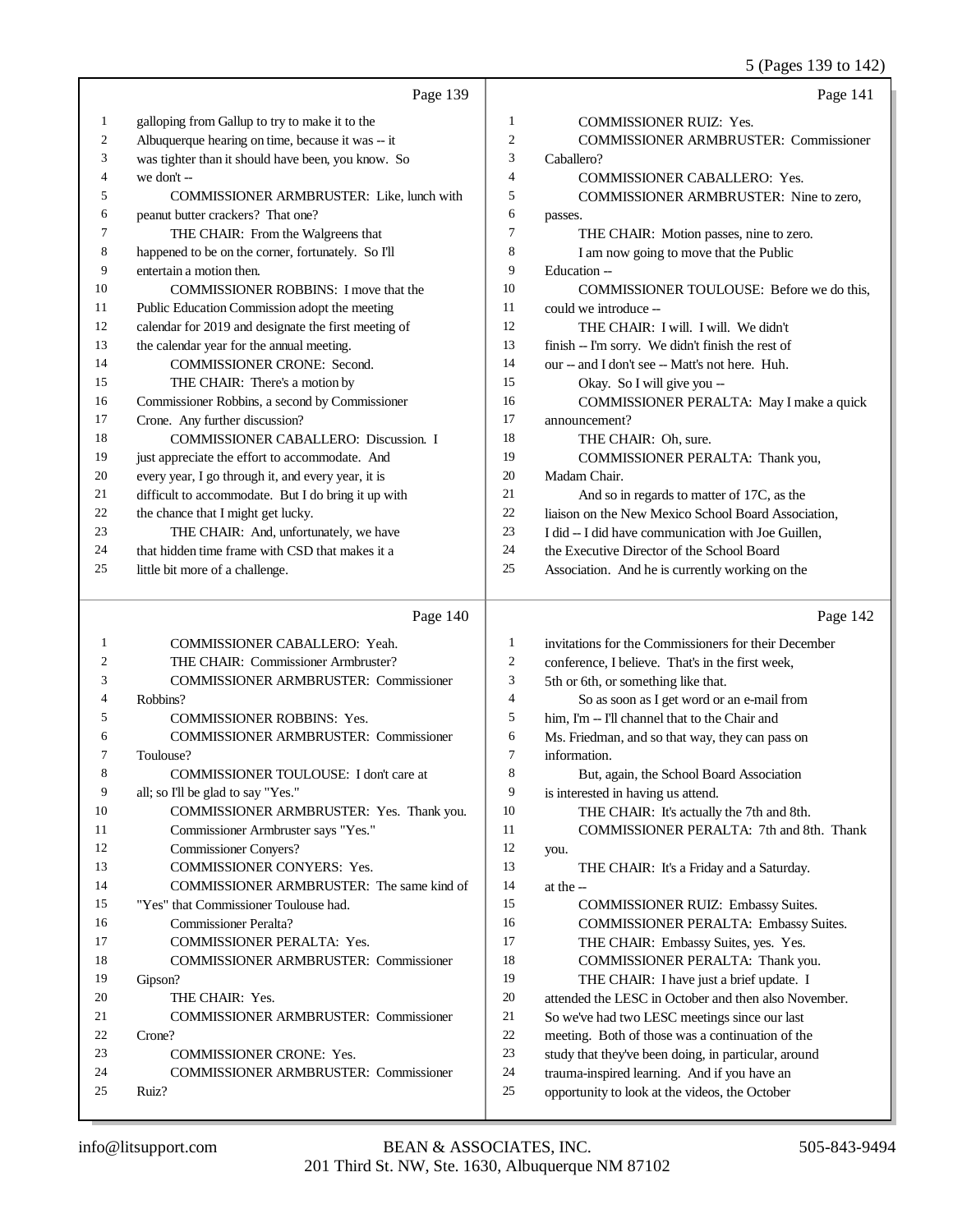### $($  Pages 143 to 146)

|                  |                                                      |                          | 0 (Pages 145 to 140)                                 |
|------------------|------------------------------------------------------|--------------------------|------------------------------------------------------|
|                  | Page 143                                             |                          | Page 145                                             |
| $\mathbf{1}$     | one -- I'm not sure if the -- if the stream is       | $\mathbf{1}$             | for them, but that every school is also being --     |
| $\sqrt{2}$       | there; but the PowerPoint is there from that         | $\sqrt{2}$               | that assessment is equitable.                        |
| 3                | presentation.                                        | 3                        | So it's really very interesting. So it's             |
| 4                | And the one that was Wednesday of this               | 4                        | exciting to see that. And we'll just have to see     |
| 5                | week, it's remarkable work that they are doing. And  | 5                        | how this plays out and take a look at the            |
| 6                | that work that they are doing is helping to lay the  | 6                        | performance framework and see what modifications we  |
| $\tau$           | groundwork for another presentation that was done on | $\boldsymbol{7}$         | would have to do with that.                          |
| 8                | the school grades.                                   | $\,$ 8 $\,$              | So it's really very interesting.                     |
| 9                | And there was a presentation by some from            | 9                        | I also went Tuesday -- PSFA is -- they are           |
| $10\,$           | the School Grades Committee that they are proposing  | $10\,$                   | conducting assessment workshops -- reassessment      |
| 11               | just a transformative change to the school grade,    | 11                       | workshops, because they're in the process of doing a |
| 12               | going away from an A-to-F system, creating a         | 12                       | reassessment of all charter schools. And I will      |
| 13               | dashboard system, not doing a statewide end-of-year  | 13                       | send Beverly -- now that they've got almost all of   |
| 14               | assessment, but allowing schools to do Short Cycle   | 14                       | the additional sites for the workshops set, I'll     |
| 15               | Assessments throughout the year that would be        | 15                       | send out -- because they're having another one in    |
| 16               | uploaded onto the dashboard that the public has      | 16                       | Albuquerque; they're having one in Santa Fe; they're |
| 17               | access to, so parents can see how their school is    | 17                       | having one in Taos; and they're having one in        |
| 18               | doing and track it during the school year.           | 18                       | Cruces. And when they originally sent the e-mail     |
| 19               | And the whole intent of the school grade             | 19                       | out, they didn't have the locations. They got the    |
| 20               | is for improvement, not for -- not as a punitive     | 20                       | location Monday for Tuesday.                         |
| $21\,$           | nature, that you've got an "F"; it's for the schools | 21                       | So I went to the one at RFK Middle School            |
| 22               | to be able to see where they need to make that       | 22                       | Tuesday on my way up here. And it was, you know,     |
| 23               | improvement and also show that they are making that  | 23                       | frustrating, because schools are dealing with,       |
| 24               | improvement through the input on the dashboard. And  | 24                       | unfortunately, a lot of underused large spaces,      |
| 25               | in an ideal world, they'd also be able to allow      | 25                       | because performance schools, auditoriums, don't      |
|                  |                                                      |                          |                                                      |
|                  | Page 144                                             |                          | Page 146                                             |
| $\mathbf 1$      | schools to put maybe one or two categories of their  | $\mathbf{1}$             | count for the lease reimbursement.                   |
| $\sqrt{2}$       | own for their individual school on that dashboard    | $\sqrt{2}$               | I talked yesterday. The one school asked             |
| 3                | that they also felt helped to tell the story of      | $\mathfrak{Z}$           | about their hangar, their plane, you know. So that   |
| $\overline{4}$   | their school best.                                   | $\overline{\mathcal{L}}$ | it's -- you know, there's -- there's a lot of        |
| 5                | So it's a -- it's an amazing change and a            | $\mathfrak s$            | what-ifs. Their farm. RFK just purchased a farm,     |
| $\boldsymbol{6}$ | completely different approach to the purpose of      | $\epsilon$               | so they're doing a culinary program that's doing     |
| $\boldsymbol{7}$ | those school grades. And it complies with ESSA, so   | $\boldsymbol{7}$         | farm to table. And those are great programs, but     |
| $\,8\,$          | that they wouldn't be -- because ESSA doesn't        | $\,8\,$                  | the -- you know, the reimbursement for that just     |
| 9                | require an A through F, exactly; it just requires    | $\overline{9}$           | isn't there.                                         |
| 10               | categories. So that that would be there.             | 10                       | We've got schools that don't have a --               |
| 11               | So if you have an opportunity to also take           | 11                       | another kitchen, so they're using their cafeteria's  |
| 12               | a look at that, the PowerPoint should be on there,   | 12                       | kitchen for their culinary program. They can't       |
| 13               | at the very least. It's -- it's fascinating work.    | 13                       | count it. So that it's, like -- but, you know, why   |

And this was stakeholders from across -- from across

the state participated in this, so that they really

16 did a thoughtful process in creating this -- this 17 new plan. new plan.

18 No indication through Wednesday as to an<br>19 idea of the rollout of this. But it's -- it's not idea of the rollout of this. But it's -- it's not

- 20 going to be overnight, because it can't be, you<br>21 know. These are -- they're going to have to ex 21 know. These are -- they're going to have to explore<br>22 what Short Cycle Assessments. Will it be a short
- 22 what Short Cycle Assessments. Will it be a short<br>23 menu that a school can pick from three or four that
- 23 menu that a school can pick from three or four that<br>24 are all identified as reliable and rigorous, so that
- 24 are all identified as reliable and rigorous, so that<br>25 a school can pick what they feel is most appropri
- a school can pick what they feel is most appropriate

 count it. So that it's, like -- but, you know, why have to build a whole other kitchen? So it's those things. So they're looking 16 at also what needs to be adjusted perhaps in that<br>17 concept of adequacy, so that maybe some of these concept of adequacy, so that maybe some of these --18 these areas, there can be modifications on the reimbursement.

reimbursement.

20 But it's interesting. And it's great<br>21 to -- to see the schools and talk with the

- 21 to -- to see the schools and talk with the schools.<br>22 A number of us also attended last
- 22 A number of us also attended, last<br>23 weekend, the charter -- the Coalition con
- 23 weekend, the charter -- the Coalition conference.<br>24 And I wanted to publicly thank the Coalition -- of
- 24 And I wanted to publicly thank the Coalition -- oh,<br>25 Matt's here now -- for the invitation and allowing Matt's here now -- for the invitation and allowing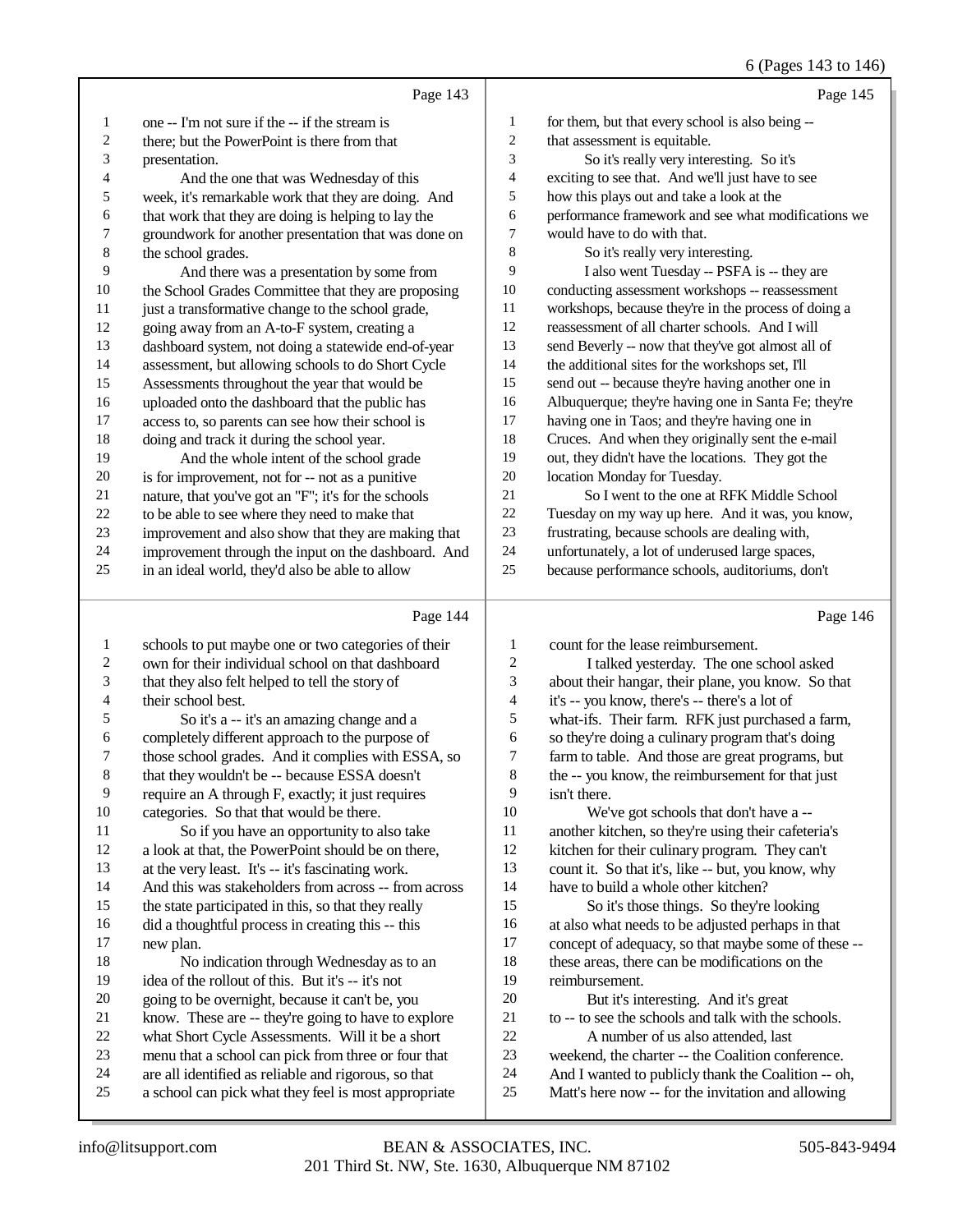7 (Pages 147 to 150)

|          | Page 147                                                                                               |                | Page 149                                                                                                |
|----------|--------------------------------------------------------------------------------------------------------|----------------|---------------------------------------------------------------------------------------------------------|
| 1        | us an opportunity -- I was able to participate with                                                    | $\mathbf{1}$   | that proceeds.                                                                                          |
| 2        | the renewal workshop, which was, I think, well                                                         | $\overline{c}$ | Other than that, I think that's my month.                                                               |
| 3        | attended and a lot of good questions.                                                                  | 3              | Thank you.                                                                                              |
| 4        | So schools are actively looking at their                                                               | $\overline{4}$ | And, Matt, come on up.                                                                                  |
| 5        | applications and looking forward to next year. So                                                      | 5              | MR. MATT PAHL: Thank us, Madam Chair,                                                                   |
| 6        | that was -- that was always a good conversation.                                                       | 6              | members of the Commission. Turn this on here.                                                           |
| 7        | Matt was gracious enough to allow us space                                                             | 7              | Thank you, Madam Chair, members of the                                                                  |
| 8        | to open the door for the conversation with the SAM                                                     | 8              | Commission. And thank you for those of you who were                                                     |
| 9        | schools. We've known for a while that we didn't                                                        | 9              | able to attend that conference. Members really felt                                                     |
| 10       | address the SAM schools in our performance                                                             | 10             | like it was a productive time. We really switched                                                       |
| 11       | framework. We felt, foolishly, that that was going                                                     | 11             | it this year to really engaging on issues. And SAM                                                      |
| 12       | to be the easier, perhaps, thing to do. And it                                                         | 12             | schools was just one of those issues that was                                                           |
| 13       | certainly isn't. And if we do it well, it's going                                                      | 13             | addressed. And I think -- I think everybody at the                                                      |
| 14       | to take us a while.                                                                                    | 14             | conference felt -- or generally, what we're getting                                                     |
| 15       | And I knew that that conversation that we                                                              | 15             | from our feedback -- is they felt good that their                                                       |
| 16       | opened up on Friday was just purely for that, to get                                                   | 16             | voices were heard and that they provided a venue                                                        |
| 17       | the people together and let's get a plan for how we                                                    | 17             | that allowed for them to share with meaningful                                                          |
| 18       | see this going. And at this point in time, I think                                                     | 18             | representatives from the PEC and other entities that                                                    |
| 19       | the proposal may be that for the Public Education                                                      | 19             | are important in their lives.                                                                           |
| 20       | Commission and the purposes of our performance                                                         | 20             | So I just have a couple of announcements                                                                |
| 21       | framework, we will create our own definition of what                                                   | 21             | for today. One, at the conference, we did announce                                                      |
| 22       | a SAM school is.                                                                                       | 22             | our name change: Public Charter Schools of                                                              |
| 23       | And it won't -- obviously doesn't affect                                                               | 23             | New Mexico.                                                                                             |
| 24       | the school grade; but it would affect how our                                                          | 24<br>25       | There's two reasons why we made that                                                                    |
| 25       | performance framework does add those SAM schools and                                                   |                | change, the first of which is, you know, we're                                                          |
|          |                                                                                                        |                |                                                                                                         |
|          | Page 148                                                                                               |                | Page 150                                                                                                |
| 1        | make those modifications that the schools feel                                                         | 1              |                                                                                                         |
| 2        | necessary.                                                                                             | $\overline{c}$ | always going to be the Coalition. We're a                                                               |
| 3        | I had a good conversation with Matt and                                                                | 3              | membership organization that serves our charter                                                         |
| 4        | LaTricia from New America School in Albuquerque, who                                                   | 4              | schools. But we represent more than that. We<br>represent a community that's invested in charter        |
| 5        | they've been doing a lengthy research project with a                                                   | 5              | schools, whether they are a parent that sent their                                                      |
| 6        | group in Denver on SAM schools, so that they've done                                                   | 6              | kid to a charter school, a graduate from a charter                                                      |
| 7        | a bulk of the early work, which is great, so that                                                      | 7              | school, all of those groups have a vested interest                                                      |
| 8        | they've got a lot of good information.                                                                 | 8              | in charter schools being successful in this state,                                                      |
| 9        | So I think the way we'll proceed is to                                                                 | 9              | and we want to represent that broader coalition of                                                      |
| 10       | reach out to the SAM schools and see if we can first                                                   | 10             | charter school supporters.                                                                              |
| 11       | off come up with that, you know, laundry list of                                                       | 11             | We'll still be a member-driven                                                                          |
| 12       | what's at risk, what would qualify to qualify you as                                                   | 12             | organization that's concerned about how we best                                                         |
| 13       | a SAM school; and we can move from there and then                                                      | 13             | serve those schools, because when we serve those                                                        |
| 14       | take a look at, well, then what other                                                                  | 14             | schools, they're able to serve those parents and                                                        |
| 15       | modifications -- where do we have to go from there,                                                    | 15             | those families better. So look for more on that                                                         |
| 16       | once we have an idea of who we think might be under                                                    | 16             | soon.                                                                                                   |
| 17       | that umbrella of SAM schools.                                                                          | 17             | Right now, it's just kind of an                                                                         |
| 18       | So we'll be working forward on that                                                                    | 18             | announcement. But soon, we'll have a new website                                                        |
| 19       | through this new calendar year.                                                                        | 19             | out and new ways to connect with us over social                                                         |
| 20       | I think that's -- oh, I'm sorry. We did                                                                | $20\,$         | media, things like that. So, you know, I'll have to                                                     |
| 21       | contract negotiations. How could I forget that? So                                                     | 21             | learn Twitter here.                                                                                     |
| 22       | Thursday, before the Coalition conference, we did do                                                   | $22\,$         | Secondly, I just wanted to note that                                                                    |
| 23<br>24 | the contract negotiations with Taos International,                                                     | 23             | this -- this morning on KANW, Barbara Petersen of                                                       |
| 25       | and we did, yesterday, ratify the contract; so we<br>should be good to go with them, and we'll see how | 24<br>25       | the Albuquerque Public Schools Board was talking<br>about charter schools. And she had some nice things |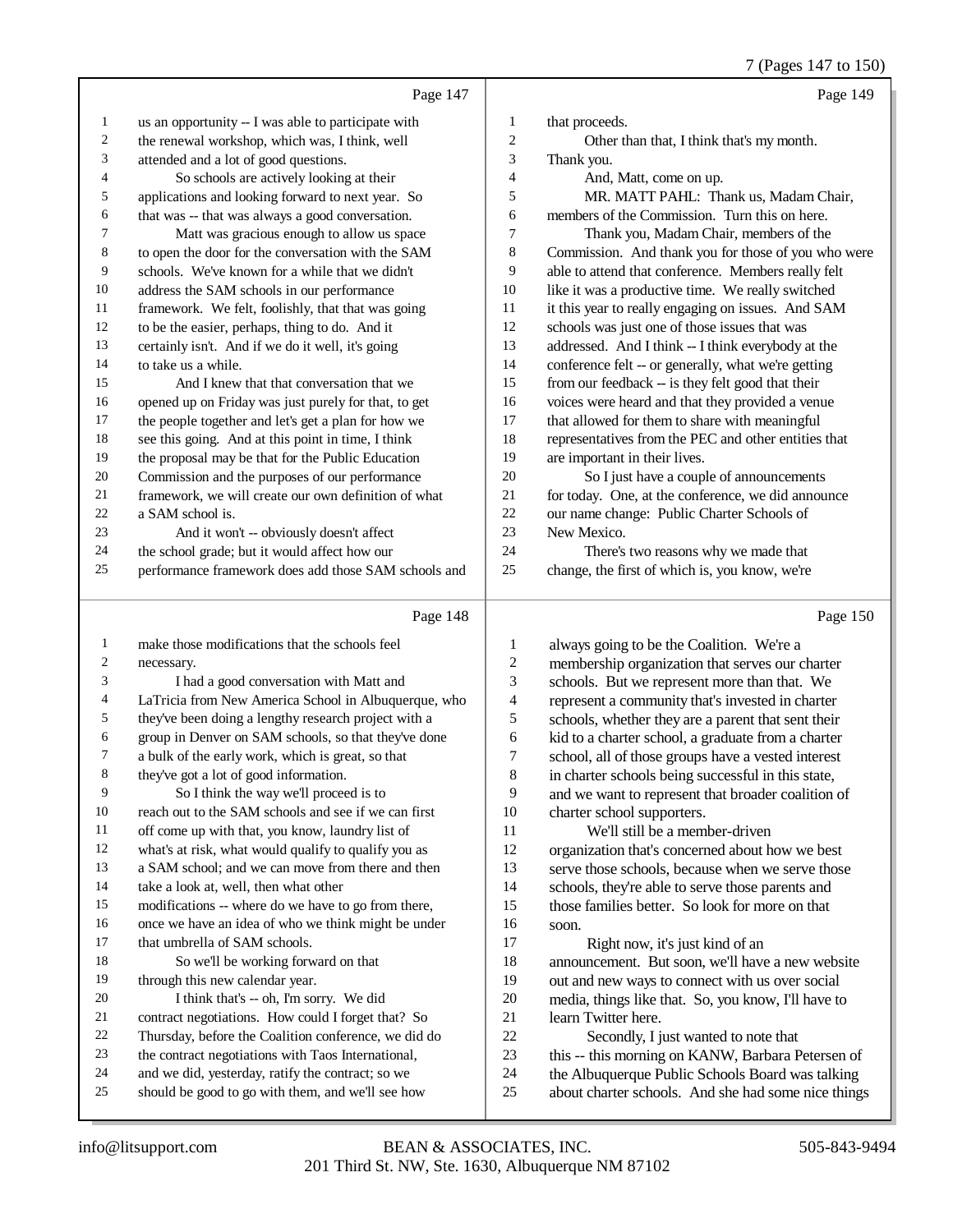### 8 (Pages 151 to 154)

Page 151 1 to say about a few charter schools in Albuquerque,<br>2 which I think is great and really appreciated the 2 which I think is great, and really appreciated the<br>3 comments that she was bringing in charter school comments that she was bringing in charter schools to 4 local authorization, because they thought they were<br>5 valuable 5 valuable.<br>6 Ho 6 However, there was a preceding comment in<br>
7 her comments on the radio that charter schools were 7 her comments on the radio that charter schools were 8 resegregating schools in New Mexico. There wasn't a 9 lot to back that up, just a -- just a flat-out 10 statement that was said on the radio. 11 And I just want to flag it, because I -- I<br>12 don't know what information she's drawing or don't know what information she's drawing on there. 13 And it's something that -- that I'll be interested<br>14 in finding out kind of more about that in finding out kind of more about that. 15 I put in an e-mail to Joseph, just to see<br>16 if there was some information presented at a l 16 if there was some information presented at a Board<br>17 meeting But I thought it would be useful for the 17 meeting. But I thought it would be useful for the<br>18 Commission to know that that kind of comment v Commission to know that that kind of comment was 19 made in a very public forum this morning; and, you<br>20 know as you think about how you represent the know, as you think about how you represent the 21 Commission, just know that that narrative is out 22 there  $22$  there.<br>23 In my eyes, that is completely untrue. 24 But -- but let's look at some -- let's look at some<br>25 facts and some data and see where that comment facts and some data and see where that comment came Page 152 Page 153 1 than some of the charter environments that are 2 across the country that are actually kind of 3 informing this national narrative. So there's no 4 clearinghouse for good information on charter 5 schools in our state with our context in mind. 6 So kind of mixing those two points. But, 7 yes, that's just some of the information that's out 8 there; so just wanted to make sure that 9 Commissioners were aware of that. 10 Lastly, I want to note that one of the 11 sessions that we had at the conference -- it was a 12 two-and-a-half-hour work session that focused on 13 some of the requests we would make of the new 14 administration. One of those was a -- was a pretty 15 long discussion on what we'd like to see from a 16 Charter School Division director and potential names 17 that are listed out as potential charter school 18 directors at the PED. I think we had Commissioners 19 in the room for part of that. 20 THE CHAIR: I was there for, I think, most 21 of it, yeah. 22 MR. MATT PAHL: So a pretty good list of 23 names, and at the very least some traits that we 24 wanted to see from the -- a new charter school 25 director, if there is a new one in place. Page 154

1 from. So just a note from something that happened just this morning. THE CHAIR: And it's not a conversation that hasn't -- you know, it trails us, it does; from the early days, it does. MR. MATT PAHL: And, Madam Chair, I agree with that. And I do think it's another space where we succumb to a national narrative that may be true in other places, but I don't think is true here. 11 THE CHAIR: Yes. 12 MR. MATT PAHL: And that's -- just to go back to the first point, that's another big piece of why we wanted to focus on public charter schools in New Mexico and make that name change, is to really reidentify who we are. We are about New Mexico charter schools and for people who are looking for charter school information. If you type in, "charter schools New Mexico," the first thing you get is the PED's website, which is a great website. But it's also not necessarily noting what charter schools are and 23 aren't. We think that's our role, because New Mexico charter schools are different than --

1 So we'll be -- once we compile that<br>2 information, we'll be sending it to the new 2 information, we'll be sending it to the new<br>3 administration, and we'll certainly convine administration, and we'll certainly copy the 4 Commission there so you know what our members<br>5 thought of that, and, you know, need some refining 5 thought of that, and, you know, need some refining<br>6 from the conference. But iust know that that's 6 from the conference. But just know that that's<br>7 coming, along with a list of other things that w 7 coming, along with a list of other things that we'd<br>8 like put out there as far as policies and ways of like put out there as far as policies and ways of 9 operating with the -- with our charter schools.<br>10 One of -- they can be as simple as. I 10 One of -- they can be as simple as, I<br>11 think four or five years ago -- and maybe the 11 think four or five years ago -- and maybe this is<br>12 true now -- there was a calendar that just kind of true now -- there was a calendar that just kind of 13 let you know when every due date was for any 14 program, any kind of form that needed to go to the 15 PED. 16 I hear about that -- I heard about it<br>17 three years ago: I still hear about it today. three years ago; I still hear about it today. I'm 18 not sure if it exists right now. But that's<br>19 something I mean we really want to get something. I mean, we really want to get to those 20 practical levels. And these are not only<br>21 charter-specific issues. 21 charter-specific issues.<br>22 So just look for a

22 So just look for a copy on that. I think<br>23 everything we heard was very productive and 23 everything we heard was very productive and isn't<br>24 about saying how had things are right now. It's

24 about saying how bad things are right now. It's<br>25 about how we want to progress forward, moving about how we want to progress forward, moving on.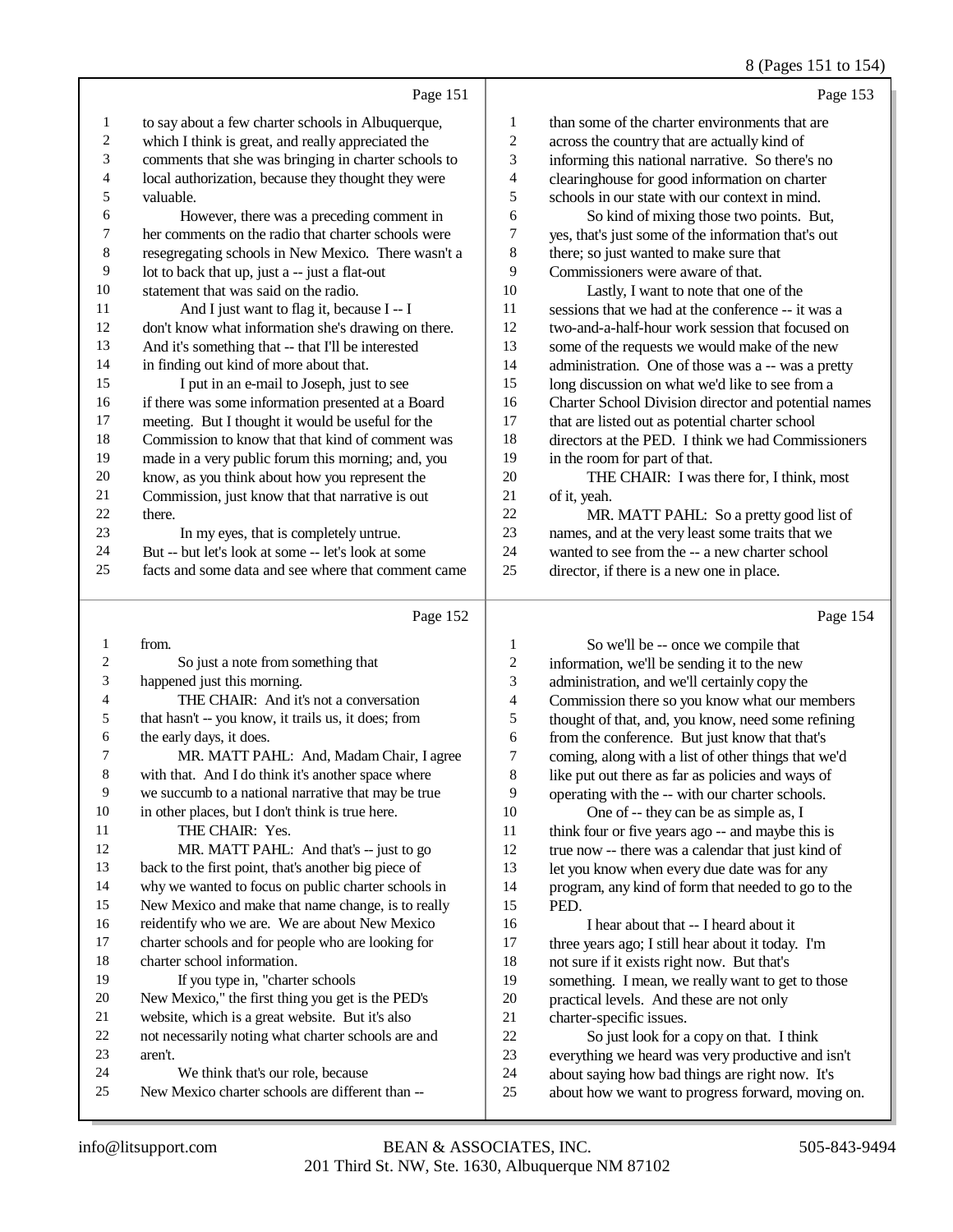### 9 (Pages 155 to 158)

|                | Page 155                                            |                | Page 157                                            |
|----------------|-----------------------------------------------------|----------------|-----------------------------------------------------|
| $\mathbf{1}$   | So thank you again for those that were              | 1              | best be helpful there. But we would be happy to be. |
| $\sqrt{2}$     | able to come to the conference. We got great        | $\overline{2}$ | THE CHAIR: Thanks.                                  |
| 3              | feedback on the conference, and we'll give you more | 3              | <b>COMMISSIONER CABALLERO: Comments,</b>            |
| 4              | as we -- as we move forward and get all that        | 4              | Madam Chair?                                        |
| 5              | feedback to just kind of let you know how people    | 5              | I know that we believe there was a comment          |
| 6              | felt about it, and the reason being because we want | 6              | without any basis. But I do -- will have to remind  |
| 7              | to set up more opportunities to engage with the     | 7              | you, because you did mention that maybe we got wind |
| 8              | schools like this.                                  | 8              | of something. And we do have a school that's        |
| 9              | And I think that depends on some of you up          | 9              | 100 percent Anglo in a community that's not         |
| $10\,$         | here; because I think it's a -- it's a real good    | 10             | 100 percent. And I made that inquiry. And I really  |
| 11             | opportunity to have those connections with the      | 11             | wasn't satisfied with the answer.                   |
| 12             | Commission and our schools in a forum that isn't in | 12             | And that's in Moriarty. And how can a               |
| 13             | Mabry Hall.                                         | 13             | charter school exist 100 percent of one. And I      |
| 14             | So we'll look forward to trying to create           | 14             | bring out my -- my -- that, also, with charter      |
| 15             | those opportunities with you all in the spring.     | 15             | schools in the neighborhood, and say, "Is this      |
| 16             | THE CHAIR: Right. Just so that you know,            | 16             | community 100 percent Hispanic?"                    |
| 17             | because you weren't in the room when we did the     | 17             | And we have to look at that. You have to            |
| 18             | SAM's discussion, that we're looking at, most       | 18             | look at that.                                       |
| 19             | likely, doing some regional meetings with those SAM | 19             | MR. MATT PAHL: Yeah.                                |
| $20\,$         | schools so that they don't have to, you know, all   | 20             | COMMISSIONER CABALLERO: But I -- I just             |
| 21             | drive up to Albuquerque, so that we can get some of | 21             | can't buy -- buy that.                              |
| $22\,$         | that work done in those small early meetings.       | 22             | Also, I was given information that a                |
| 23             | So that hopefully, the Coalition can help           | 23             | school district has allowed a lot of charter        |
| 24             | with that in terms of -- I know some of the areas   | 24             | schools, so that families and parents do their own  |
| 25             | are a little more tied down in the southern area,   | 25             | little private school. And that's not good, either. |
|                | Page 156                                            |                | Page 158                                            |
| 1              | the schools stay a little more connected, I think,  | 1              | And so I can tell you there's going to be           |
| $\overline{c}$ | than in some areas of the state. So we've got to    | 2              | a lot of inquiry into that. Because this            |
| 3              | work to be able to reach out to that.               | 3              | legislature, there's a lot of teachers, and there's |
| 4              | I know there were APS schools there: but I          | 4              | a lot of rumor And they're going to want to get to  |

- don't know how valuable their participa- -- I mean,
- I certainly will take their input, but we're not going to have any effect on them.
- MR. MATT PAHL: Right, right. And,
- Madam Chair, I know at our organization, we often
- have the conversation, is, you know, there's
- certainly a region in Taos, Santa Fe, Las Cruces,
- and Albuquerque. And I think, just generally speaking, we're talking more about Gallup being one
- of those destinations as well.
- THE CHAIR: Yeah. I think we tend to leave -- we leave that out. 17 MR. MATT PAHL: Exactly.
- THE CHAIR: I know we're stretching it to ask Deming to come to Cruces, you know. It's --
- it's tough. But that's sort of the way that plays
- 
- up. But you're right. There's enough schools there 22 that that has to be part of that -- that meeting
- 23 schedule has to go out west. Yeah, you're right.
- MR. MATT PAHL: So I'll await
- communication from the Commission about how we can
- 4 a lot of rumor. And they're going to want to get to<br>5 the rumor. Is this true? How do we correct it? the rumor. Is this true? How do we correct it? 6 But it is not baseless. The accusation<br>7 that charter schools affect other public schools 7 that charter schools affect other public schools,<br>8 even the schools that are doing good, it's also no
	- even the schools that are doing good, it's also not
- 9 baseless; because I was invited to an elementary<br>10 school. And I went to listen. And I listened to --10 school. And I went to listen. And I listened to --<br>11 I didn't participate. I listened.
	-
- 11 I didn't participate. I listened.<br>12 But I understood from n But I understood from parents and teachers and administrators that everybody felt that a charter school close by was not going to impact that school, because it was doing good.
- 16 But it did draw a lot of its students out<br>17 of that public school. And now that public so of that public school. And now that public school 18 has had to eliminate stuff, because they cannot<br>19 afford because their enrollment went down afford because their enrollment went down.
- 20 And so I'm bringing it up only in the<br>21 effort to come to a solution. Do we need to 21 effort to come to a solution. Do we need to  $-$  when<br>22 a school  $-$  a charter school says. "We're going to 22 a school -- a charter school says, "We're going to<br>23 impact this area." how much of -- do we have to to 23 impact this area," how much of -- do we have to tell<br>24 them. "Okay, the majority of your students are going 24 them, "Okay, the majority of your students are going<br>25 to come from that area."
	- to come from that area."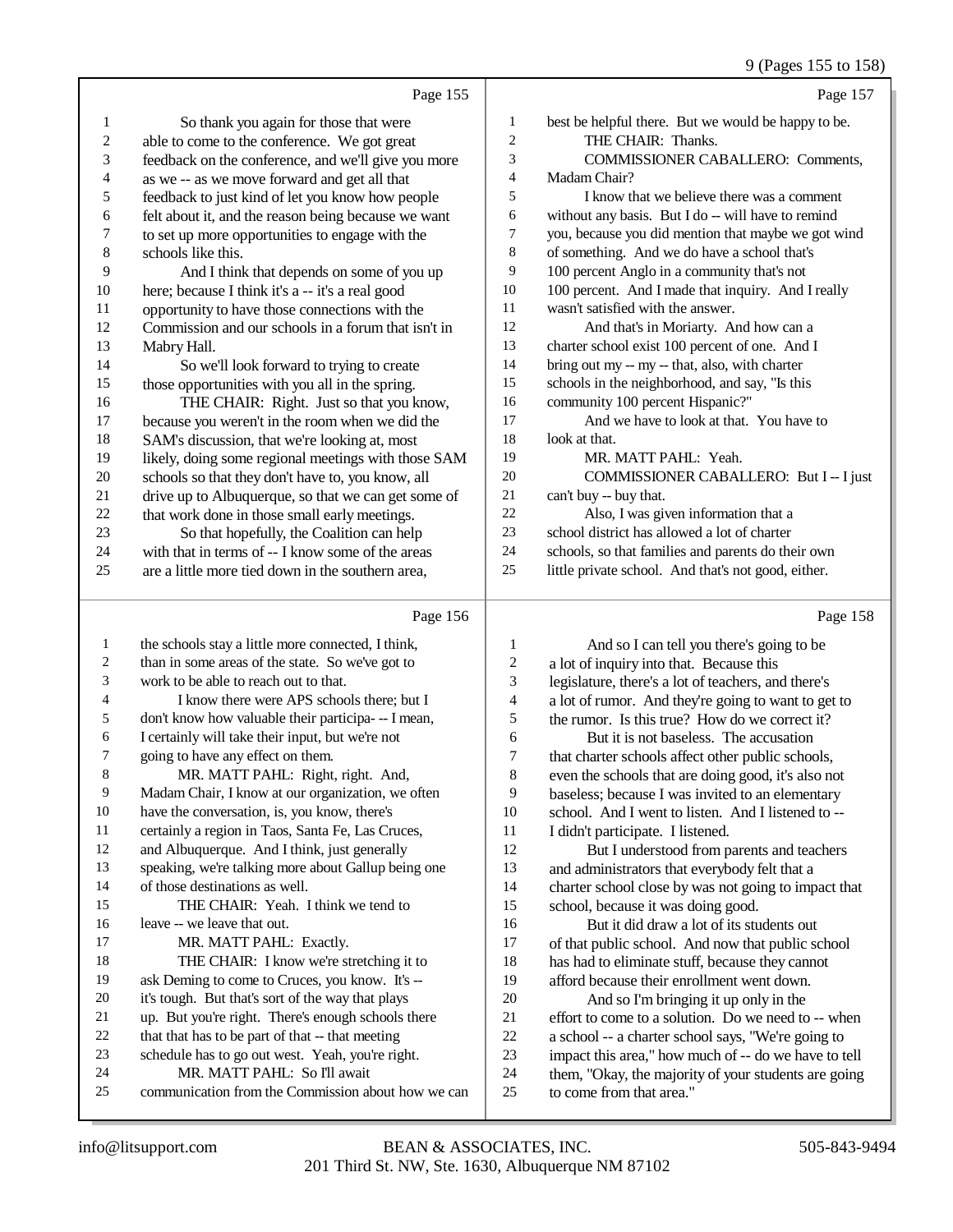10 (Pages 159 to 162)

|          |                                                                                                        |                | $10^{11}$ $(10^{10})^{10}$ $10^{10}$                                                           |
|----------|--------------------------------------------------------------------------------------------------------|----------------|------------------------------------------------------------------------------------------------|
|          | Page 159                                                                                               |                | Page 161                                                                                       |
| 1        | And -- but when you -- when you cannot                                                                 | 1              | One has been at the core of our                                                                |
| 2        | discriminate, then it's very hard to contain.                                                          | 2              | legislative platform for some time, which is                                                   |
| 3        | MR. MATT PAHL: Yes.                                                                                    | 3              | expanding transportation funding for charters. That                                            |
| 4        | COMMISSIONER CABALLERO: And so as a                                                                    | 4              | ride to school is important to a lot of families,                                              |
| 5        | state, how do we keep it open and how do we keep                                                       | 5              | especially when we think about making sure                                                     |
| 6        | both the charter schools thriving and the other                                                        | 6              | they're -- the availability of charter schools is                                              |
| 7        | public schools thriving? We can't just throw away                                                      | 7              | open to everyone.                                                                              |
| 8        | the public schools. We have to force them to                                                           | 8              | And I think the second piece of that is                                                        |
| 9        | improve. But if, in our effort to force the public                                                     | 9              | lunch. Lunch, we've been a little more -- it's been                                            |
| 10       | schools to improve, we're killing them through                                                         | 10             | tougher to feel out with our members. But there are                                            |
| 11       | abundance of charter schools -- in Mexico, there's a                                                   | 11             | a number of schools that don't offer lunch. And                                                |
| 12       | lot of private schools. I went to private school in                                                    | 12             | that serves as a barrier for schools as well.                                                  |
| 13       | Mexico. But the -- the Mexican government cannot                                                       | 13             | So I just -- I -- I know the school you're                                                     |
| 14       | keep up with so many -- educating so many children.                                                    | 14             | talking about. I don't know how -- what their                                                  |
| 15       | So families that have a little bit of money, there's                                                   | 15             | student population is. But it gives us something to                                            |
| 16       | private schools from very, very inexpensive to very,                                                   | 16             | think about. You know, we do have schools that                                                 |
| 17       | very expensive.                                                                                        | 17             | are -- you know, there's one very good school in                                               |
| 18       | And so I understand that. I understand                                                                 | 18             | Albuquerque that serves all Native students. That's                                            |
| 19       | the whole notion. And I went -- I went to a private                                                    | 19             | a whole school that's just Native students.                                                    |
| 20       | school and public school in Mexico. I understand                                                       | $20\,$         | That's segregation; but I don't think                                                          |
| 21       | that.                                                                                                  | 21             | that's bad. It's embracing their culture and                                                   |
| 22       | But I think the comments are not totally                                                               | 22             | allowing those students to learn in a way that's                                               |
| 23<br>24 | without any basis. Probably there hasn't been a<br>true search to see if that's true and how extensive | 23             | relevant to them.                                                                              |
| 25       |                                                                                                        | 24<br>25       | So it's a complex argument. But I do want<br>to note those two factors and that those could be |
|          | that is. By saying 100 percent, well, when they                                                        |                |                                                                                                |
|          | Page 160                                                                                               |                | Page 162                                                                                       |
| 1        | were here, I didn't see any Hispanics. But maybe                                                       | 1              | foundations for solutions if there is an issue on                                              |
| 2        | there's a few.                                                                                         | $\overline{2}$ | hand.                                                                                          |
| 3        | But I can't really expect -- like, in my                                                               | 3              | THE CHAIR: Commissioner Toulouse?                                                              |
| 4        | high school in El Paso, they said 100 percent                                                          | $\overline{4}$ | COMMISSIONER TOULOUSE: Madam Chair, I                                                          |
| 5        | Hispanic; but we had 6 percent African-American.                                                       | 5              | just want to say Barbara Petersen is my APS Board                                              |
| 6        | And it wasn't 100 percent. It was half a percent of                                                    | 6              | member, and I will reach out to Barbara, because we                                            |
| 7        | Anglo. But they all spoke Spanish. I mean, they                                                        | 7              | have a dialogue. But it's taken me years just to                                               |
| 8        | integrated.                                                                                            | 8              | get her to look at charter schools. So we're at                                                |
| 9        | So people could say it's 100 percent                                                                   | 9              | least making a step forward that she's doing that;                                             |
| 10       | Hispanic, but it wasn't, you know. So folks would                                                      | 10             | because when she came on board, she didn't want any                                            |
| 11       | say stuff. And so my only point is that it's not                                                       | 11<br>12       | more of them, didn't want to hear them, didn't want                                            |
| 12<br>13 | completely baseless. And I think that the Charter                                                      | 13             | to talk about them. And I have spent a number of                                               |
| 14       | School Coalition really needs to look into -- I<br>don't know if maybe your members are not. But those | 14             | years talking to her.<br>But I will reach out to her again. And I                              |
| 15       | that are out there, we need to get them to                                                             | 15             | think, just from the standpoint of this segregation,                                           |
| 16       | understand that, yes, it's open, but you can't --                                                      | 16             | it happens anyway; because in my area of town, the                                             |
| 17       | it's a problem of recruitment. It's a problem of                                                       | 17             | majority of students are Hispanic. You're going to                                             |
| 18       | pushing those kids out. I don't know. But that                                                         | 18             | have Hispanic kids, whether it's a charter school or                                           |
| 19       | can't be.                                                                                              | 19             | whether it's an Anglo school. But you go just a few                                            |
| 20       | MR. MATT PAHL: Madam Chair,                                                                            | $20\,$         | blocks away, and there's an awful lot of Native                                                |
| 21       | Commissioner Caballero -- do you mind if I respond                                                     | 21             | Americans.                                                                                     |
| 22       | really quickly? I appreciate those comments,                                                           | $22\,$         | And it's just where you live. So whether                                                       |
| 23       | Commissioner, mostly because of the switch to let's                                                    | 23             | you choose to go to a charter school or not, or the                                            |
| 24       | figure out what the issue is, right? Because there                                                     | 24             | public school, to a certain extent, by choosing                                                |
|          |                                                                                                        |                |                                                                                                |
| 25       | are two issues, I think.                                                                               | 25             | where you live is going to segregate you.                                                      |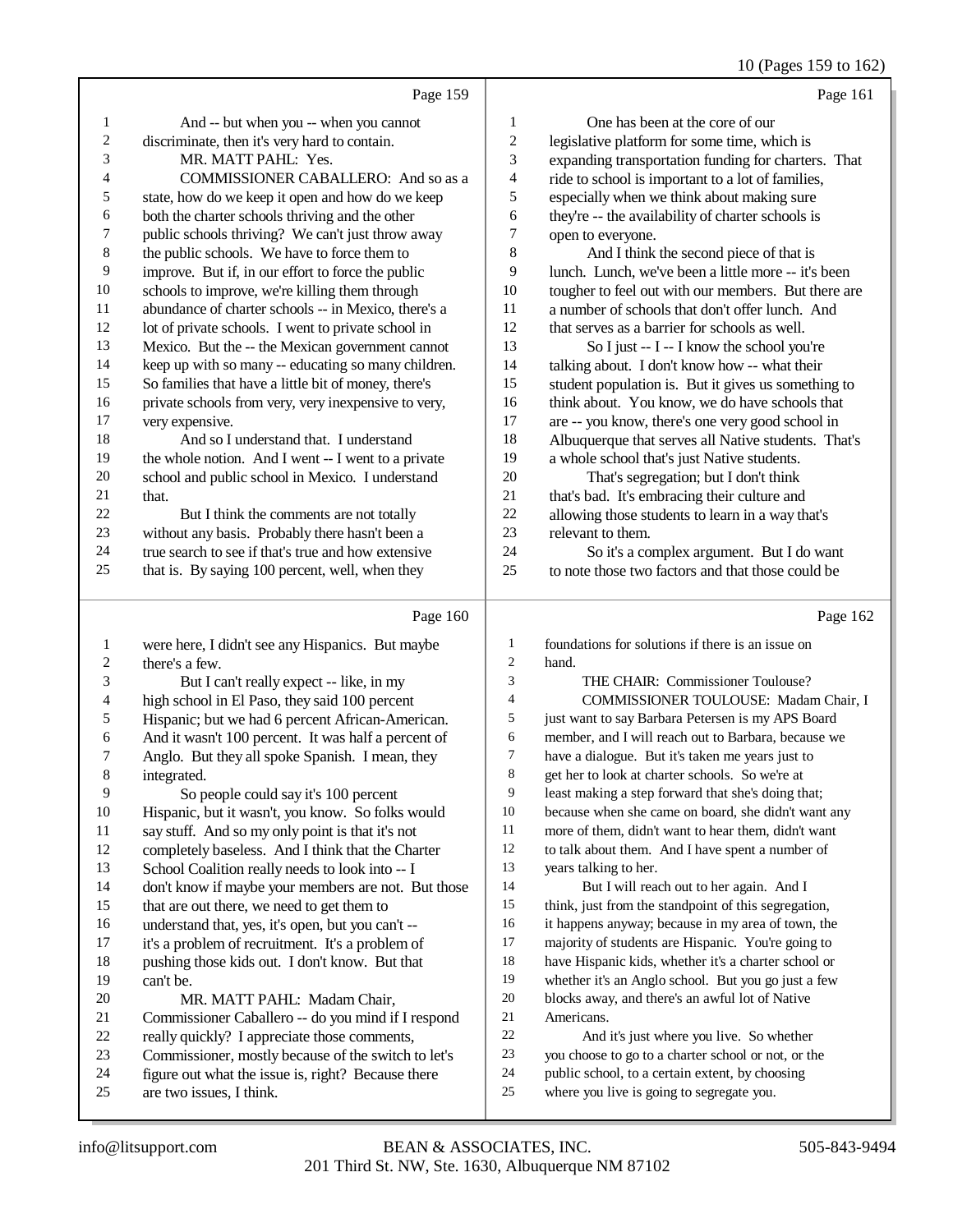11 (Pages 163 to 166)

|                          | Page 163                                                                                                   |                  | Page 165                                                                                                 |
|--------------------------|------------------------------------------------------------------------------------------------------------|------------------|----------------------------------------------------------------------------------------------------------|
| $\mathbf{1}$             | I mean, I went to a grade school where                                                                     | 1                | And, you know, I hope there's a solution                                                                 |
| $\overline{\mathbf{c}}$  | there were only three families of Anglos, and those                                                        | $\boldsymbol{2}$ | at some point in time for lunch; because that's the                                                      |
| 3                        | were my best years, mainly because I had so many                                                           | 3                | most -- I think that's literally the most                                                                |
| 4                        | Hispanic relatives, I fit right in. And those kids                                                         | 4                | devastating vote I've ever taken here is to allow a                                                      |
| 5                        | were allowed to speak Spanish to me because nobody                                                         | 5                | school to take out of their contract that they --                                                        |
| 6                        | knew that I spoke Spanish.                                                                                 | 6                | that they have to provide lunch. I never thought                                                         |
| 7                        | So the teachers that were still telling                                                                    | 7                | I'd be taking a vote to do that, because it flies                                                        |
| 8                        | kids, "Don't speak Spanish" thought they were                                                              | $8\,$            | against everything that we all believe in.                                                               |
| 9                        | teaching me opposed to I had already spoken Spanish                                                        | 9                | And that's, you know -- I understand why                                                                 |
| 10                       | from the time I was a year old.                                                                            | 10               | the waiver is there on one level; but I can't                                                            |
| 11                       | So there's advantages. But I'm just                                                                        | 11               | understand it. And it certainly does. If I -- you                                                        |
| 12                       | saying yes, we need to look at that. But when we                                                           | 12               | know, you're a parent and deciding to send your                                                          |
| 13                       | also have specialized schools, there's also a                                                              | 13               | child to school, and that's a need you have, you're                                                      |
| 14                       | self-selection for those.                                                                                  | 14               | not going to send your child to that charter school.                                                     |
| 15                       | But I -- you know, my point on this was                                                                    | 15               | That's the bottom line.                                                                                  |
| 16                       | I -- just, I will reach out to Barbara and continue                                                        | 16               | So I -- you know. And I know it's -- it's                                                                |
| 17                       | to talk. And I think she would probably be more                                                            | 17               | also related to the facility issue. If you don't                                                         |
| 18                       | than willing to meet with you, Matt, and discuss it,                                                       | 18<br>19         | have a facility that can provide food or even keep                                                       |
| 19<br>20                 | because I have seen her consciousness being raised                                                         | 20               | food warm, you know, that's -- that becomes -- that<br>becomes an issue.                                 |
| 21                       | toward charter schools over a few years.<br>She started out as simply representing the                     | 21               | So I don't know -- I guess we have to fix                                                                |
| $22\,$                   | teachers' union. And that's what she was going to                                                          | 22               | facilities first. I don't know. Or if we can do it                                                       |
| 23                       | do. And first, I had to convince her that if you                                                           | 23               | both; so                                                                                                 |
| 24                       | wanted to be in on a union and were in a charter                                                           | 24               | MR. MATT PAHL: And, Madam Chair, for                                                                     |
| 25                       | school, you could be. And then we started moving                                                           | 25               | those schools that are interested in serving lunch                                                       |
|                          |                                                                                                            |                  |                                                                                                          |
|                          | Page 164                                                                                                   |                  | Page 166                                                                                                 |
| 1                        | from there.                                                                                                | 1                | but have faced a hurdle like that, there's been a                                                        |
| $\overline{c}$           | So I would encourage you to reach out to                                                                   | $\boldsymbol{2}$ | lot of conversations about encouraging them to make                                                      |
| $\mathfrak{Z}$           | Barbara. But I will also.                                                                                  | 3                | capital outlay requests this session. There's a lot                                                      |
| $\overline{\mathcal{A}}$ | MR. MATT PAHL: Okay. Thank you.                                                                            | 4                | of money right now. And I think there --                                                                 |
| 5                        | THE CHAIR: Thank you. And I think your                                                                     | 5                | THE CHAIR: I'm so tired of hearing that.                                                                 |
| 6<br>7                   | point is correct. I know the school district that I                                                        | 6<br>7           | MR. MATT PAHL: They're starting to say                                                                   |
| $\,8\,$                  | worked in, currently there's a lawsuit because it's<br>not -- it's segregation through real estate. And it | 8                | across the street there's not actually that much<br>money; but I don't know, \$1.5 billion is a lot of - |
| 9                        | was the real estate agents who were creating the                                                           | 9                | THE CHAIR: But there is money there                                                                      |
| 10                       | segregation in a very large township, you know.                                                            | 10               | available, yeah.                                                                                         |
| 11                       | And those -- that's that -- that hidden                                                                    | 11               | MR. MATT PAHL: Yes. And for a lot of our                                                                 |
| 12                       | segregation; so that sometimes it does occur that                                                          | 12               | schools, there are very few schools that aren't                                                          |
| 13                       | way, you know --                                                                                           | 13               | using every square inch of their facilities. Even                                                        |
| 14                       | But you're absolutely right.                                                                               | 14               | that space to keep food warm is one less classroom.                                                      |
| 15                       | Transportation. And I'm hoping that through this                                                           | 15               | That's a tough call for them to make. So thank you                                                       |
| 16                       | legislative session, something will come about to                                                          | 16               | for that.                                                                                                |
| 17                       | help the schools be able to, especially in that                                                            | 17               | THE CHAIR: And in some areas, there's no                                                                 |
| 18                       | first year --                                                                                              | 18               | opportunity to contract out, because there just                                                          |
| 19                       | MR. MATT PAHL: Yes.                                                                                        | 19               | aren't any providers that -- you know, outside of                                                        |
| 20                       | THE CHAIR: -- be able to -- because it's                                                                   | $20\,$           | Albuquerque, you start going into more remote areas.                                                     |
| 21                       | that first year that's going to set the foundation                                                         | 21<br>22         | They can't even find -- even if they wanted to and                                                       |
| 22<br>23                 | for what that school is literally going to look                                                            | 23               | had the means to, you know, get a food truck or<br>whatever to provide it, it's just not there for       |
| 24                       | like; because you've got the sibling preference<br>then, and it creates a generation of what that          | 24               | them.                                                                                                    |
| 25                       | school is going to look like.                                                                              | 25               | MR. MATT PAHL: Yup.                                                                                      |
|                          |                                                                                                            |                  |                                                                                                          |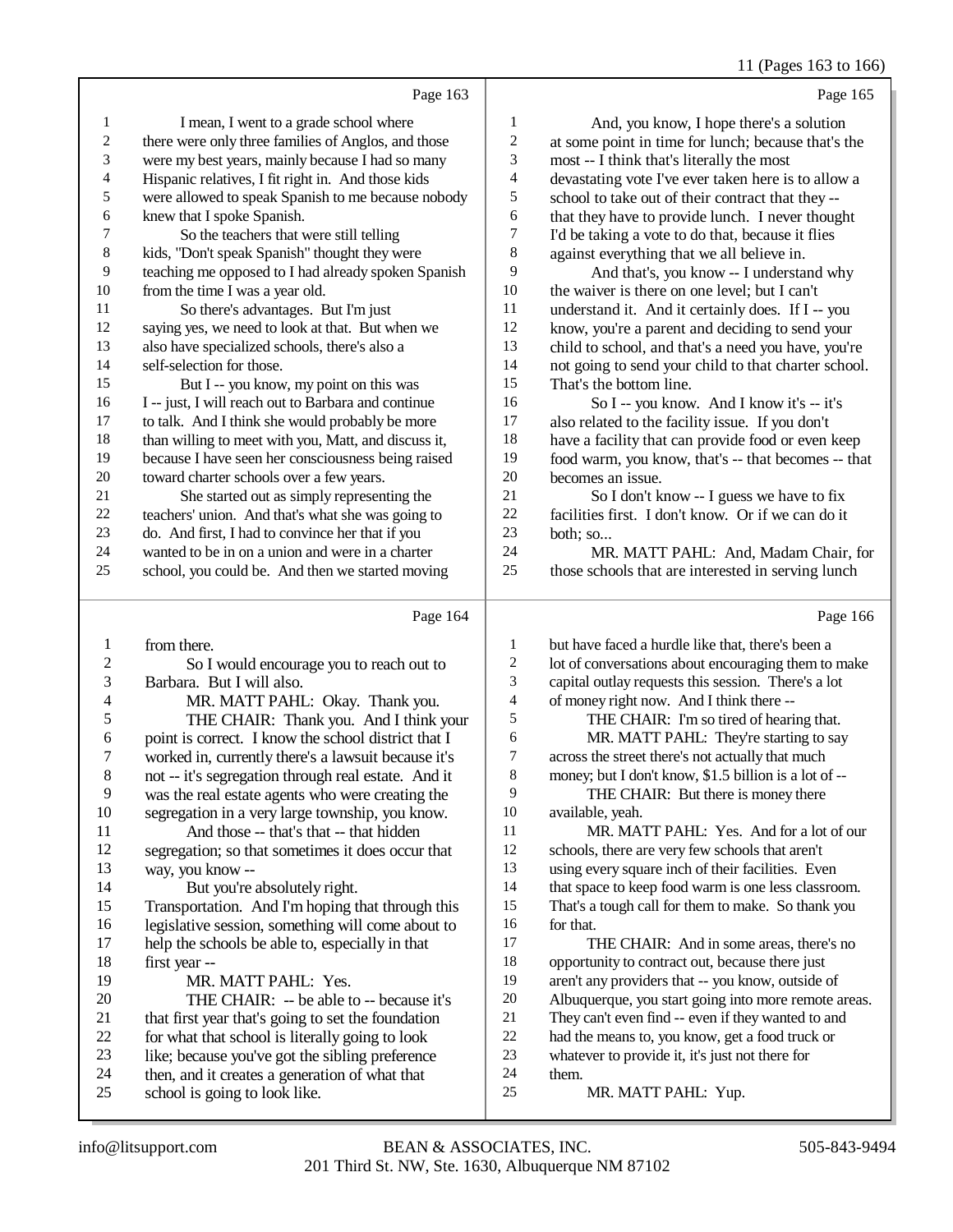12 (Pages 167 to 170)

|    | Page 167                                             |                | Page 169                                             |
|----|------------------------------------------------------|----------------|------------------------------------------------------|
| 1  | THE CHAIR: And I don't know. Maybe you               | 1              | her name. She was actually excellent and had         |
| 2  | know. Do we have any local school districts -- I     | $\overline{2}$ | incredible research, and I think you said that's     |
| 3  | believe Gallup-McKinley did for a while, but no      | 3              | going to be on the website sometime, or some         |
| 4  | longer do. Do we have any other school districts     | $\overline{4}$ | connection or something.                             |
| 5  | that will contract out with the -- with charters to  | 5              | MR. MATT PAHL: Madam Chair and                       |
| 6  | provide that lunch outside of Albuquerque?           | 6              | Commissioner Armbruster, we'd be happy to send that  |
| 7  | MR. MATT PAHL: Taos Municipal Schools                | $\tau$         | report out. The website -- we're moving into a       |
| 8  | does.                                                | 8              | space where the website is going to be offering more |
| 9  | THE CHAIR: Taos does? That's nice.                   | 9              | materials. I'd be happy to send that out to the      |
| 10 | MR. MATT PAHL: I'm not sure about the                | 10             | Commission and Ms. Friedman.                         |
| 11 | other ones. Some of our districts that just have     | 11             | COMMISSIONER ARMBRUSTER: I thought that              |
| 12 | one school, like Roswell and Sidney Gutierrez, they  | 12             | was really good, and also the information you got    |
| 13 | may have that in place. I don't know.                | 13             | from asking about people and their qualifications.   |
| 14 | THE CHAIR: I think it would be an                    | 14             | To me, the qualifications were probably more         |
| 15 | interesting piece of information for us to have to   | 15             | significant than names. You know, they said it       |
| 16 | see; because I don't know how many schools we        | 16             | should be this person or this person or this person. |
| 17 | actually have that do and don't provide some sort of | 17             | And since I had no idea -- but I can certainly add   |
| 18 | food service.                                        | 18             | to what qualifications I think are necessary for     |
| 19 | So I think that would help with our                  | 19             | both. We were talking about the Secretary and CSD    |
| 20 | conversation as well, you know.                      | 20             | Director.                                            |
| 21 | MR. MATT PAHL: That's a good point.                  | 21             | I also thought it was great having Mimi              |
| 22 | THE CHAIR: Okay. Thanks.                             | 22             | Stewart there, who was talking about education.      |
| 23 | COMMISSIONER ARMBRUSTER: I-                          | 23             | Even though we disagree on the dossier. That's       |
| 24 | THE CHAIR: Oh, I'm sorry.                            | 24             | okay. I'm right.                                     |
| 25 | COMMISSIONER ARMBRUSTER: I hope it's okay            | 25             | Okay.                                                |
|    |                                                      |                |                                                      |
|    | Page 168                                             |                | Page 170                                             |

#### Page 168

 to say -- for Matt -- to say this, because I wanted to talk about the conference. Is that okay, as opposed to Public Education Commission comments. That's what I was asking you. THE CHAIR: No. That's what -- COMMISSIONER ARMBRUSTER: I was one of the attendees at the conference. I do want to say when I first looked at it, I said, "Huh, I don't know." But I already signed up so I was going to go. I thought the venue was actually really nice once I went in. 12 On the outside, I was sort of thinking, "Ooh, where am I?" 14 It was really very, very nice. 15 THE CHAIR: The optics were better than last year's. MR. MATT PAHL: Thank you for recommending our growth. COMMISSIONER ARMBRUSTER: Right. This iron gate that locks. 21 THE CHAIR: Welcome to 2019 schools. COMMISSIONER ARMBRUSTER: Right. Exactly. And I also wanted to commend you on the speakers. I went in to most of them, one of them talking about the high standards -- I've forgotten COMMISSIONER TOULOUSE: I'm going to text Mimi right now. COMMISSIONER ARMBRUSTER: I did say it to her. I did. So it wasn't a secret. 5 And the other one that I thought was very interesting that I went to was Kim from -- that school, I never -- Gordon -- THE CHAIR: Oh. Gordon Bernell. COMMISSIONER ARMBRUSTER: Bernell. It was really interesting in terms of -- I think it wasn't all of what you were able to see; it was not on the website, because I went to go see at the LESC. But I think the things that she said would probably pertain to every school. I want to say every school, just some of the concepts that she covered. I talked to someone in Los Alamos the other day. I was telling them about that; because every single school has children, whether you can tell it or you cannot, has this trauma-based thing. And I actually was pretty familiar with this. I'm married to a psychologist, so that kind of tells you those things. But I think it's important for people to know. And I think we've gotten so much into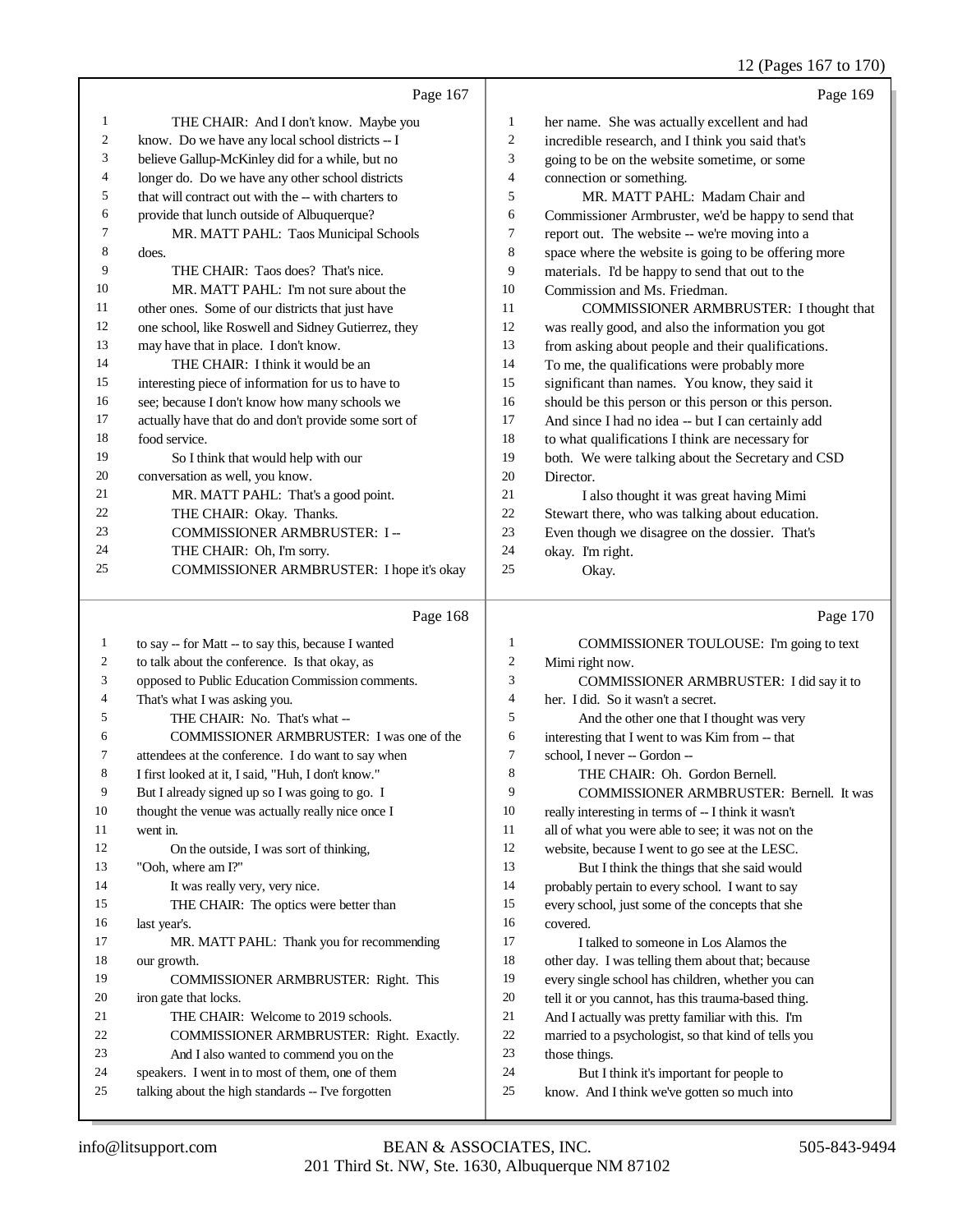13 (Pages 171 to 174)

|    | Page 171                                             |                | Page 173                                             |
|----|------------------------------------------------------|----------------|------------------------------------------------------|
| 1  | testing. And this is what's important, and that's    | 1              | get the message?                                     |
| 2  | what's important. But we've forgotten that. So I     | $\overline{c}$ | COMMISSIONER TOULOUSE: Madam Chair, he's             |
| 3  | hope that is pushed, just in terms of the            | 3              | also a retired charter school teacher.               |
| 4  | psychological effects of any number of things, not   | 4              | THE CHAIR: I understand that.                        |
| 5  | necessarily home and poverty.                        | 5              | MR. JAMES SMITH: Right.                              |
| 6  | And let me see what else I have. Anyway,             | 6              | COMMISSIONER TOULOUSE: That, to me, is               |
| 7  | I think that's all of that. But I think that -- I    | 7              | the most important reason to see him sitting there,  |
| 8  | really enjoyed the conference. I liked the high      | 8              | thank you.                                           |
| 9  | expectations. I liked the trauma. I liked Mimi. I    | 9              | THE CHAIR: I'm just really sorry that                |
| 10 | liked talking about what we would -- or they,        | 10             | he's not across the street anymore.                  |
| 11 | actually -- would like to see in a CSD director.     | 11             | COMMISSIONER TOULOUSE: He still is a                 |
| 12 | So I'm, as I said, more -- putting more              | 12             | Bernalillo County Commissioner.                      |
| 13 | emphasis on qualifications. I'm not sure I think     | 13             | THE CHAIR: I will express that -- I've               |
| 14 | the person has to be from New Mexico. But that's     | 14             | told him that privately, that he's sorely missed.    |
| 15 | fine. I just think someone needs to be really high   | 15             | MR. MATT PAHL: Many agree with you.                  |
| 16 | quality. So I wanted to thank you for that.          | 16             | MR. JAMES SMITH: Thank you, Madam Chair.             |
| 17 | MR. MATT PAHL: Great. Thank you.                     | 17             | THE CHAIR: Anyone else? Thank you so                 |
| 18 | COMMISSIONER ROBBINS: Madam Chair, could             | 18             | much.                                                |
| 19 | I just add a thing?                                  | 19             | And once again, thank you, because I truly           |
| 20 | THE CHAIR: Oh, sure.                                 | 20             | thought it was a great conference, and I hope the    |
| 21 | COMMISSIONER ROBBINS: Because it goes in             | 21             | format continues to grow in that capacity, because   |
| 22 | with the segregation and all that. I think one       | 22             | they were -- you know, even the ancillary            |
| 23 | thing that -- you know, the reason we have charters  | 23             | conversations were greater through what was going on |
| 24 | is to provide choice to parents and the children and | 24             | in those rooms.                                      |
| 25 | everything. I think that needs to be kept in the     | 25             | It just extended to lunch, which I didn't            |
|    | Page 172                                             |                | Page 174                                             |
|    | conversation the choice thing that one size does     |                | have an opportunity to get because we were so        |

#### 1 conversation, the choice thing, that one size does<br>2 one fit all. not fit all. And the traditional school districts, 4 especially large school districts, have kind of<br>5 migrated to this one-size-fits-all, and they try migrated to this one-size-fits-all, and they try to 6 make every school exactly the same. And that really<br>
7 doesn't fit the -- the neighborhood. It doesn't fit 7 doesn't fit the -- the neighborhood. It doesn't fit the culture of individuals: it doesn't fit the the culture of individuals; it doesn't fit the 9 learning styles of certain students.<br>10 And I think, you know, that's 10 And I think, you know, that's something to<br>11 keep in the conversation that's very, very important 11 keep in the conversation that's very, very important<br>12 is the choice and the variety that charter schools is the choice and the variety that charter schools bring to the education of our children. THE CHAIR: Thanks. Is former Representative Smith here because he's working with 16 you or someone else? I'm just asking.<br>17 MR JAMES SMITH: Madam MR. JAMES SMITH: Madam Chair, I'm not 18 here in any capacity other than I apologize. I<br>19 served in the Legislature for a long time and served in the Legislature for a long time, and you 20 guys came to a lot of my committees. I never came<br>21 to one of vours. 21 to one of yours.<br>22 THE CH 22 THE CHAIR: Please don't apologize. I was<br>23 iust wondering if I could catch your ear as well. or just wondering if I could catch your ear as well, or 24 Matt's ear. No, we appreciate you coming. I<br>25 iust -- I just wanted to know, if I see you, does just -- I just wanted to know, if I see you, does he 1 have an opportunity to eat because we were so<br>2 engaged in -- which is -- to me, that's really 2 engaged in -- which is -- to me, that's really<br>3 ereat, because we get to see people, not here great, because we get to see people, not here. MR. MATT PAHL: That's what it's all about. THE CHAIR: Important. So thank you so  $\frac{7}{8}$  much. MR. MATT PAHL: Thank you, Madam Chair. 9 THE CHAIR: Before I make the next motion,<br>10 for those that were not here vesterday. I'd like to for those that were not here yesterday, I'd like to introduce the two of the three new Commissioners that are coming on. We have Georgina Davis, who is representing -- will be representing Commissioner Conyers' district. 16 And Mike Chavez --<br>17 MR. MIKE CHAVE MR. MIKE CHAVEZ: Yes. 18 THE CHAIR: -- who will be representing<br>19 Commissioner Peralta's district Commissioner Peralta's district. 20 So welcome once again. Hope we don't<br>21 scare you away. And please understand that ca 21 scare you away. And please understand that calendar<br>22 srows like -- like crazy. So I had 46.000 miles on 22 grows like -- like crazy. So I had 46,000 miles on<br>23 my car last year. So -- but welcome. my car last year. So -- but welcome. I move that the Public Education Commission enter into a closed session. The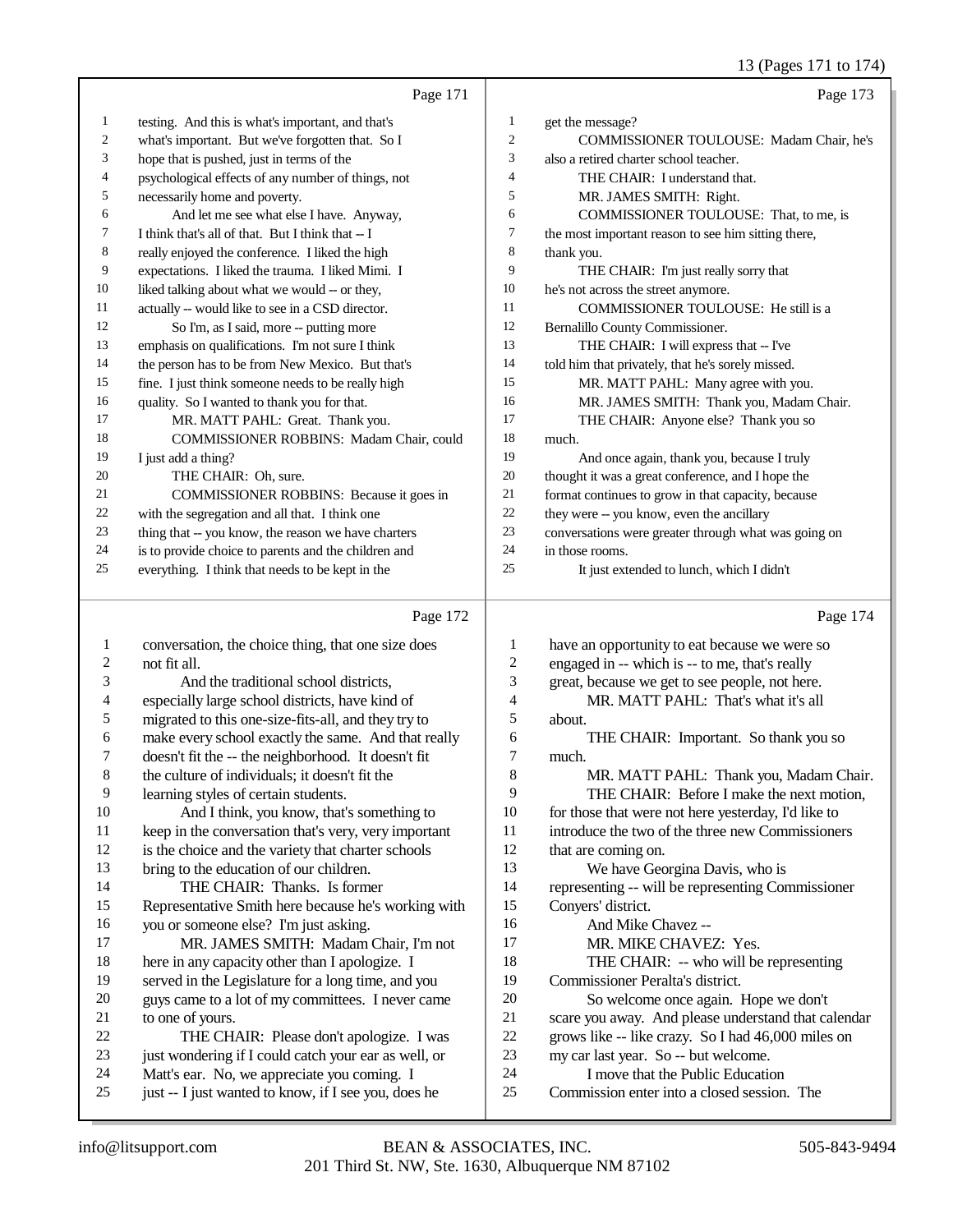## 14 (Pages 175 to 178)

|                | Page 175                                             |                | Page 177                                             |
|----------------|------------------------------------------------------|----------------|------------------------------------------------------|
| 1              | subjects to be discussed are issues subject to       | 1              | Closed Session. The matters discussed in the closed  |
| $\overline{2}$ | attorney-client privilege pertaining to threatened   | $\overline{2}$ | meeting were limited only to those specified in the  |
| 3              | or pending litigation in which the PEC is or may     | 3              | motion for closure, and no vote was taken during the |
| 4              | become a participant, pursuant to NMSA 1978, Section | $\overline{4}$ | closed session.                                      |
| 5              | $10-15-1(H)(7)$ ; specifically, A, in regards to     | 5              | Do I have a second?                                  |
| 6              | New Mexico Public Education Department Notice to     | 6              | <b>COMMISSIONER RUIZ: Second.</b>                    |
| 7              | Review Public Education Commission's Decision to     | 7              | THE CHAIR: There's a second by                       |
| 8              | Grant Raíces del Saber Xinachtli Community School    | 8              | <b>Commissioner Ruiz.</b>                            |
| 9              | Charter with Conditions; B, Appeal of the Governing  | 9              | Commissioner Armbruster?                             |
| 10             | Council of New Mexico Connections Academy, and       | 10             | <b>COMMISSIONER ARMBRUSTER: Commissioner</b>         |
| 11             | New Mexico Connections Academy, vs. Christopher      | 11             | $Ca-$                                                |
| 12             | Ruszkowski, in his Official Capacity as the          | 12             | THE CHAIR: Let the record please reflect             |
| 13             | Secretary of the New Mexico Public Education         | 13             | that Commissioner Caballero is no longer here.       |
| 14             | Department.                                          | 14             | <b>COMMISSIONER ARMBRUSTER: Commissioner</b>         |
| 15             | Do I have a second?                                  | 15             | Ruiz?                                                |
| 16             | <b>COMMISSIONER CONYERS: (Indicates.)</b>            | 16             | <b>COMMISSIONER RUIZ: Yes.</b>                       |
| 17             | THE CHAIR: There's a second by                       | 17             | <b>COMMISSIONER ARMBRUSTER: Commissioner</b>         |
| 18             | Commissioner Conyers.                                | 18             | Crone?                                               |
| 19             | <b>COMMISSIONER ARMBRUSTER: Commissioner</b>         | 19             | <b>COMMISSIONER CRONE: Yes.</b>                      |
| 20             | Robbins?                                             | 20             | <b>COMMISSIONER ARMBRUSTER: Commissioner</b>         |
| 21             | <b>COMMISSIONER ROBBINS: Yes.</b>                    | 21             | Gipson?                                              |
| 22             | <b>COMMISSIONER ARMBRUSTER: Commissioner</b>         | 22             | THE CHAIR: Yes.                                      |
| 23             | Toulouse?                                            | 23             | <b>COMMISSIONER ARMBRUSTER: Commissioner</b>         |
| 24             | <b>COMMISSIONER TOULOUSE: Yes.</b>                   | 24             | Peralta?                                             |
| 25             | <b>COMMISSIONER ARMBRUSTER: Commissioner</b>         | 25             | <b>COMMISSIONER PERALTA: Yes.</b>                    |
|                |                                                      |                |                                                      |
|                | Page 176                                             |                | Page 178                                             |
|                | $1$ Armbruster votes "Ves "                          | 1              | COMMISSIONER ARMBRIJSTER Commissioner                |

| 1              | Armbruster votes "Yes."                         | 1              | <b>COMMISSIONER ARMBRUSTER: Commissioner</b>         |
|----------------|-------------------------------------------------|----------------|------------------------------------------------------|
| $\overline{2}$ | Commissioner Conyers?                           | $\mathfrak{2}$ | Convers?                                             |
| 3              | <b>COMMISSIONER CONYERS: Yes.</b>               | 3              | <b>COMMISSIONER CONYERS: Yes.</b>                    |
| 4              | <b>COMMISSIONER ARMBRUSTER: Commissioner</b>    | 4              | <b>COMMISSIONER ARMBRUSTER: Commissioner</b>         |
| 5              | Peralta?                                        | 5              | Armbruster votes "Yes."                              |
| 6              | <b>COMMISSIONER PERALTA: Yes.</b>               | 6              | Commissioner Toulouse?                               |
|                | <b>COMMISSIONER ARMBRUSTER: Commissioner</b>    | 7              | <b>COMMISSIONER ARMBRUSTER: Commissioner</b>         |
| 8              | Gipson?                                         | 8              | Robbins?                                             |
| 9              | THE CHAIR: Yes.                                 | 9              | <b>COMMISSIONER ROBBINS: Yes.</b>                    |
| 10             | <b>COMMISSIONER ARMBRUSTER: Commissioner</b>    | 10             | COMMISSIONER ARMBRUSTER: An eight-to-zero            |
| 11             | Crone?                                          | 11             | vote. It passes.                                     |
| 12             | <b>COMMISSIONER CRONE: Yes.</b>                 | 12             | THE CHAIR: Passes, eight-zero.                       |
| 13             | <b>COMMISSIONER ARMBRUSTER: Commissioner</b>    | 13             | We are on to item No. 16, which is                   |
| 14             | Ruiz?                                           | 14             | Discussion and Possible Action on the PEC Response   |
| 15             | <b>COMMISSIONER RUIZ: Yes.</b>                  | 15             | to PED Proposed Rulemaking and Amendments to NMAC.   |
| 16             | <b>COMMISSIONER ARMBRUSTER: Commissioner</b>    | 16             | And I'll be perfectly honest. Outside of             |
| 17             | Caballero?                                      | 17             | A, I haven't looked at a lot of it. I've perused     |
| 18             | <b>COMMISSIONER CABALLERO: Yes.</b>             | 18             | it. And I don't know the dates of the hearings       |
| 19             | COMMISSIONER ARMBRUSTER: We are nine to         | 19             | outside of A.                                        |
| 20             | zero.                                           | 20             | That -- I know the hearing for A is                  |
| 21             | THE CHAIR: We'll clear -- yeah. We will         | 21             | December 4th, here in Mabry. But beyond that,        |
| 22             | come back after this to do 16 and PEC comments. | 22             | because I think, you know, B can be, once again,     |
| 23             | Thank you.                                      | 23             | lots to do about nothing if the School Grade         |
| 24             | (Executive Session held.)                       | 24             | Committee -- and that comes through legislation,     |
| 25             | THE CHAIR: All right. I move to end             | 25             | that's -- you know, I think whatever that rulemaking |
|                |                                                 |                |                                                      |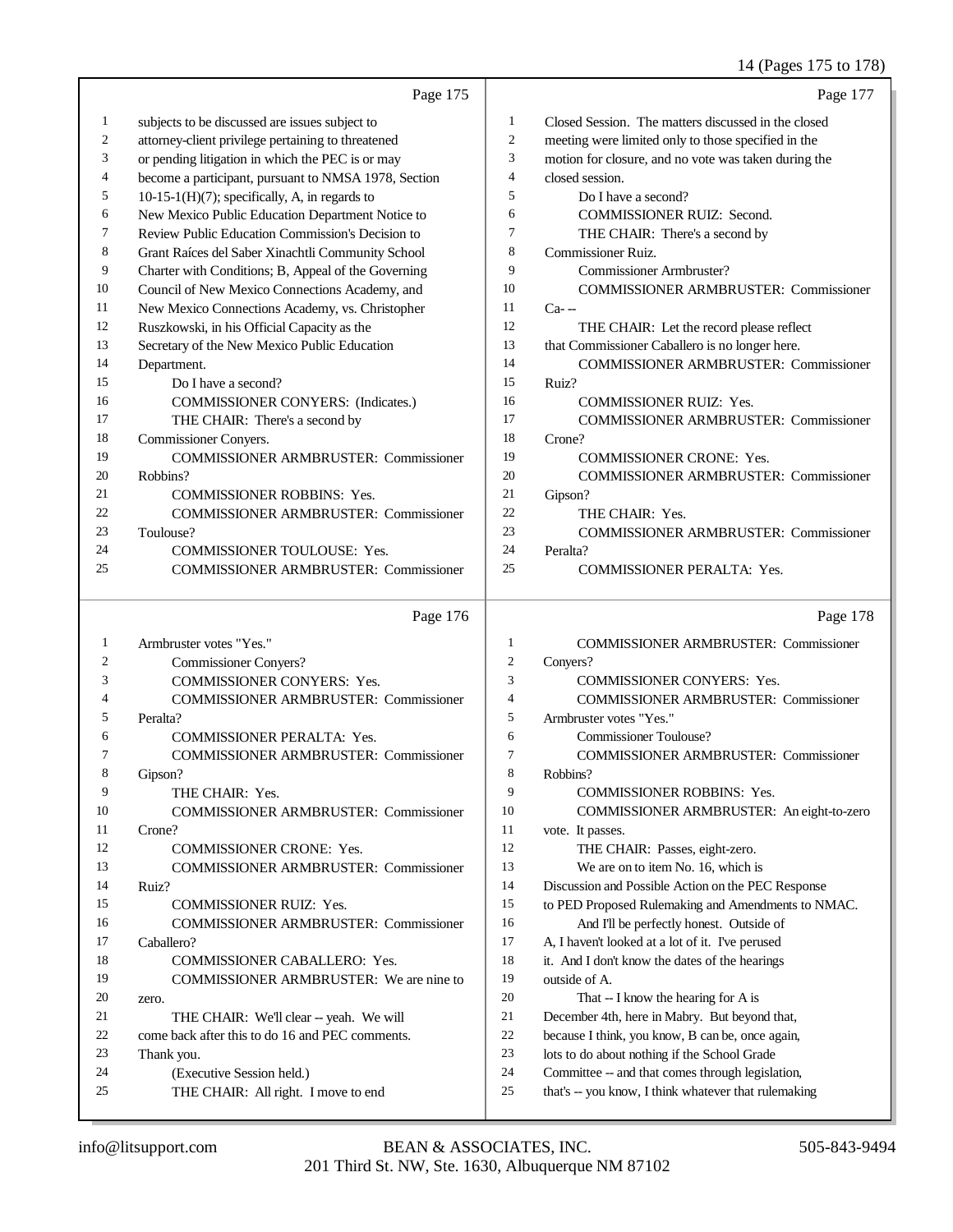|                |                                                      |    | .                                                    |
|----------------|------------------------------------------------------|----|------------------------------------------------------|
|                | Page 179                                             |    | Page 181                                             |
| 1              | is can -- can be changed, and I feel that it will -- | 1  | because it was just -- and you read it so long,      |
| $\mathfrak{2}$ | that there's a very good chance that that school     | 2  | it's, like, isn't this the same -- isn't this the    |
| 3              | grade proposal will turn into a piece of             | 3  | same?                                                |
| 4              | legislation, so that this rule would maybe only be   | 4  | And then all of a sudden, they're making a           |
| 5              | effective through the next school year, you know.    | 5  | change, and it's almost like, "Ooh, I missed that."  |
| 6              | So -- but I'm open for discussion on --              | 6  | So it was, to me, maybe because I don't              |
| 7              | because I think, in particular, with A, we need a    | 7  | read those regularly, it was cumbersome to really    |
| $\,$ 8 $\,$    | direction on what, if anything, the PEC feels may be | 8  | ferret out where the changes were.                   |
| 9              | an appropriate response, publicly, at that hearing   | 9  | MR. CHAIKEN: Madam Chair, members of the             |
| $10\,$         | on December 4th; or if the PEC feels it's necessary  | 10 | Commission, Ami and I have reviewed under -- what    |
| 11             | to have that public response.                        | 11 | we're looking under A, which is the changes to 6.10  |
| 12             | So let's take a look at A. All of you                | 12 | 4 NMAC. And if you would, in your books, turn to     |
| 13             | have been copied that rulemaking, which -- the       | 13 | Pages 8 and 9 of that rule -- of that Tab 16, where  |
| 14             | Albuquerque Journal actually called me, and I        | 14 | you have the proposed amendment. And, just briefly,  |
| 15             | couldn't respond, because it's -- we have the -- the | 15 | we would concur with the Chair and what some other   |
| 16             | review, so that I was unable to really speak to it.  | 16 | members of the Commission have expressed, that these |
| 17             | But when I did see the article on it, it             | 17 | proposed changes rewrite the regulation and go       |
| 18             | simply said that we're -- that the rule is trying to | 18 | beyond the statute, vary from statutory language,    |
| 19             | codify the performance framework. That's what the    | 19 | and, therefore, we would say that they're not        |
| 20             | article said.                                        | 20 | enforceable. They should not be adopted.             |
| 21             | So I don't know where -- I don't know                | 21 | THE CHAIR: And I guess I'll ask now and              |
| 22             | where she obtained her information; because she did  | 22 | maybe put someone on the spot. But we have a new     |
| 23             | not identify, "As a result of a conversation with,   | 23 | Commission -- an oncoming Commissioner. Glenna       |
| 24             | this is what the -- you know, this is what --        | 24 | Voigt is taking Carmie's seat. And, Glenna, I'm      |
| 25             | whoever said. This is the purpose of the             | 25 | just going to ask, were you there when the LESC was  |
|                | Page 180                                             |    | Page 182                                             |

|    | Page 180                                             |                | Page 182                                             |
|----|------------------------------------------------------|----------------|------------------------------------------------------|
| 1  | rulemaking."                                         | 1              | discussing the rulemaking?                           |
| 2  | I didn't see it that way, you know. It               | $\overline{2}$ | MS. VOIGT: Yes, Madam Chair, I was. As a             |
| 3  | does speak to the performance framework in that      | 3              | matter of fact, their agenda was exactly like your   |
| 4  | rulemaking. But it also -- and in a conference call  | 4              | Item No. 16.                                         |
| 5  | with the Acting Secretary that the Executive         | 5              | THE CHAIR: Right. So -- okay.                        |
| 6  | Committee was on with counsel, I expressed my        | 6              | MS. VOIGT: And they -- the discussion                |
| 7  | concern about anything that would limit a            | 7              | that some of the members had was also that this is   |
| 8  | publicly-elected body, for them to be able to make a | 8              | the 11th hour of the Administration, and to push     |
| 9  | decision.                                            | 9              | through these rules would be cumbersome, at best, to |
| 10 | And that, as I see, is the purpose of the            | 10             | try to unravel with the new administration coming    |
| 11 | rulemaking, to administratively be able to say, "You | 11             | in.                                                  |
| 12 | can only make your decisions based on this narrow    | 12             | (A discussion was held off the record.)              |
| 13 | criteria, and that you don't have the free and       | 13             | MS. VOIGT: So they pretty much have the              |
| 14 | independent will to make your own decision."         | 14             | same consensus that you just spoke to, that they     |
| 15 | And I don't believe -- I believe that that           | 15             | didn't foresee these rules going through; although,  |
| 16 | goes above and beyond their authority.               | 16             | they felt also a little blindsided by the            |
| 17 | <b>COMMISSIONER ROBBINS: I agree.</b>                | 17             | presentation of these rules, since not many of       |
| 18 | COMMISSIONER TOULOUSE: Well -- and that              | 18             | the -- the Council was privy to be at the table when |
| 19 | was the part that bothered me. The rest of it, an    | 19             | these were being formulated.                         |
| 20 | awful lot of it seemed to be just rewriting the      | 20             | THE CHAIR: Well, welcome to our world.               |
| 21 | statute, which they can't do anyway.                 | 21             | MS. VOIGT: Thank you.                                |
| 22 | THE CHAIR: It got cumbersome -- I'll be              | 22             | THE CHAIR: Thank you.                                |
| 23 | honest. It got cumbersome to read it, because at     | 23             | MS. VOIGT: You're welcome.                           |
| 24 | times, it's like, am I reading what exists? And      | 24             | THE CHAIR: Okay. So I guess I will ask               |
| 25 | what's a proposed change, you know, that it did;     | 25             | at this moment in time if it is the -- unless you    |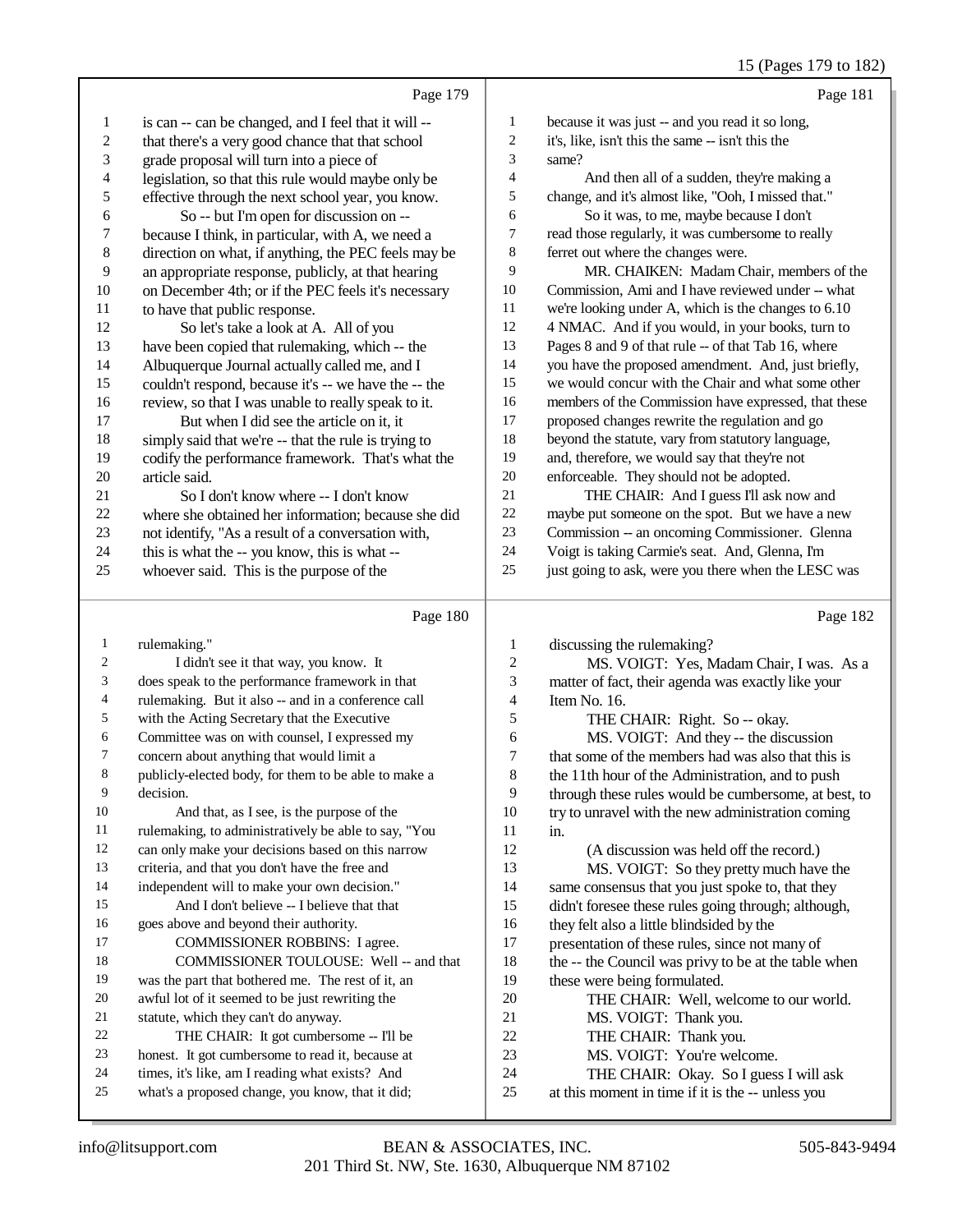16 (Pages 183 to 186)

|                |                                                      |                  | -0                                                   |
|----------------|------------------------------------------------------|------------------|------------------------------------------------------|
|                | Page 183                                             |                  | Page 185                                             |
| 1              | want to add anything else?                           | 1                | Well, because, you know, so few things are           |
| $\overline{c}$ | MS. AMI JAEGER: We would flesh out that              | $\sqrt{2}$       | done on letterhead or on paper anymore that I think  |
| 3              | argument a little bit, yeah.                         | 3                | it looks much more official if we then submit a      |
| 4              | THE CHAIR: Right. So I'm going to ask if             | $\overline{4}$   | paper -- you know, a letter on letterhead. And we    |
| 5              | it's the will of the Commission that there be a      | 5                | can always submit a duplicate e-mail; I don't care.  |
| 6              | public statement made at the hearing December 4th on | 6                | But I just think professionally, we look better on   |
| 7              | behalf of the PEC?                                   | $\boldsymbol{7}$ | our letterhead.                                      |
| $\,$ 8 $\,$    | (Chair consults with counsel.)                       | $\,$ 8 $\,$      | THE CHAIR: Right. Okay. I don't think                |
| 9              | THE CHAIR: Because there is also -- and              | 9                | we need a motion on that. Right. I don't -- I'm      |
| 10             | there -- correct me if I'm wrong. The -- there's     | 10               | not comfortable -- I haven't really looked at -- I   |
| 11             | two mechanisms for written. Is it different if it's  | 11               | haven't. I'll be honest. I think the one that        |
| 12             | written on official paper? There's also that         | 12               | affects us the greatest is A.                        |
| 13             | opportunity to provide it via e-mail.                | 13               | Yeah. Okay. So we'll work on that. And               |
| 14             | Is that -- are those separated out when              | 14               | I'll plan on being here December 4th.                |
| 15             | they look at the comment? Because I know I've        | 15               | <b>COMMISSIONER PERALTA: What time on</b>            |
| 16             | commented on rulemaking via the e-mail several times | 16               | December 4th?                                        |
| 17             | at least. I don't know if that is separated out as,  | 17               | MS. AMI JAEGER: It's at 9:00. The                    |
| 18             | "This is what was provided electronically to us, and | 18               | written comments are by 5:00.                        |
| 19             | this was what was provided more formally through     | 19               | THE CHAIR: Oh. But the hearing starts at             |
| 20             | a" -- because I'm trying to remember.                | 20               | 9:00, okay. And I'm -- I didn't get a chance to      |
| 21             | When you do it by e-mail, do you have to             | 21               | talk to Matt about this most recently. But I think   |
| 22             | identify yourself? Do you remember, Tim? I don't     | 22               | they're planning on asking folks to come up as well. |
| 23             | remember. I know I've done it. But I can't           | 23               | So -- okay. Thank you.                               |
| 24             | remember if you have to identify yourself as to who  | 24               | I guess we're on to PEC Comments.                    |
| 25             | or what you are. I'm not sure.                       | 25               | <b>Commissioner Convers?</b>                         |
|                | Page 184                                             |                  | Page 186                                             |
| 1              | MR. CHAIKEN: Madam Chair, we can find                | 1                | COMMISSIONER CONYERS: Really, as always,             |
| 2              | that out. But I would say that it should not matter  | $\overline{c}$   | I'm happy to see everyone and happy to be here. But  |
| 3              | whether you submit a written or an e-mail comment.   | 3                | that's all I have to say.                            |
| 4              | They should be equally valid.                        | $\overline{4}$   | THE CHAIR: Thank you.                                |
| 5              | They're, you know, public comments, and I            | 5                | COMMISSIONER TOULOUSE: Madam Chair, I                |
| 6              | don't believe the regs distinguish between the       | 6                | think you've covered everything. I was -- spent two  |

- format that your written comments are received. THE CHAIR: I guess I do question
- sometimes, as I think many people do as we get those e-mails that say "Please respond," "Please send a
- 11 message," how many of those e-mails are actually,<br>12 vou know, looked at, as opposed to formally
- you know, looked at, as opposed to formally
- written -- I think something that has an official
- heading and so on in that manner; but I will also
- ask do you feel it's, in addition, appropriate to
- have the public statement made at the December hearing?

# COMMISSIONER TOULOUSE: Madam Chair, I

- don't think it ever hurts to have both the public
- presence, because there will be reporters there, and
- 21 the written. And I think because we are an official<br>22 elected Commission who are in the State
- 22 elected Commission who are in the State<br>23 Constitution, it looks better if we use the
- Constitution, it looks better if we use the
- letterhead paper that now, after almost six years, I now know we have.
- days, one on the 23rd of October and then this 14th
- at the LESC; but you covered the LESC, so --
- THE CHAIR: Okay.
- COMMISSIONER PERALTA: I'm good, Chair.
- Thank you.
- THE CHAIR: I think I've made all the
- comments I need to at this point in time.
- Commissioner Armbruster?
- COMMISSIONER ARMBRUSTER: No.
- THE CHAIR: Commissioner Ruiz?
- COMMISSIONER RUIZ: I just have a report
- 18 from NMPSIA, just a few things.
- The STOPit program that we had tried to
- implement but didn't have a lot of buy-in because of
- 21 the financial implications for districts, we have<br>22 two schools that still want to continue that. One
- 22 two schools that still want to continue that. One<br>23 of them is Clovis. And they're actually having
- of them is Clovis. And they're actually having
- success with it. They've, you know, been able to
- intervene on student -- students in crisis.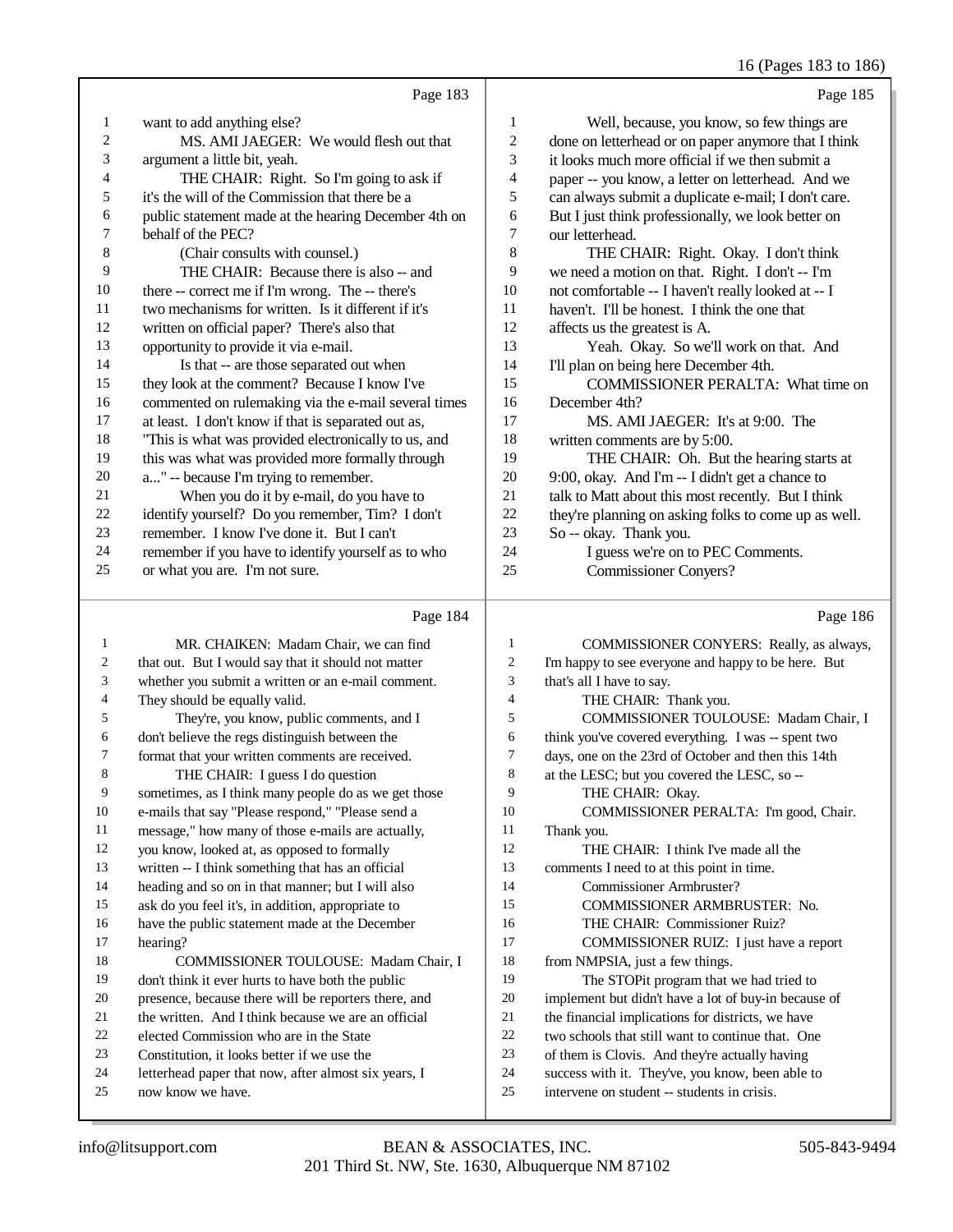### 17 (Pages 187 to 190)

|                | Page 187                                             |                | Page 189                                             |
|----------------|------------------------------------------------------|----------------|------------------------------------------------------|
| 1              | And another school -- but I didn't get the           | 1              | And one of the areas that was very                   |
| 2              | name -- but we're still looking at forging ahead     | $\overline{c}$ | difficult to see was the area around vehicles --     |
| 3              | with Sandy Hook. I can speak for Hobbs Municipal     | 3              | COMMISSIONER RUIZ: Okay.                             |
| 4              | Schools. I've set something up where they're going   | 4              | THE CHAIR: -- you know. And we do -- I               |
| 5              | to come and try to implement that. And there's a     | 5              | was kind of surprised at the number of charters that |
| 6              | time in the future that we may be looking at asking  | 6              | do have a vehicle, you know. And they are -- some    |
| 7              | all school districts around the state to actually    | 7              | of them are transporting kids. So it's -- you know,  |
| 8              | partake of that, you know, or -- I don't know what   | 8              | there's -- there's concerns about that, including    |
| 9              | the option would be. But they're really wanting to   | 9              | the school couldn't find their insurance card while  |
| 10             | do that.                                             | 10             | we were there.                                       |
| 11             | And then the other thing that's really               | 11             | Okay. Thank you. I appreciate it.                    |
| 12             | good for those people that are migraine sufferers, I | 12             | <b>Commissioner Crone?</b>                           |
| 13             | guess, Express-Scripts had a very low payment amount | 13             | COMMISSIONER CRONE: I'm glad Trish was at            |
| 14             | in coverage for migraine medication, and so we       | 14             | the meeting. I was playing hooky. I was visiting     |
| 15             | approved and passed to add another benefit for that. | 15             | my grandchildren in California.                      |
| 16             | And I guess some of the migraine medications are,    | 16             | THE CHAIR: That's always important.                  |
| 17             | like, \$1,000 a month. And so now they're bringing   | 17             | COMMISSIONER CRONE: And we didn't get                |
| 18             | in five new prescription migraine pills that NMPSIA  | 18             | burned up; so that was good.                         |
| 19             | will cover; so                                       | 19             | And I do want to note that David and I did           |
| 20             | THE CHAIR: Great. My insurance just left             | 20             | not coordinate our wardrobe this morning.            |
| 21             | Express-Scripts.                                     | 21             | THE CHAIR: Thank you.                                |
| 22             | COMMISSIONER ARMBRUSTER: So some of the              | 22             | Now, Commissioner Robbins.                           |
| 23             | plans for the retiree insurance, you know, they have | 23             | COMMISSIONER ROBBINS: I don't know what              |
| 24             | Optimum.                                             | 24             | to say about the wardrobe. But -- no.                |
| 25             | THE CHAIR: That's what we currently use              | 25             | I did want to congratulate all of the                |
|                | Page 188                                             |                | Page 190                                             |
| $\mathbf{1}$   | is Optimum.                                          | 1              | individuals that were elected, and, Chair Gipson, on |
| $\overline{c}$ | COMMISSIONER ARMBRUSTER: So when you're              | $\overline{c}$ | your reelection.                                     |
| 3              | talking about Express-Scripts, it's only for         | 3              | I did attend the NACSA conference in                 |
| 4              | Express-Scripts who's going to do this?              | $\overline{4}$ | October down in Orlando. And -- some good sessions.  |

- COMMISSIONER RUIZ: Right now, that's my understanding is that it's Express-Scripts. But,
- you know, that can possibly be expanded or changed.
- THE CHAIR: So let me just add one thing.
- It doesn't have anything to do with the
- prescriptions; but it has to do with contract
- negotiations. We had difficulty when we did the last big
- batch of contract negotiations with the forms that
- NMPSIA provided the schools on their insurance
- coverage. They varied greatly on what form they
- even used. And some of the forms, it was just like
- a check-off, "Yeah, they're covered." And there was no identification of what
- the schools are actually covered for, which we need
- to see. So can there be a conversation about how
- NMPSIA is communicating the insurance coverage for
- the schools so that it's on a uniform form and that
- it does identify all the levels of coverage that the
- school has? That would really be appreciated.
- Yeah.
- 201 Third St. NW, Ste. 1630, Albuquerque NM 87102 info@litsupport.com BEAN & ASSOCIATES, INC. 505-843-9494

I learned some things, made some good contacts and

 Also learned, you know, a little bit of the variety that the different states, how they handle things. And I think it was Maine that they actually cap the number of charters at ten. They only have nine charters in the entire state. Of course, its population is only 1.6 million. But, you know, they have a fraction of the number of

 On the general session On Wednesday morning, it was very interesting. We had two individuals that came and spoke in the general

 One was Sylvia Mendez. I don't know if that name means anything to you or not. But the Mendez trial was in California back in 1947, and it was about segregation and about how the Hispanic students were not being educated and things. This preceded the '57 -- this preceded what happened when the stand-in, of a walk-in and everything in the

charters that we have in our state.

things like that.

session.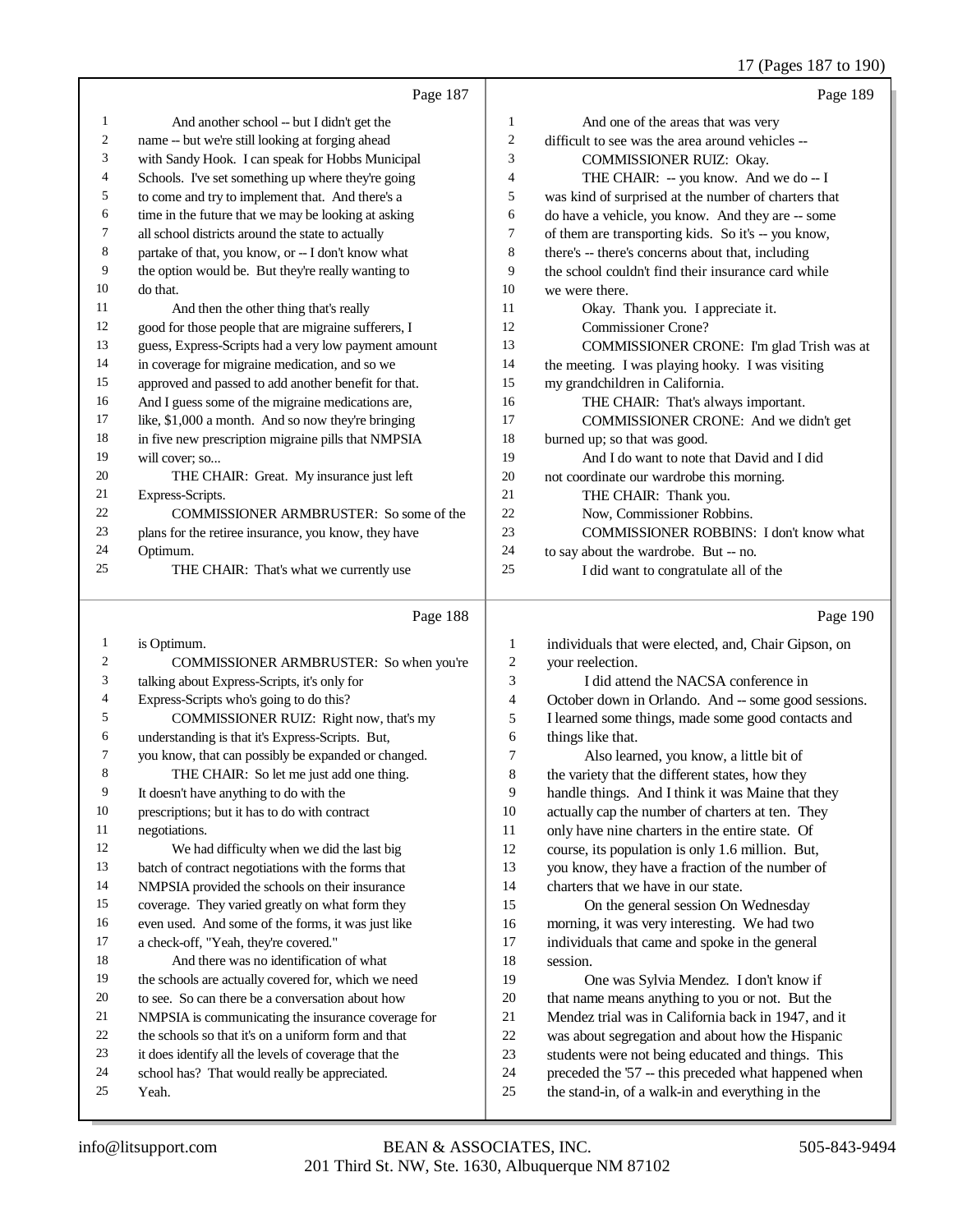18 (Pages 191 to 194)

|                   |                                                                                                           |                          | 18 (Pages 191 to 194)                                        |
|-------------------|-----------------------------------------------------------------------------------------------------------|--------------------------|--------------------------------------------------------------|
|                   | Page 191                                                                                                  |                          | Page 193                                                     |
| $\mathbf{1}$      | South and everything.                                                                                     | $\mathbf{1}$             | time --                                                      |
| 2                 | And, actually, Terrence Roberts was also                                                                  | $\mathfrak{2}$           | <b>COMMISSIONER ROBBINS: Correct.</b>                        |
| 3                 | there. And he was in the walk-in in the -- I think                                                        | 3                        | THE CHAIR: -- that it's new to them. But                     |
| 4                 | it was in Arkansas, trying to go into the schools                                                         | $\overline{\mathcal{L}}$ | it is. It's fascinating to hear how some states do           |
| 5                 | and everything.                                                                                           | 5                        | it.                                                          |
| 6                 | And they both gave very good perspectives                                                                 | 6                        | <b>COMMISSIONER ROBBINS: And there were some</b>             |
| 7                 | and everything. I didn't get the sense that they                                                          | 7                        | states -- I don't know if it's Ohio -- but I think           |
| $\,8\,$           | held grudges or anything like that; but they did                                                          | 8                        | there are some states that they have authorizers             |
| 9                 | warn about some of the issues and things like that.                                                       | 9                        | that are not local school districts or the state             |
| 10                | But it was very engaging to listen to them and their                                                      | 10                       | board of education. They have other authorizers              |
| 11                | perspectives and what they've learned over the years                                                      | 11                       | that are allowed under their charter laws. So                |
| 12                | and what we're sharing with the individuals that                                                          | 12                       | that's very interesting also.                                |
| 13                | were at the conference.                                                                                   | 13                       | THE CHAIR: It is, because then it really,                    |
| 14                | So I just wanted to share that with you.                                                                  | 14                       | to me, starts to fracture out to who's watching              |
| 15                | Karen Woerner and I also picked up several                                                                | 15                       | what.                                                        |
| 16                | of the NACSA -- what are they called? The policy --                                                       | 16                       | <b>COMMISSIONER TOULOUSE: But our state</b>                  |
| 17                | MS. KAREN WOERNER: Principles and                                                                         | 17                       | universities can authorize under our law.                    |
| 18                | standards.                                                                                                | 18                       | THE CHAIR: No, they can't. They can't.                       |
| 19                | <b>COMMISSIONER ROBBINS: Principles about</b>                                                             | 19                       | We are -- it's the district or us. The state                 |
| 20                | charter school and everything. I meant to bring                                                           | 20                       | universities can't. Some states, they do; but our            |
| 21                | those today. I have 10 or 11 copies. I will bring                                                         | 21                       | state universities cannot.                                   |
| 22                | those, hopefully, so at least the new Commissioners                                                       | 22                       | I'll -- I know a piece of legislation is                     |
| 23                | that come on the Commission will be able to have                                                          | 23                       | going to be proposed this session to allow                   |
| 24                | those.                                                                                                    | 24                       | authorization through Indian Affairs, somehow.               |
| 25                | Because we've done a lot of that. And                                                                     | 25                       | COMMISSIONER TOULOUSE: There's also a lot                    |
|                   |                                                                                                           |                          |                                                              |
|                   | Page 192                                                                                                  |                          | Page 194                                                     |
|                   |                                                                                                           | 1                        |                                                              |
| $\mathbf{1}$<br>2 | that was one of the things that I really did                                                              | $\overline{c}$           | of rumblings about another moratorium on charter<br>schools. |
| 3                 | appreciate is this Commission in New Mexico, along                                                        | 3                        | THE CHAIR: Well, I'm less worried about                      |
| 4                 | with CSD, has done a lot of the things that NACSA                                                         | $\overline{4}$           | that.                                                        |
| 5                 | recommends. And I was very impressed at that,                                                             | 5                        | COMMISSIONER TOULOUSE: I'm just saying                       |
| 6                 | having only been on the Commission now a little over<br>a year, very impressed with the work that you've  | 6                        | there's rumblings on that one, too. But we're doing          |
| 7                 | done, my predecessors and things.                                                                         | 7                        | so few new schools anymore -- this is not like ten           |
| 8                 | So I just wanted to compliment the work                                                                   | 8                        | years ago, where there were the -- 20 new schools            |
| $\overline{9}$    | that Commissioners have done before I arrived and                                                         | 9                        | coming in, you know.                                         |
| 10                | what we're doing to move forward. Thank you.                                                              | 10                       | THE CHAIR: Thank you so -- oh.                               |
| 11                | THE CHAIR: And on the issue of Maine,                                                                     | 11                       | <b>Commissioner Crone?</b>                                   |
| 12                | because they do have so few schools and they have a                                                       | 12                       | COMMISSIONER CRONE: Yes. Madam Chair, I                      |
| 13                | longer holdback for the charters. I spoke with him                                                        | 13                       | wanted to acknowledge, recognize, that Trish is part         |
| 14                | when we went last year. And they do all the -- they                                                       | 14                       | of the transition team for the new governor. You're          |
| 15                | pay for all the Short Cycle Assessments through that                                                      | 15                       | doing workmen's comp. What else?                             |
| 16                | holdback for -- granted, there are few schools. But                                                       | 16                       | COMMISSIONER RUIZ: So it's workmen's                         |
| 17                | they also gave them back several million dollars                                                          | 17                       | comp and all the State personnel and staff                   |
| 18                | that they simply divided out what they hadn't used                                                        | 18                       | positions, and labor as well. And so I just want             |
| 19                | of the holdback. It doesn't revert.                                                                       | 19                       | you all to know that I will be a voice for the               |
| 20                | And they gave it to the schools so that                                                                   | 20                       | Governor's cabinet. There's 15 of us that have been          |
| 21                | they could use it for development -- for, you know,                                                       | 21                       | appointed to serve on her transition team. And I am          |
| 22                | improvement. So it was really, wow, that's -- you                                                         | 22                       | looking forward to taking the concerns of the PEC,           |
| 23                | know, that's a great concept. And, yeah, I guess                                                          | 23                       | and also for rural New Mexico, as I hail from Hobbs.         |
| 24<br>25          | it's easier when you only have nine, you know. And<br>I think they've only been an authorizer for a short | 24<br>25                 | And so thank you.<br>COMMISSIONER CRONE: Congratulations.    |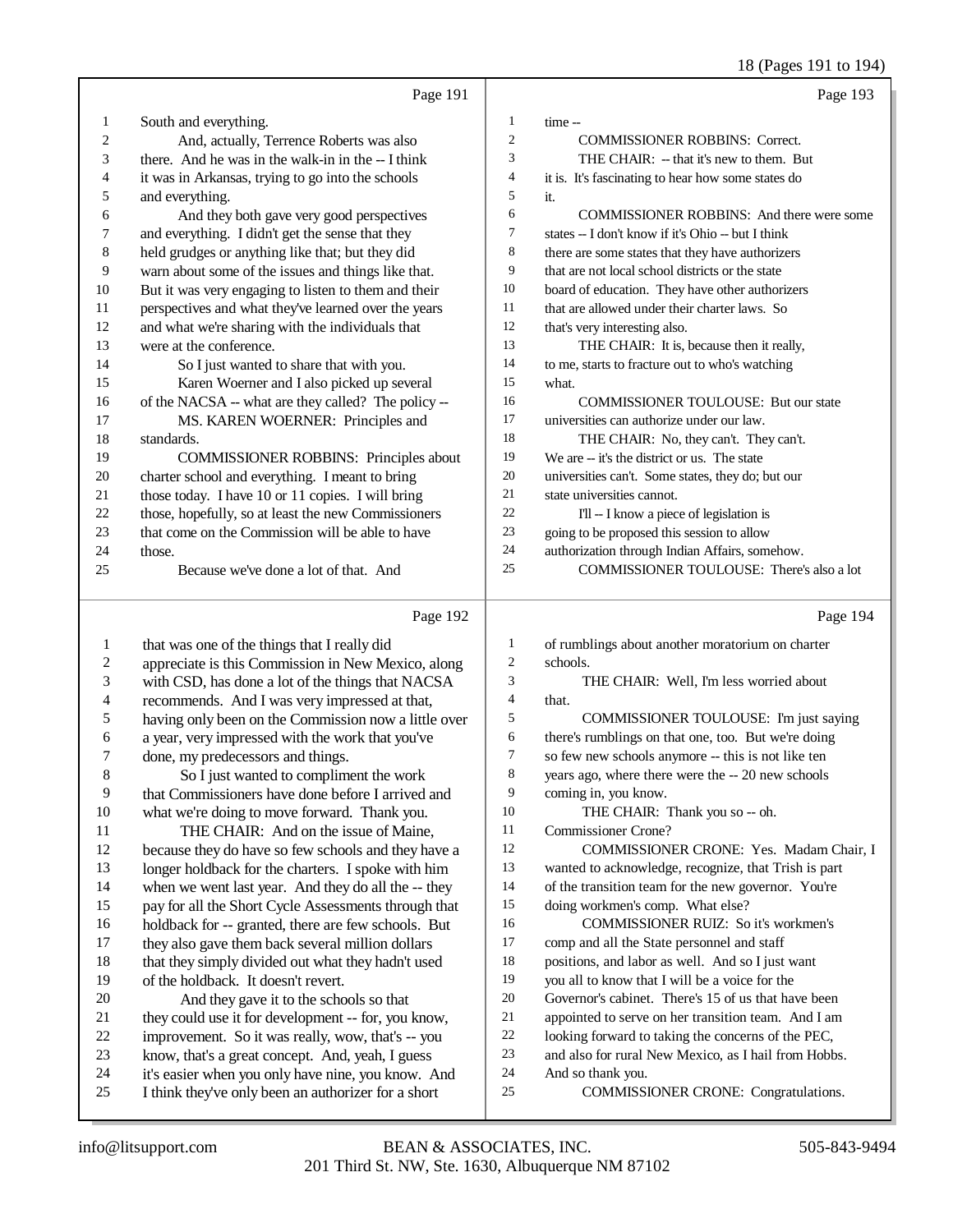## 19 (Pages 195 to 198)

|              | Page 195                                             |                  | Page 197                                                                                               |
|--------------|------------------------------------------------------|------------------|--------------------------------------------------------------------------------------------------------|
| $\mathbf{1}$ | THE CHAIR: Thank you. I'll entertain a               | $\mathbf{1}$     | BEFORE THE PUBLIC EDUCATION COMMISSION                                                                 |
| $\sqrt{2}$   | motion to adjourn.                                   | $\sqrt{2}$       | <b>STATE OF NEW MEXICO</b>                                                                             |
| 3            | MS. JULIA ANDERSON: Madam Chair, I have              | 3                |                                                                                                        |
| 4            | one updated -- if I may, I wanted to just return and | $\overline{4}$   |                                                                                                        |
| 5            | provide you and the Commissioners an update about    | 5                |                                                                                                        |
| 6            | closures yesterday, if I may return to that?         | 6                |                                                                                                        |
| 7            | THE CHAIR: Okay. All right. Okay.                    | $\tau$           | <b>REPORTER'S CERTIFICATE</b>                                                                          |
| 8            | MS. JULIA ANDERSON: Okay. Thank you. I               | $\,$ 8 $\,$      | I, Cynthia C. Chapman, RMR, CCR #219, Certified                                                        |
| 9            | wanted to let you know that based on your comments   | 9                | Court Reporter in the State of New Mexico, do hereby                                                   |
| 10           | about charter schools, the language -- I spoke with  | 10               | certify that the foregoing pages constitute a true                                                     |
| 11           | PED General Counsel, the language in the letter for  | 11               | transcript of proceedings had before the said                                                          |
| 12           | DFA and GSD has been changed. The request is going   | 12<br>13         | NEW MEXICO PUBLIC EDUCATION COMMISSION, held in the<br>State of New Mexico, County of Santa Fe, in the |
| 13           | to be to provide the assets from Anthony in that     | 14               | matter therein stated.                                                                                 |
| 14           | closure to charter schools instead of to the school  | 15               | In testimony whereof, I have hereunto set my                                                           |
| 15           | district. So I wanted to provide you with that       | 16               | hand on November 30, 2018.                                                                             |
| 16           | update.                                              | 17               |                                                                                                        |
| 17           | THE CHAIR: Thank you. Appreciate that.               | 18               |                                                                                                        |
| 18           | Thanks.                                              | 19               |                                                                                                        |
| 19           | COMMISSIONER PERALTA: Madam Chair.                   |                  | Cynthia C. Chapman, RMR-CRR, NM CCR #219                                                               |
| 20           | (Chair consults with Vice Chair Peralta.)            | 20               | BEAN & ASSOCIATES, INC.                                                                                |
| 21           | THE CHAIR: And, once again, we're                    |                  | 201 Third Street, NW, Suite 1630                                                                       |
| 22           | expecting that letter to go out within the next week | 21               | Albuquerque, New Mexico 87102                                                                          |
| 23           | or so.                                               | 22               |                                                                                                        |
| 24           | MS. JULIA ANDERSON: Within the next week,            | 23               |                                                                                                        |
| 25           | Madam Chair. And the plan is to give them 10 days.   | 24<br>25         | Job No.: 602N (CC)                                                                                     |
|              |                                                      |                  |                                                                                                        |
|              | Page 196                                             |                  | Page 198                                                                                               |
| 1            | If we have not heard a response, we'll follow up.    | $\mathbf{1}$     | <b>RECEIPT</b>                                                                                         |
| 2            | THE CHAIR: Okay. Thank you so much.                  | $\overline{c}$   | JOB NUMBER: 602N CC Date: 11/16/18                                                                     |
| 3            | Motion to adjourn?                                   | 3                | PROCEEDINGS: OPEN PUBLIC MEETING, Volume Two                                                           |
| 4            | COMMISSIONER CRONE: Move to adjourn.                 | $\overline{4}$   | CASE CAPTION: In re: Public Meeting of the Public                                                      |
| 5            | <b>COMMISSIONER ROBBINS: So move.</b>                | 5                | <b>Education Commission</b>                                                                            |
| 6            | COMMISSIONER ARMBRUSTER: Second.                     | 6                | **************************                                                                             |
| 7            | THE CHAIR: Anyone opposed?                           | $\boldsymbol{7}$ | ATTORNEY: MS. BEVERLY FRIEDMAN - PED                                                                   |
| 8            | (No response.)                                       | 8                | DOCUMENT: Transcript / Exhibits / Disks / Other                                                        |
| 9            | THE CHAIR: Anyone in favor?                          | 9                | DATE DELIVERED: _______________ DEL'D BY: ________                                                     |
| 10           | (No response.)                                       | 10               |                                                                                                        |
| 11           |                                                      |                  |                                                                                                        |
| 12           | THE CHAIR: Thank you. See you all soon.              | 11               | **************************                                                                             |
|              | (Proceedings adjourned at 11:16 a.m.)                | 12               | ATTORNEY:                                                                                              |
| 13           |                                                      | 13               | DOCUMENT: Transcript / Exhibits / Disks / Other                                                        |
| 14           |                                                      | 14               | DATE DELIVERED: _______________ DEL'D BY: ___________                                                  |
| 15           |                                                      | 15               |                                                                                                        |
| 16           |                                                      | 16               | **************************                                                                             |
| 17           |                                                      | 17               | ATTORNEY:                                                                                              |
| 18           |                                                      | 18               | DOCUMENT: Transcript / Exhibits / Disks / Other                                                        |
| 19           |                                                      | 19               | DATE DELIVERED: _______________ DEL'D BY: _________                                                    |
| 20           |                                                      | 20               |                                                                                                        |
| 21           |                                                      | 21               | ***************************                                                                            |
| 22           |                                                      | 22               | ATTORNEY:                                                                                              |
| 23           |                                                      | 23               | DOCUMENT: Transcript / Exhibits / Disks / Other                                                        |
| 24           |                                                      | 24               | DATE DELIVERED: _______________ DEL'D BY: __________                                                   |
| 25           |                                                      | 25               |                                                                                                        |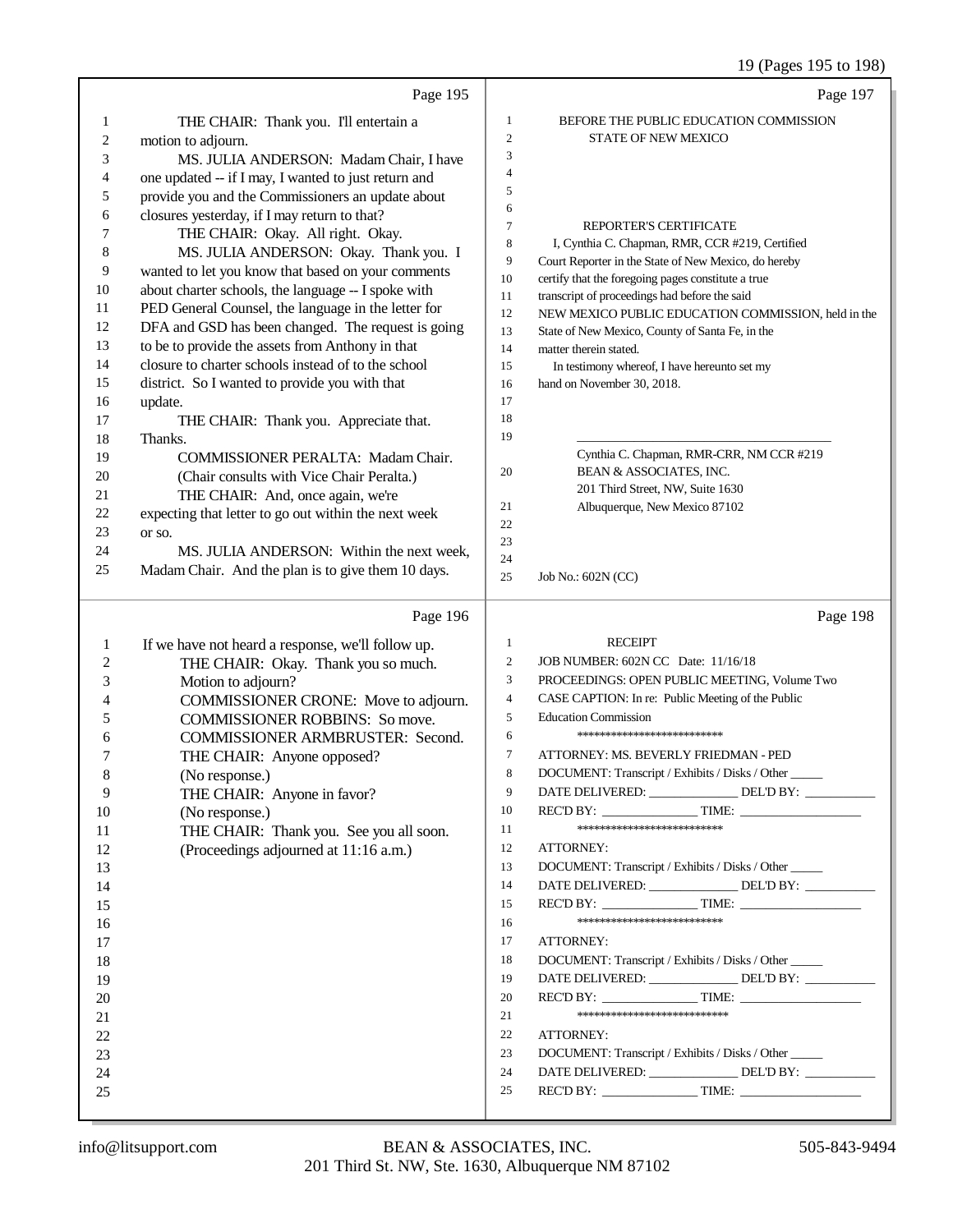| $\mathbf A$                      | 145:16 148:4 150:24 151:1       | 189:2                                 |
|----------------------------------|---------------------------------|---------------------------------------|
| A-to-F 143:12                    | 155:21 156:12 161:18 166:20     | areas 134:14 146:18 155:24            |
| a.m 126:12 196:12                | 167:6 179:14 197:21             | 156:2 166:17,20 189:1                 |
| able 129:3 133:16 138:8,9 143:22 | allow 143:25 147:7 165:4 193:23 | argument 161:24 183:3                 |
| 143:25 147:1 149:9 150:14        | allowed 149:17 157:23 163:5     | Arkansas 191:4                        |
| 155:2 156:3 164:17,20 170:11     | 193:11                          | <b>Armbruster</b> 127:4 132:3 134:2,7 |
| 180:8,11 186:24 191:23           | allowing 143:14 146:25 161:22   | 135:7 137:18 139:5 140:2,3,6          |
| absolute 137:24                  | alternative 135:24              | 140:10,11,14,18,21,24 141:2,5         |
| absolutely 164:14                | amazing 144:5                   | 167:23,25 168:6,19,22 169:6,11        |
| abundance 159:11                 | amendment 181:14                | 170:3,9 175:19,22,25 176:1,4,7        |
| <b>Academy</b> 175:10,11         | <b>Amendments</b> 128:4 178:15  | 176:10,13,16,19 177:9,10,14,17        |
| access 143:17                    | America 148:4                   | 177:20,23 178:1,4,5,7,10              |
| accommodate 139:19,21            | Americans 162:21                | 186:14,15 187:22 188:2 196:6          |
| accusation 158:6                 | Ami 127:13 129:12 135:12        | arrived 192:9                         |
| acknowledge 194:13               | 181:10 183:2 185:17             | article 179:17,20                     |
| <b>Acting 127:9 180:5</b>        | amount 131:22 134:4 187:13      | asked 132:25 146:2                    |
| <b>Action 128:3 178:14</b>       | analysis 133:16                 | asking 135:17,18 168:4 169:13         |
| actively 147:4                   | ancillary 173:22                | 172:16 185:22 187:6                   |
| add 147:25 169:17 171:19 183:1   | ANDERSON 127:9 135:23 195:3     | assessment 143:14 145:2,10            |
| 187:15 188:8                     | 195:8,24                        | <b>Assessments</b> 143:15 144:22      |
| addition 184:15                  | Anglo 157:9 160:7 162:19        | 192:15                                |
| additional 145:14                | <b>Anglos</b> 163:2             | <b>assets</b> 195:13                  |
| <b>address</b> 147:10            | <b>ANN</b> 127:4                | <b>Associates</b> 126:19 197:20       |
| addressed 149:13                 | announce 149:21                 | <b>Association</b> 132:15 141:22,25   |
| adequacy 146:17                  | announcement 141:17 150:18      | 142:8                                 |
| adjourn 195:2 196:3,4            | announcements 149:20            | asterisk 132:6                        |
| adjourned 196:12                 | annual 139:13                   | <b>Attachments 128:8</b>              |
| adjusted 138:1 146:16            | answer 157:11                   | attend 133:7 142:9 149:9 190:3        |
| adjustments 138:2                | <b>Anthony</b> 195:13           | attended 142:20 146:22 147:3          |
| administration 153:14 154:3      | anymore 173:10 185:2 194:7      | attendees 168:7                       |
| 182:8,10                         | anyway 137:25 162:16 171:6      | <b>ATTORNEY</b> 198:7,12,17,22        |
| administratively 180:11          | 180:21                          | attorney-client 175:2                 |
| administrators 158:13            | Apodaca 126:12                  | auditoriums 145:25                    |
| adopt 139:11                     | apologize 172:18,22             | August 133:15, 19, 22, 23, 24 134: 6  |
| adopted 181:20                   | Appeal 175:9                    | 135:19 136:23                         |
| advantages 163:11                | appear $130:21$                 | authority 180:16                      |
| <b>Affairs</b> 193:24            | applications 134:10 135:22      | authorization 151:4 193:24            |
| affect 134:3 147:23,24 158:7     | 136:14 138:7 147:5              | authorize 193:17                      |
| afford 158:19                    | appointed 194:21                | authorizer 192:25                     |
| <b>African-American 160:5</b>    | appreciate 133:11 139:19 160:22 | authorizers 193:8,10                  |
| agenda 129:9 130:1 182:3         | 172:24 189:11 192:2 195:17      | availability 161:6                    |
| agents $164:9$                   | <b>appreciated</b> 151:2 188:24 | available 138:14 166:10               |
| ago 154:11,17 194:8              | approach 144:6                  | await 156:24                          |
| agree 152:7 173:15 180:17        | appropriate 144:25 179:9 184:15 | aware 153:9                           |
| ahead 135:25 187:2               | approved 187:15                 | awful 162:20 180:20                   |
| <b>Alamos</b> 170:17             | APS 156:4 162:5                 | B                                     |
| <b>Albuquerque</b> 126:21 139:2  | area 155:25 158:23,25 162:16    |                                       |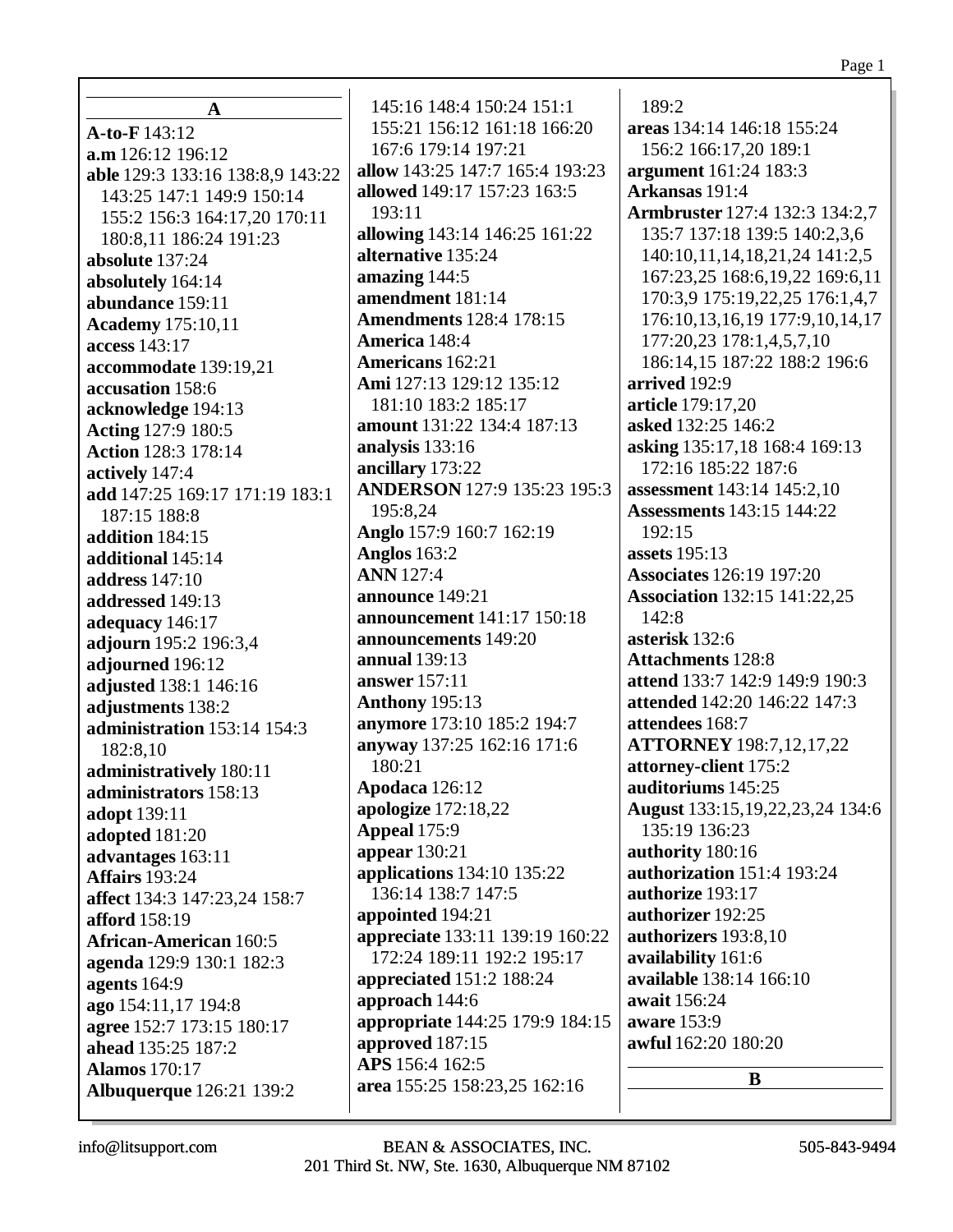**B** 175:9 178:22 **back** 129:17,18,19 130:4 131:20 135:20,25 136:10 151:9 152:13 176:22 190:21 192:17 **bad** 136:23 154:24 161:21 **bad-weather** 131:18 **Barbara** 150:23 162:5,6 163:16  $164:3$ **barrier** 161:12 **based** 133:15 180:12 195:9 **baseless** 158:6,9 160:12 **basis** 157:6 159:23 **batch** 188:13 **Bean** 126:19 197:20 **bear** 131:25 **begins** 136:2 **behalf** 183:7 **believe** 142:2 157:5 165:8 167:3 180:15,15 184:6 **benefit** 187:15 **Bernalillo** 173:12 **Bernell** 170:8,9 **best** 137:4 144:4 150:12 157:1 163:3 182:9 **better** 150:15 168:15 184:23 185:6 **Beverly** 127:10 145:13 198:7 **beyond** 178:21 180:16 181:18 **big** 138:4,22 152:13 188:12 **billion** 166:8 **bit** 139:25 159:15 183:3 190:7 **blindsided** 182:16 **block** 138:8,11 **blocks** 162:20 **board** 141:22,24 142:8 150:24 151:16 162:5,10 193:10 **Boards** 132:15 **body** 180:8 **book** 130:12 **books** 181:12 **bothered** 180:19 **bottom** 165:15 **brief** 142:19 **briefly** 181:14 **bring** 139:21 157:14 172:13 191:20,21 **bringing** 151:3 158:20 187:17

**broader** 150:9 **Budget** 132:2,11 **budgets** 136:5 **build** 146:14 **building** 126:12 134:23 **bulk** 148:7 **burned** 189:18 **butter** 139:6 **buy** 157:21,21 **buy-in** 186:20 **C C** 126:19 127:1 128:1 197:8,19 **Ca-** 177:11 **Caballero** 127:4 129:24 130:6,9 132:24 133:6,10,21 134:18,24 135:10 139:18 140:1 141:3,4 157:3,20 159:4 160:21 176:17 176:18 177:13 **cabinet** 194:20 **cafeteria's** 146:11 **calendar** 129:22 130:11,15,18,21 130:24 131:22 132:10,22 136:22 137:3,4,24 139:12,13 148:19 154:12 174:21 **California** 189:15 190:21 **call** 166:15 180:4 **called** 179:14 191:16 **cap** 190:10 **capacity** 172:18 173:21 175:12 **capital** 166:3 **CAPTION** 198:4 **car** 174:23 **card** 189:9 **care** 140:8 185:5 **CARLOS** 127:4 **CARMIE** 127:7 **Carmie's** 181:24 **CASE** 198:4 **cases** 138:16 **catch** 172:23 **categories** 144:1,10 **caution** 130:19 136:2 **CC** 126:25 197:25 198:2 **CCR** 126:19 197:8,19 **certain** 162:24 172:9 **certainly** 147:13 154:3 156:6,11

165:11 169:17 **CERTIFICATE** 128:7 197:7 **Certified** 197:8 **certify** 197:10 **CHAIKEN** 127:13 181:9 184:1 **Chair** 127:3,3 128:5 129:1,14,15 129:24 130:2,8,10 131:3 132:8 132:11 133:4,9,13,22 134:3,8 134:11,16,21 135:1,16,24 136:1 136:9,13,16,21 137:7,23 138:2 138:4,15,21 139:7,15,23 140:2 140:20 141:7,12,18,20 142:5,10 142:13,17,19 149:5,7 152:4,7 152:11 153:20 155:16 156:9,15 156:18 157:2,4 160:20 162:3,4 164:5,20 165:24 166:5,9,17 167:1,9,14,22,24 168:5,15,21 169:5 170:8 171:18,20 172:14 172:17,22 173:2,4,9,13,16,17 174:6,8,9,18 175:17 176:9,21 176:25 177:7,12,22 178:12 180:22 181:9,15,21 182:2,5,20 182:22,24 183:4,8,9 184:1,8,18 185:8,19 186:4,5,9,10,12,16 187:20,25 188:8 189:4,16,21 190:1 192:11 193:3,13,18 194:3 194:10,12 195:1,3,7,17,19,20 195:20,21,25 196:2,7,9,11 **challenge** 138:25 139:25 **chance** 139:22 179:2 185:20 **change** 143:11 144:5 149:22,25 152:15 180:25 181:5 **changed** 179:1 188:7 195:12 **changes** 181:8,11,17 **channel** 142:5 **Chapman** 126:19 197:8,19 **charter** 127:9 132:13 134:13 145:12 146:23 149:22 150:2,4,6 150:6,8,10,25 151:1,3,7 152:14 152:17,18,19,22,25 153:1,4,16 153:17,24 154:9 157:13,14,23 158:7,14,22 159:6,11 160:12 161:6 162:8,18,23 163:20,24 165:14 172:12 173:3 175:9 191:20 193:11 194:1 195:10,14 **charter-specific** 154:21 **charters** 161:3 167:5 171:23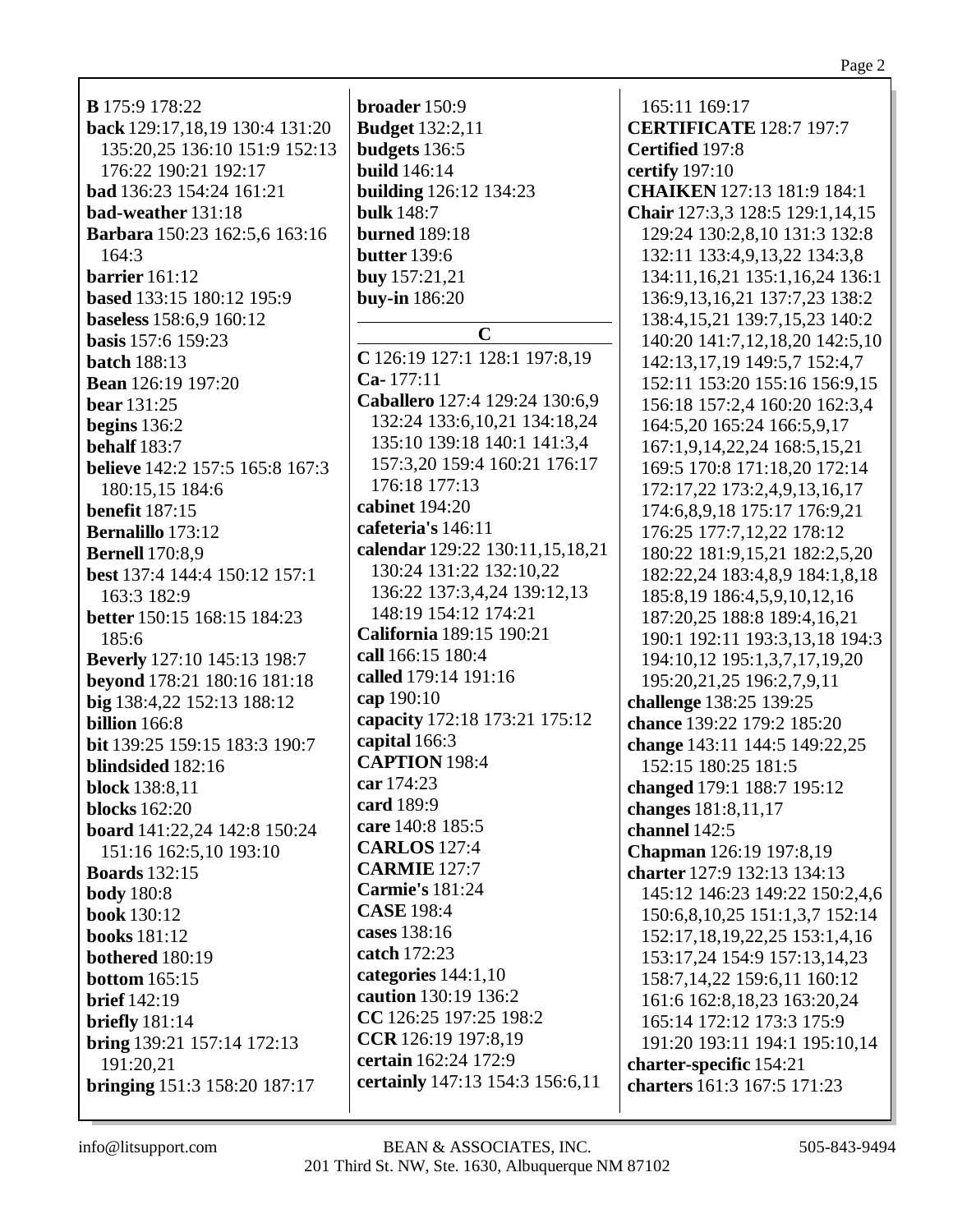| 189:5 190:10,11,14 192:13           | 137:18,23 138:3,15 139:5,10,14        | conducting 145:10                     |
|-------------------------------------|---------------------------------------|---------------------------------------|
| Chavez 174:16,17                    | 139:16,16,18 140:1,2,3,3,5,6,6        | conducts 132:15                       |
| check-off 188:17                    | 140:8, 10, 11, 12, 13, 14, 15, 16, 17 | conference 132:13,14 133:8            |
| child 165:13,14                     | 140:18,18,21,21,23,24,24 141:1        | 142:2 146:23 148:22 149:9,14          |
| children 159:14 170:19 171:24       | 141:2,2,4,5,10,16,19 142:11,15        | 149:21 153:11 154:6 155:2,3           |
| 172:13                              | 142:16,18 157:3,20 159:4              | 168:2,7 171:8 173:20 180:4            |
| choice 171:24 172:1,12              | 160:21,23 162:3,4 167:23,25           | 190:3 191:13                          |
| choose 162:23                       | 168:6, 19, 22 169:6, 11 170:1, 3, 9   | confined 131:13                       |
| choosing 162:24                     | 171:18,21 173:2,6,11,12 174:14        | conflicts 136:23                      |
| Christopher 175:11                  | 174:19 175:16,18,19,19,21,22          | congratulate 189:25                   |
| classroom 166:14                    | 175:22,24,25,25 176:2,3,4,4,6,7       | <b>Congratulations</b> 194:25         |
| clear 138:13 176:21                 | 176:7, 10, 10, 12, 13, 13, 15, 16, 16 | connect 150:19                        |
| clearinghouse 153:4                 | 176:18,19 177:6,8,9,10,10,13          | connected 156:1                       |
| close 158:14                        | 177:14,14,16,17,17,19,20,20,23        | connection 169:4                      |
| closed 174:25 177:1,1,4             | 177:23,25 178:1,1,3,4,4,6,7,7,9       | connections 155:11 175:10,11          |
| closure 177:3 195:14                | 178:10 180:17,18 181:23               | consciousness 163:19                  |
| closures 195:6                      |                                       | consensus 182:14                      |
|                                     | 184:18 185:15,25 186:1,5,10,14        |                                       |
| <b>Clovis</b> 186:23                | 186:15, 16, 17 187:22 188:2, 5        | constitute 197:10                     |
| coalition 146:23,24 148:22 150:1    | 189:3, 12, 13, 17, 22, 23 191: 19     | <b>Constitution 184:23</b>            |
| 150:9 155:23 160:13                 | 193:2,6,16,25 194:5,11,12,16          | consults 129:14 183:8 195:20          |
| codify 179:19                       | 194:25 195:19 196:4,5,6               | contacts 190:5                        |
| come 129:17,18,19 130:4 136:14      | <b>Commissioners</b> 127:2 130:20     | contain 159:2                         |
| 148:11 149:4 155:2 156:19           | 133:18 137:15 142:1 153:9,18          | context 153:5                         |
| 158:21,25 164:16 176:22             | 174:11 191:22 192:9 195:5             | continuation 142:22                   |
| 185:22 187:5 191:23                 | <b>Committee</b> 143:10 178:24 180:6  | continue 129:25 163:16 186:22         |
| comes 178:24                        | committees 172:20                     | <b>Continued 128:1</b>                |
| comfortable 185:10                  | communicating 188:21                  | continues 173:21                      |
| coming 135:22 154:7 172:24          | communication 141:23 156:25           | contract 130:25 131:5 137:1           |
| 174:12 182:10 194:9                 | community 133:2,5,14 134:22,25        | 148:21,23,24 165:5 166:18             |
| commend 168:23                      | 137:9 138:6,17 150:4 157:9,16         | 167:5 188:10,13                       |
| comment 130:17 151:6,18,25          | 175:8                                 | contracts 131:7                       |
| 157:5 183:15 184:3                  | comp 194:15,17                        | conversation 147:6,8,15 148:3         |
| commented 183:16                    | compile 154:1                         | 152:4 156:10 167:20 172:1,11          |
| comments 128:6 129:18 151:3,7       | completely 144:6 151:23 160:12        | 179:23 188:20                         |
| 157:3 159:22 160:22 168:3           | complex $161:24$                      | conversations 166:2 173:23            |
| 176:22 184:5,7 185:18,24            | complies 144:7                        | convince 163:23                       |
| 186:13 195:9                        | compliment 192:8                      | <b>Convers</b> 127:5 140:12,13 175:16 |
| <b>Commission</b> 126:1 129:3 132:6 | concept 146:17 192:23                 | 175:18 176:2,3 178:2,3 185:25         |
| 133:2 139:11 147:20 149:6,8         | concepts 170:15                       | 186:1                                 |
| 151:18,21 154:4 155:12 156:25       | concern 131:19 133:18 134:5           | <b>Conyers'</b> 174:15                |
| 168:3 169:10 174:25 181:10,16       | 137:7 180:7                           | coordinate 189:20                     |
| 181:23 183:5 184:22 191:23          | concerned 150:12                      | copied 179:13                         |
| 192:2,5 197:1,12 198:5              | concerns 130:14 132:22 189:8          | copies 191:21                         |
| <b>Commission's 175:7</b>           | 194:22                                | copy 154:3,22                         |
| <b>Commissioner</b> 129:24 130:6,9  | concrete 137:25                       | core 161:1                            |
| 132:3,24 133:6,10,21 134:2,7        | concur 181:15                         | corner 139:8                          |
| 134:18,24 135:7,10 136:18,20        | <b>Conditions</b> 175:9               | correct 129:7 158:5 164:6 183:10      |
|                                     |                                       |                                       |
|                                     |                                       |                                       |

Page 3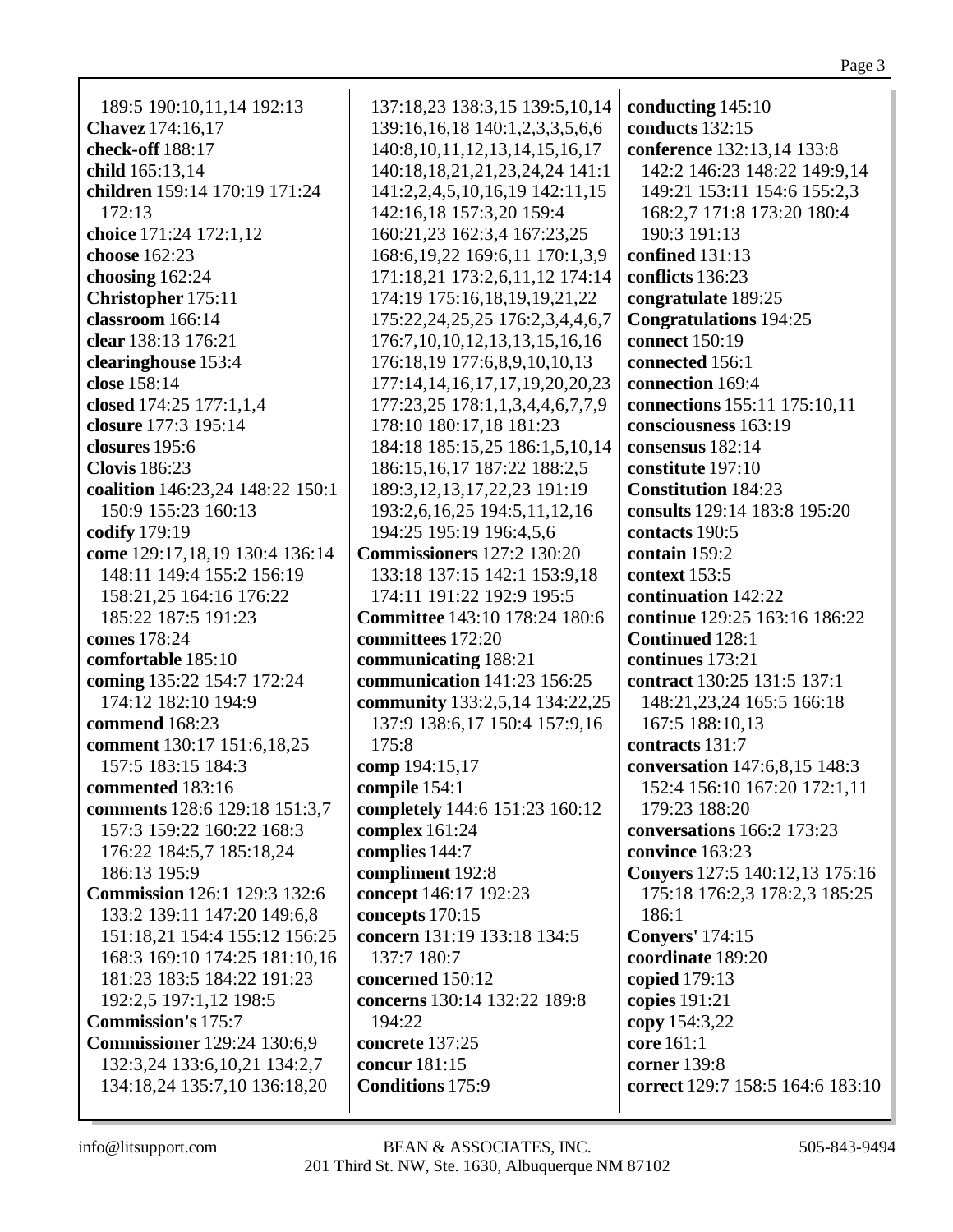$193:2$ **Council** 175:10 182:18 counsel 127:12,13,13 129:14 180:6 183:8 195:11 **count** 146:1,13 country  $153:2$ **County** 173:12 197:13 couple 137:25 149:20 course 190:12 **Court** 126:20 197:9 cover 187:19 coverage 187:14 188:15,21,23 covered 170:16 186:6,8 188:17 188:19 crackers 139:6 crazy  $174:22$ create 147:21 155:14 creates  $164:24$ creating 143:12 144:16 164:9 crisis 186:25 criteria  $180:13$ Crone 127:5 139:14,17 140:22 140:23 176:11.12 177:18.19 189:12, 13, 17 194: 11, 12, 25  $196:4$ Cruces 145:18 156:11,19 CSD 133:16 134:2 136:16 138:9 139:24 169:19 171:11 192:3 culinary 146:6,12 culture 161:21 172:8 cumbersome 180:22,23 181:7  $182:9$ currently 141:25 164:7 187:25 Custodian 127:10 Cycle 143:14 144:22 192:15 Cynthia 126:19 197:8,19 D  $D$  128:1.1 dashboard 143:13,16,24 144:2 **data**  $151:25$ date 137:16 154:13 198:2,9,14,19 198:24 dates 178:18 **David** 127:6 189:19 **Davis** 174:13 day 131:11 138:23 170:18

days 131:11 138:18 152:6 186:7  $195:25$ deal 129:11 dealing  $145:23$ **December** 142:1 178:21 179:10 183:6 184:16 185:14.16 deciding  $165:12$ decision 137:21 175:7 180:9,14 decisions 180:12 definition 147:21 del 175:8 **DEL'D** 198:9,14,19,24 **DELIVERED** 198:9,14,19,24 **Deming** 156:19 **Denver** 148:6 Department 175:6,14 depending 138:18 depends 155:9 designate 139:12 destinations 156:14 devastating 165:4 development 192:21 **DFA** 136:4 195:12 dialogue 162:7 different 134:14 144:6 152:25 183:11 190:8 difficult 135:5,21 136:7 139:21 189:2 difficulty 188:12 direction 179:8 director 127:9 141:24 153:16,25 169:20 171:11 directors 153:18 disagree  $169:23$ discriminate 159:2 discuss  $163:18$ **discussed** 175:1 177:1 discussing  $182:1$ discussion 128:3 139:17,18 153:15 155:18 178:14 179:6 182:6.12 **Disks** 198:8, 13, 18, 23 distinguish  $184:6$ district 135:2 157:23 164:6 174:15.19 193:19 195:15 districts 134:14,19 167:2,4,11 172:3,4 186:21 187:7 193:9

divided  $192:18$ **Division** 127:9 153:16 **DOCUMENT** 198:8,13,18,23 doing  $138:10$   $142:23$   $143:5,6,13$ 143:18 145:11 146:6,6 148:5 155:19 158:8,15 162:9 192:10  $194:6.15$ dollars  $192:17$ **Don** 126:13 **door** 147:8 dossier  $169:23$ draw  $158:16$ drawing  $151:12$ **drive** 155:21 **due** 154:13 duplicate 185:5  $E$  $E$ 127:1,1 128:1,1,1 e-mail 142:4 145:18 151:15 183:13, 16, 21 184: 3 185: 5 **e-mails** 184:10.11 ear 172:23,24 early 148:7 152:6 155:22 easier 147:12 192:24 eat 174:1 educated 190:23 educating 159:14 education 126:1,12 129:2 132:6 139:11 141:9 147:19 168:3 169:22 172:13 174:24 175:6.7 175:13 193:10 197:1,12 198:5 effect  $156:7$ effective 179:5 effects  $171.4$ effort 139:19 158:21 159:9 eight-to-zero  $178:10$ eight-zero 178:12 either 157:25 El 160:4 elected 184:22 190:1 electronically 183:18 elementary 158:9 eliminate 158:18 **Embassy** 142:15,16,17 embracing 161:21 emphasis  $171:13$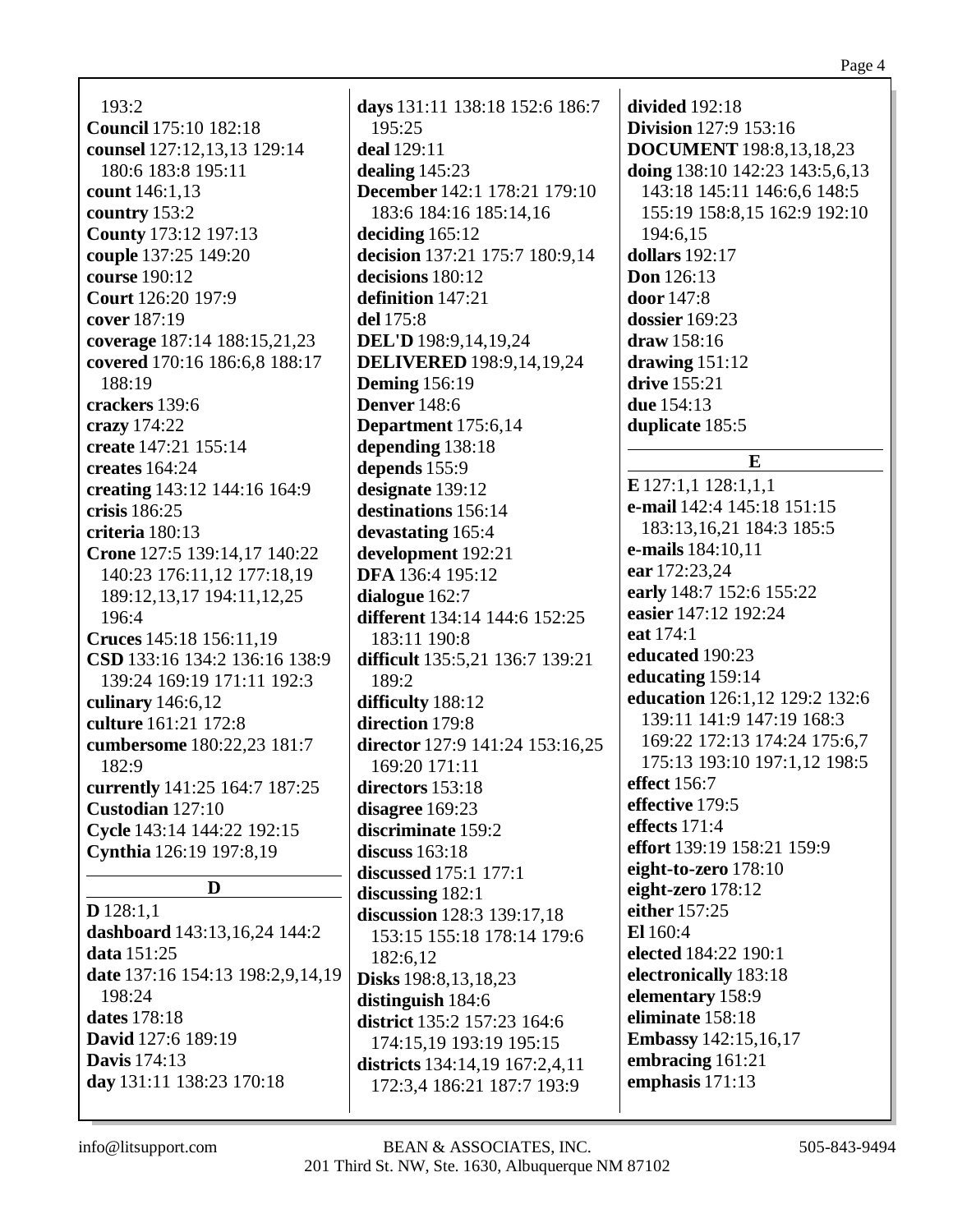**encourage** 164:2 **encouraging** 166:2 **end-of-year** 143:13 **enforceable** 181:20 **engage** 155:7 **engaged** 174:2 **engaging** 149:11 191:10 **enjoyed** 171:8 **enrollment** 158:19 **enter** 131:4 174:25 **entertain** 139:9 195:1 **entire** 190:11 **entities** 149:18 **environments** 153:1 **equally** 184:4 **equitable** 145:2 **especially** 135:4 161:5 164:17 172:4 **ESSA** 144:7,8 **estate** 164:8,9 **everybody** 149:13 158:13 **everybody's** 136:22 **exactly** 144:9 156:17 168:22 172:6 182:3 **excellent** 169:1 **exciting** 145:4 **Executive** 129:10,16,18 130:3,5 141:24 176:24 180:5 **Exhibits** 198:8,13,18,23 **exist** 157:13 **exists** 154:18 180:24 **expanded** 188:7 **expanding** 161:3 **expect** 160:3 **expectations** 171:9 **expecting** 195:22 **expensive** 159:17 **explore** 144:21 **express** 173:13 **Express-Scripts** 187:13,21 188:3 188:4,6 **expressed** 180:6 181:16 **extended** 173:25 **extends** 138:22 **extensive** 159:24 **extent** 162:24 **eyes** 151:23

**F F** 143:21 144:9 **faced** 166:1 **facilities** 134:22 135:2 165:22 166:13 **facility** 165:17,18 **fact** 182:3 **factors** 161:25 **facts** 151:25 **familiar** 170:21 **families** 150:15 157:24 159:15 161:4 163:2 **far** 154:8 **farm** 146:5,5,7 **fascinating** 144:13 193:4 **favor** 196:9 **Fe** 126:13 145:16 156:11 197:13 **feedback** 135:18 149:15 155:3,5 **feel** 144:25 148:1 161:10 179:1 184:15 **feels** 179:8,10 **felt** 144:3 147:11 149:9,14,15 155:6 158:13 182:16 **ferret** 181:8 **figure** 138:9 160:24 **financial** 186:21 **find** 166:21 184:1 189:9 **finding** 151:14 **fine** 134:7 137:21 171:15 **finish** 141:13,13 **first** 129:11,21 131:4 139:12 142:2 148:10 149:25 152:13,20 163:23 164:18,21 165:22 168:8 **fiscal** 136:3 **fit** 163:4 172:2,7,7,8 **five** 138:20 154:11 187:18 **fix** 165:21 **flag** 151:11 **flat-out** 151:9 **flesh** 183:2 **flies** 165:7 **FLOOR** 131:1 **focus** 152:14 **focused** 153:12 **folks** 160:10 185:22 **follow** 196:1 **food** 165:18,19 166:14,22 167:18

**foolishly** 147:11 **force** 159:8,9 **foregoing** 197:10 **foresee** 182:15 **forget** 148:21 **forging** 187:2 **forgotten** 168:25 171:2 **form** 154:14 188:15,22 **formally** 183:19 184:12 **format** 173:21 184:7 **former** 172:14 **forms** 188:13,16 **formulated** 182:19 **fortunately** 139:8 **forum** 151:19 155:12 **forward** 136:11 147:5 148:18 154:25 155:4,14 162:9 192:10 194:22 **foundation** 164:21 **foundations** 162:1 **four** 131:10 137:19 144:23 154:11 **fraction** 190:13 **fracture** 193:14 **frame** 131:13,18 139:24 **framework** 145:6 147:11,21,25 179:19 180:3 **free** 134:23 180:13 **Friday** 142:13 147:16 **Friedman** 127:10 132:5,10 134:11,17 135:14 136:1,12,15 142:6 169:10 198:7 **frustrating** 145:23 **funding** 161:3 **further** 139:17 **future** 187:6 **G G** 128:1 **galloping** 139:1 **Gallup** 139:1 156:13 **Gallup-McKinley** 167:3 **Gaspar** 126:13 **gate** 168:20 **general** 190:15,17 195:11 **generally** 131:14 132:15 149:14 156:12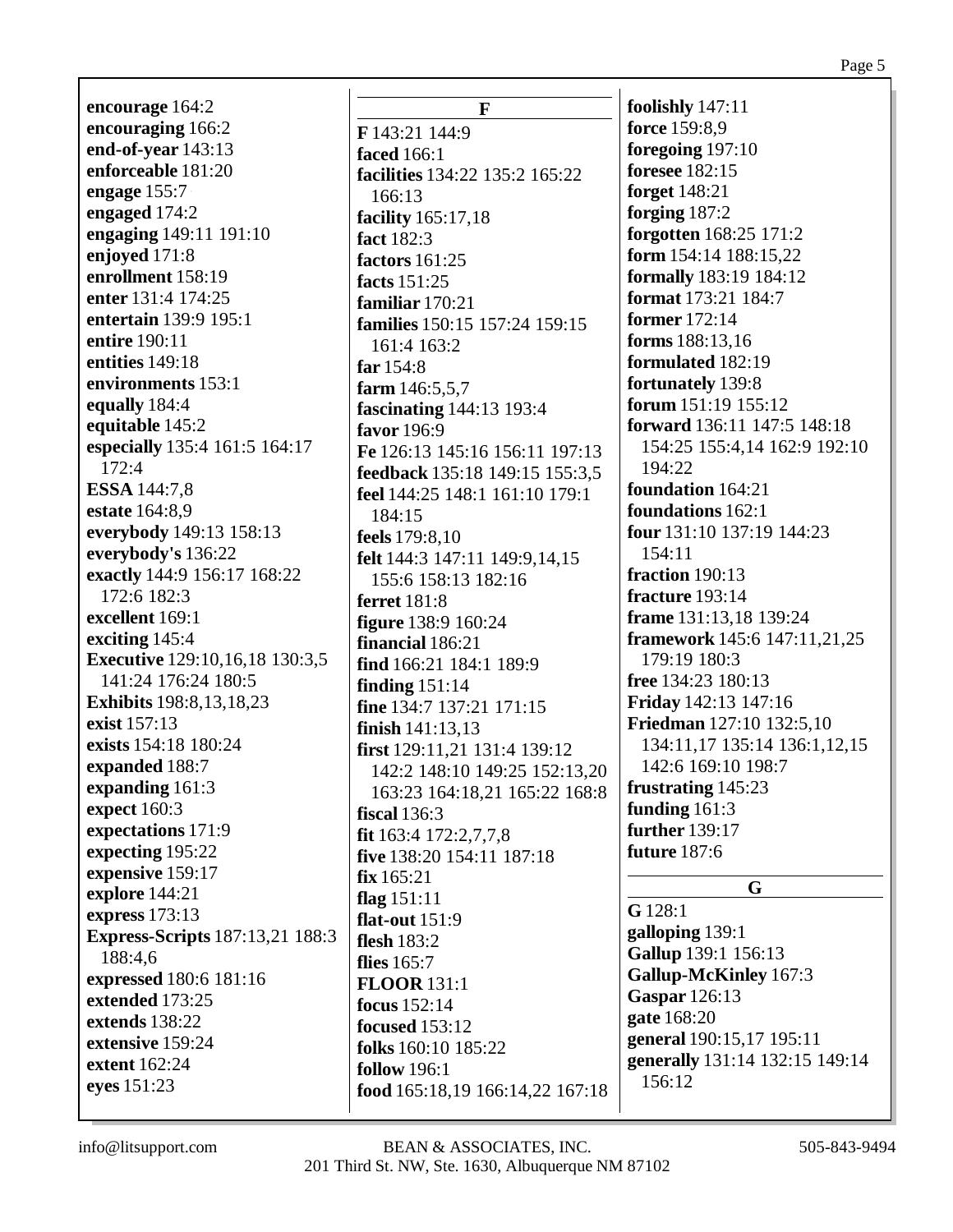| generation 164:24               | 152:21 155:2 169:21 171:17      | hidden 130:21 139:24 164:11             |
|---------------------------------|---------------------------------|-----------------------------------------|
| geographic 138:18               | 173:20 174:3 187:20 192:23      | high 160:4 168:25 171:8,15              |
| Georgina 174:13                 | greater $173:23$                | Hispanic 157:16 160:5,10 162:17         |
| getting 134:9 135:4 149:14      | greatest 185:12                 | 162:18 163:4 190:22                     |
| <b>GILBERT 127:3</b>            | greatly 188:15                  | <b>Hispanics</b> 160:1                  |
| Gipson 127:3 140:19 176:8       | groundwork 143:7                | Hobbs 187:3 194:23                      |
| 177:21 190:1                    | group 148:6                     | <b>hold</b> 135:2                       |
| give 136:16 141:15 155:3 195:25 | groups 150:7                    | holdback 192:13,16,19                   |
| given $157:22$                  | grow 173:21                     | <b>home</b> 171:5                       |
| gives 161:15                    | grows 174:22                    | honest 178:16 180:23 185:11             |
| giving $134:4$                  | growth 168:18                   | Hook 187:3                              |
| glad 140:9 189:13               | grudges 191:8                   | hooky 189:14                            |
| Glenna 181:23,24                | GSD 195:12                      | hope 165:1 167:25 171:3 173:20          |
| go 129:16 130:3 136:21 139:20   | guess 133:23 165:21 181:21      | 174:20                                  |
| 148:15,25 152:12 154:14         | 182:24 184:8 185:24 187:13,16   | hopefully 155:23 191:22                 |
| 156:23 162:19,23 168:9 170:12   | 192:23                          | hoping 164:15                           |
| 181:17 191:4 195:22             | <b>Guillen</b> 141:23           | hour 182:8                              |
| goes 171:21 180:16              | Gutierrez 167:12                | <b>hours</b> 131:24                     |
| going 129:1,7,8,10,12 130:3,16  | guys 172:20                     | Huh 141:14 168:8                        |
| 136:22 138:6,24 141:8 143:12    |                                 | hurdle 166:1                            |
| 144:20,21 147:11,13,18 150:1    | H                               | hurts 184:19                            |
| 156:7 158:1,4,14,22,24 162:17   | hail 194:23                     |                                         |
| 162:25 163:22 164:21,22,25      | half 160:6                      | I                                       |
| 165:14 166:20 168:9 169:3,8     | Hall 126:12 155:13              | idea 131:11 144:19 148:16               |
| 170:1 173:23 181:25 182:15      | hand 162:2 197:16               | 169:17                                  |
| 183:4 187:4 188:4 193:23        | handle 190:9                    | <b>ideal</b> 143:25                     |
| 195:12                          | hangar $146:3$                  | identification 188:18                   |
| good 129:1 137:10 147:3,6 148:3 | happened 139:8 152:3 190:24     | identified 144:24                       |
| 148:8,25 149:15 153:4,22        | happens 132:16 162:16           | <b>identify</b> 179:23 183:22,24 188:23 |
| 155:10 157:25 158:8,15 161:17   | happy 157:1 169:6,9 186:2,2     | immediate 130:14                        |
| 167:21 169:12 179:2 186:10      | hard 137:18,22 159:2            | <b>impact</b> 134:20 158:14,23          |
| 187:12 189:18 190:4,5 191:6     | heading $184:14$                | impacted 130:18                         |
| <b>Gordon</b> 170:7,8           | hear 135:17 154:16,17 162:11    | implement 186:20 187:5                  |
| gotten 170:25                   | 193:4                           | implications 186:21                     |
| Governing 175:9                 | heard 149:16 154:16,23 196:1    | important 149:19 161:4 170:24           |
| government 159:13               | hearing 137:9,11 139:2 166:5    | 171:1,2 172:11 173:7 174:6              |
| governor 194:14                 | 178:20 179:9 183:6 184:17       | 189:16                                  |
| <b>Governor's 194:20</b>        | 185:19                          | impressed 192:4,6                       |
| gracious 147:7                  | hearings 130:23 133:5,14 134:22 | <b>improve</b> 159:9,10                 |
| grade 143:11,19 147:24 163:1    | 138:6,17 178:18                 | improvement 143:20,23,24                |
| 178:23 179:3                    | held 138:7 176:24 182:12 191:8  | 192:22                                  |
| grades 143:8,10 144:7           | 197:12                          | inch 166:13                             |
| graduate 150:6                  | help 155:23 164:17 167:19       | including 189:8                         |
| grandchildren 189:15            | helped $144:3$                  | incredible 169:2                        |
| <b>Grant</b> 175:8              | helpful 157:1                   | independent 180:14                      |
| granted 192:16                  | helping 143:6                   | <b>Indian 193:24</b>                    |
| great 146:7,20 148:7 151:2      | hereunto 197:15                 | Indicates 175:16                        |
|                                 |                                 |                                         |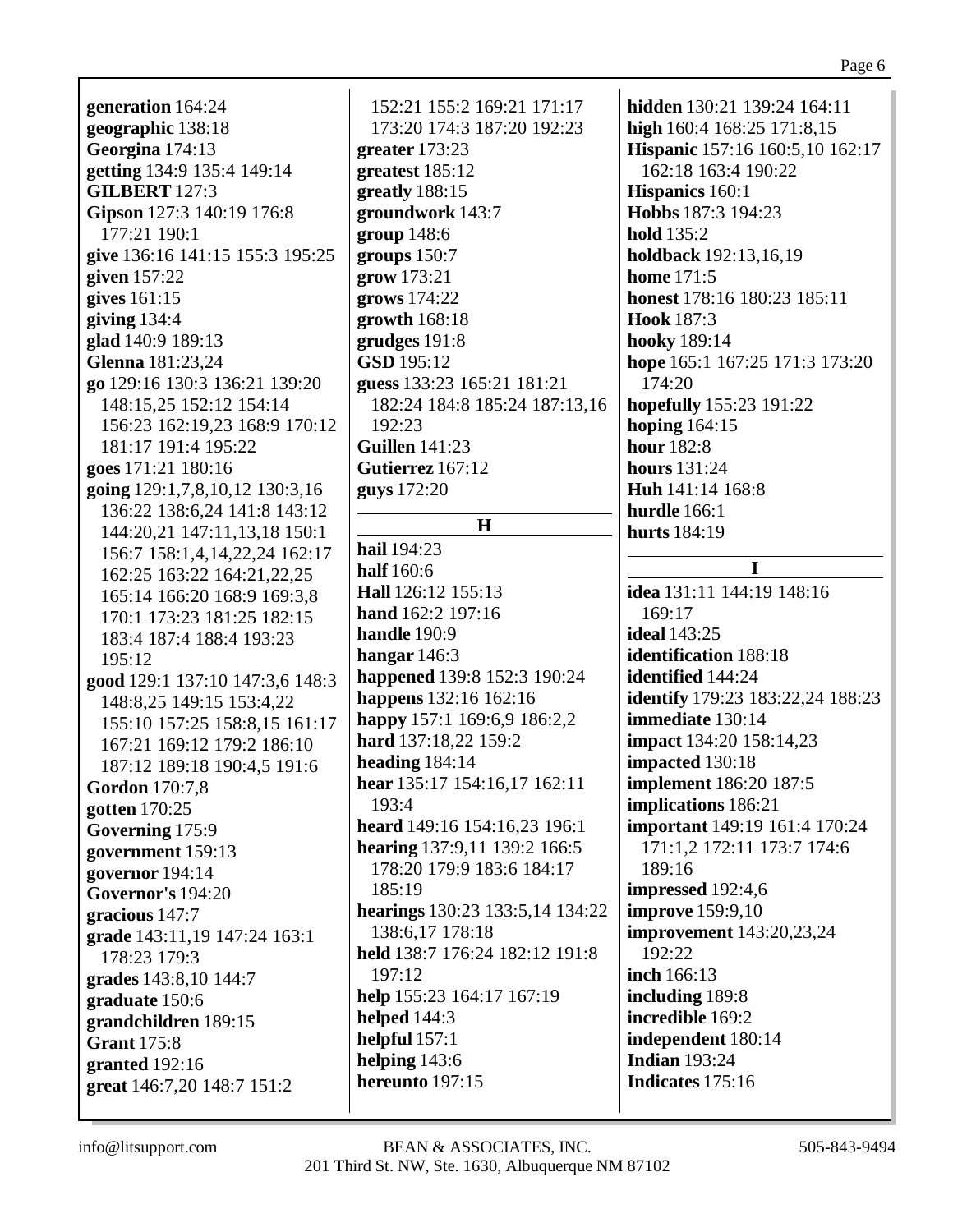| indication 144:18                     | July 132:24 133:1,4,25 134:5,8               | <b>Lastly</b> 153:10             |
|---------------------------------------|----------------------------------------------|----------------------------------|
| individual 144:2                      |                                              | LaTricia 148:4                   |
|                                       | 134:13 135:18,20,20 136:2,2,25               |                                  |
| individuals 172:8 190:1,17            | 137:1                                        | laundry 148:11                   |
| 191:12                                | <b>June 136:14</b>                           | law 132:14 193:17                |
| inexpensive 159:16                    | $\mathbf K$                                  | laws 193:11                      |
| information 136:18 142:7 148:8        | <b>KANW</b> 150:23                           | lawsuit 164:7                    |
| 151:12,16 152:18 153:4,7 154:2        |                                              | lay 143:6                        |
| 157:22 167:15 169:12 179:22           | <b>Karen</b> 191:15,17<br><b>KARYL</b> 127:4 | learn 150:21 161:22              |
| informing 153:3                       |                                              | learned 190:5,7 191:11           |
| input 133:5,14 134:22 137:9,11        | keep 131:20 137:17 138:16 159:5              | learning 142:24 172:9            |
| 138:6, 17 143:24 156:6                | 159:5,14 165:18 166:14 172:11                | lease 146:1                      |
| inquiry 157:10 158:2                  | <b>kept</b> 171:25                           | leave 131:23 137:3,4 156:16,16   |
| insurance 187:20,23 188:14,21         | kid 150:6                                    | left 187:20                      |
| 189:9                                 | kids 160:18 162:18 163:4,8 189:7             | legislation 178:24 179:4 193:22  |
| integrated 160:8                      | killing $159:10$                             | legislative 161:2 164:16         |
| <b>intent</b> 143:19                  | <b>Kim</b> 170:6                             | legislature 158:3 172:19         |
| interest 150:7                        | kind 140:14 150:17 151:14,18                 | lengthy 148:5                    |
| interested 142:9 151:13 165:25        | 153:2,6 154:12,14 155:5 170:22               | LESC 142:20,21 170:12 181:25     |
| interesting 145:3,8 146:20            | 172:4 189:5                                  | 186:8,8                          |
| 167:15 170:6,10 190:16 193:12         | kitchen 146:11,12,14                         | let's 129:21 133:13,22 147:17    |
| <b>International 148:23</b>           | knew 147:15 163:6                            | 151:24,24 160:23 179:12          |
| intervene 186:25                      | know 130:16,20 132:12 134:9,19               | letter 185:4 195:11,22           |
| introduce 141:11 174:11               | 135:20 136:13,23,24 137:2,19                 | letterhead 184:24 185:2,4,7      |
| invested 150:4                        | 138:5,5,8 139:3 144:21 145:22                | level 165:10                     |
| invitation 146:25                     | 146:3,4,8,13 148:11 149:25                   | levels 154:20 188:23             |
| invitations 142:1                     | 150:20 151:12,18,20,21 152:5                 | liaison 127:11 141:22            |
| invited 158:9                         | 154:4,5,6,13 155:5,16,20,24                  | <b>lied</b> 132:20               |
| <b>invites</b> 132:15                 | 156:4,5,9,10,18,19 157:5                     | life 137:20                      |
| <b>involve</b> 138:17                 | 160:10,14,18 161:13,14,16,17                 | liked 171:8,9,9,10               |
| involved 131:16                       | 163:15 164:6, 10, 13 165:1, 9, 12            | limit 180:7                      |
| <b>iron</b> 168:20                    | 165:16,16,19,21,22 166:8,19,22               | limited 177:2                    |
|                                       | 167:1,2,13,16,20 168:8 169:15                |                                  |
| issue 137:15 160:24 162:1 165:17      | 170:25 171:23 172:10,25                      | limits $135:3$                   |
| 165:20 192:11                         | 173:22 178:18,20,22,25 179:5                 | line 165:15                      |
| <b>issues</b> 138:10 149:11,12 154:21 | 179:21,21,24 180:2,25 183:15                 | list 148:11 153:22 154:7         |
| 160:25 175:1 191:9                    | 183:17,23 184:5,12,25 185:1,4                | <b>listed</b> 153:17             |
| item 178:13 182:4                     |                                              | <b>listen</b> 158:10 191:10      |
| $\bf J$                               | 186:24 187:8,8,23 188:7 189:4                | <b>listened</b> 158:10,11        |
| JAEGER 127:13 129:12 135:12           | 189:6,7,23 190:7,13,19 192:21                | <b>literally</b> 164:22 165:3    |
|                                       | 192:23,24 193:7,22 194:9,19                  | litigation 175:3                 |
| 183:2 185:17                          | 195:9                                        | little 135:8 139:25 155:25 156:1 |
| JAMES 127:5 172:17 173:5,16           | known 147:9                                  | 157:25 159:15 161:9 182:16       |
| <b>Jerry</b> 126:12                   | L                                            | 183:3 190:7 192:5                |
| Job 126:25 197:25 198:2               | labor 194:18                                 | live $162:22,25$                 |
| <b>Joe</b> 141:23                     |                                              | lives 149:19                     |
| <b>Joseph 151:15</b>                  | language 181:18 195:10,11                    | local 151:4 167:2 193:9          |
| <b>Journal</b> 179:14                 | large 145:24 164:10 172:4                    | location 145:20                  |
| <b>JULIA</b> 127:9 135:23 195:3,8,24  | <b>Las</b> 156:11                            | locations 138:18 145:19          |
|                                       |                                              |                                  |

Page 7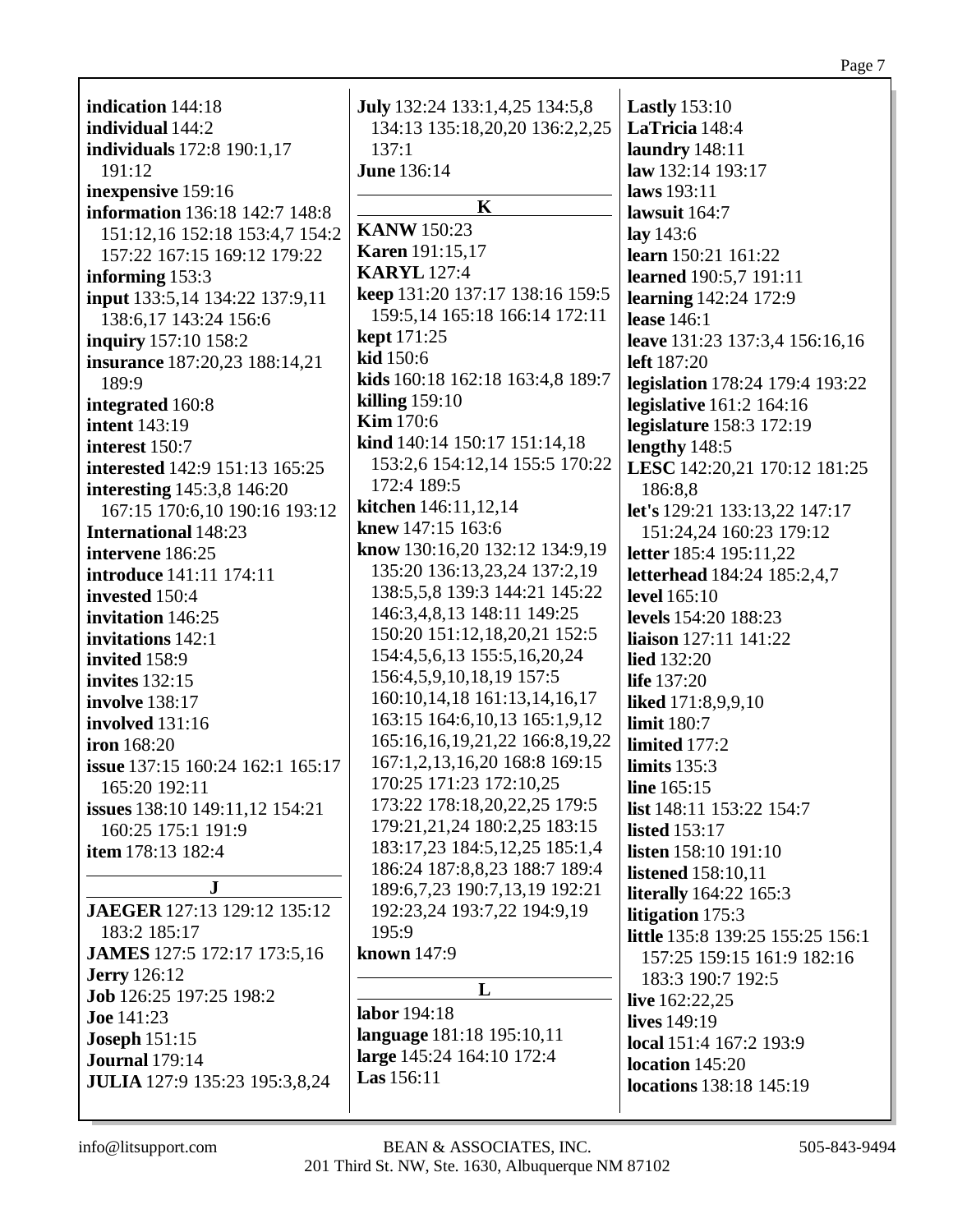| <b>locks</b> 168:20            | $\mathbf N$ |
|--------------------------------|-------------|
| long 153:15 172:19 181:1       |             |
| longer 167:4 177:13 192:13     |             |
|                                |             |
| look 129:21 131:14 133:13,22   |             |
| 137:10 142:25 144:12 145:5     |             |
| 148:14 150:15 151:24,24        |             |
| 154:22 155:14 157:17,18        | N           |
| 160:13 162:8 163:12 164:22,25  | m           |
| 179:12 183:15 185:6            |             |
| looked 168:8 178:17 184:12     | m           |
| 185:10                         | m           |
| looking 136:9 146:15 147:4,5   | m           |
| 152:17 155:18 181:11 187:2,6   |             |
| 194:22                         | m           |
| looks 130:15 184:23 185:3      | m           |
| Los $170:17$                   | m           |
| lot 131:15,16 132:17 137:13    | m           |
| 145:24 146:4 147:3 148:8 151:9 | m           |
| 157:23 158:2,3,4,16 159:12     | m           |
| 161:4 162:20 166:2,3,8,11      | m           |
| 172:20 178:17 180:20 186:20    | m           |
| 191:25 192:3 193:25            | m           |
| <b>lots</b> 178:23             |             |
|                                |             |
| low 187:13                     |             |
| lucky 139:22                   |             |
| lunch 139:5 161:9,9,11 165:2,6 | m           |
| 165:25 167:6 173:25            |             |
| M                              | m           |
| Mabry 126:12 155:13 178:21     | m           |
| Madam 129:24 134:11 136:1,21   | m           |
|                                |             |
| 137:23 138:15 141:20 149:5,7   | m           |
| 152:7 156:9 157:4 160:20 162:4 | N           |
| 165:24 169:5 171:18 172:17     | m           |
| 173:2,16 174:8 181:9 182:2     | m           |
| 184:1,18 186:5 194:12 195:3,19 | m           |
| 195:25                         | m           |
| <b>Maine</b> 190:9 192:11      | N           |
| majority 158:24 162:17         | $\mathbf N$ |
| making 137:21 143:23 161:5     |             |
| 162:9 181:4                    |             |
| manner 184:14                  |             |
| marathon 131:9                 |             |
| <b>March</b> 131:14 135:8      | N           |
| <b>MARK</b> 127:13             | m           |
| married 170:22                 | m           |
| materials 133:18 169:9         | N           |

**fatt** 147:7 148:3 149:4,5 152:7 152:12 153:22 156:8,17,24 157:19 159:3 160:20 163:18 164:4,19 165:24 166:6,11,25 167:7, 10, 21 168: 1, 17 169: 5 171:17 173:15 174:4,8 185:21 **fatt's** 141:14 146:25 172:24 **atter** 141:21 182:3 184:2  $197:14$ natters  $177:1$  $\alpha$ ximum 131:6 **ean** 133:23 136:22,23 154:19 156:5 160:7 163:1 **eaningful** 149:17 **eans** 130:23 166:22 190:20  $\mathbf{191:}20$ nechanisms 183:11 **nedia** 150:20 **nedication** 187:14 **nedications** 187:16 reet 163:18 **neeting** 126:10 129:2 133:15,19 133:24.25 135:3 139:11.12.13 142:22 151:17 156:22 177:2 189:14 198:3,4 **neetings** 132:19 134:12 142:21 155:19,22 **nember** 127:4.5.5.6.6.7 162:6 **nember-driven** 150:11 **nembers** 149:6,7,9 154:4 160:14 161:10 181:9,16 182:7 **nembership** 150:2 **Iendez** 190:19,21 **nention** 134:12 157:7 **enu** 144:23 **ness** 130:13 **ressage** 173:1 184:11 **Iexican** 159:13 **Iexico** 126:2,13,21 141:22 149:23 151:8 152:15,16,20,25 159:11, 13, 20 171:14 175:6, 10 175:11,13 192:2 194:23 197:2,9 197:12,13,21 **fiddle** 145:21 **igraine** 187:12,14,16,18 nigrated  $172:5$ **Mike** 174:16,17

miles 174:22 million 190:12 192:17 **Mimi** 169:21 170:2 171:9 mind 131:21,25 138:16 153:5  $160:21$ minor 138:2 missed 173:14 181:5 mixing  $153:6$ modifications  $145:6$  146:18 148:1.15 moment 129:6.9 130:18 182:25 **Monday 145:20** money 159:15 166:4,8,9 monies  $136:5$ month 132:20.25 149:2 187:17 **months** 137:25 moratorium 194:1 Moriarty  $157:12$ morning 129:1 150:23 151:19 152:3 189:20 190:16 motion 130:7 139:9,15 141:7 174:9 177:3 185:9 195:2 196:3 move 130:24 133:23.25 134:6.8 135:18, 19, 20, 25 136:10, 10 139:10 141:8 148:13 155:4 174:24 176:25 192:10 196:4,5 moved 133:11 134:5 moving 154:25 163:25 169:7 **Municipal** 167:7 187:3 N N 127:1 128:1,1

NACSA 190:3 191:16 192:3 name 149:22 152:15 169:1 187:2  $190:20$ names 153:16,23 169:15 narrative 151:21 152:9 153:3 narrow  $180:12$ national 133:8 152:9 153:3 Native 161:18,19 162:20 nature  $143:21$ necessarily 132:4 152:22 171:5 necessary 148:2 169:18 179:10 need 130:19 131:20 143:22 154:5 158:21 160:15 163:12 165:13 179:7 185:9 186:13 188:19 needed 130:7 154:14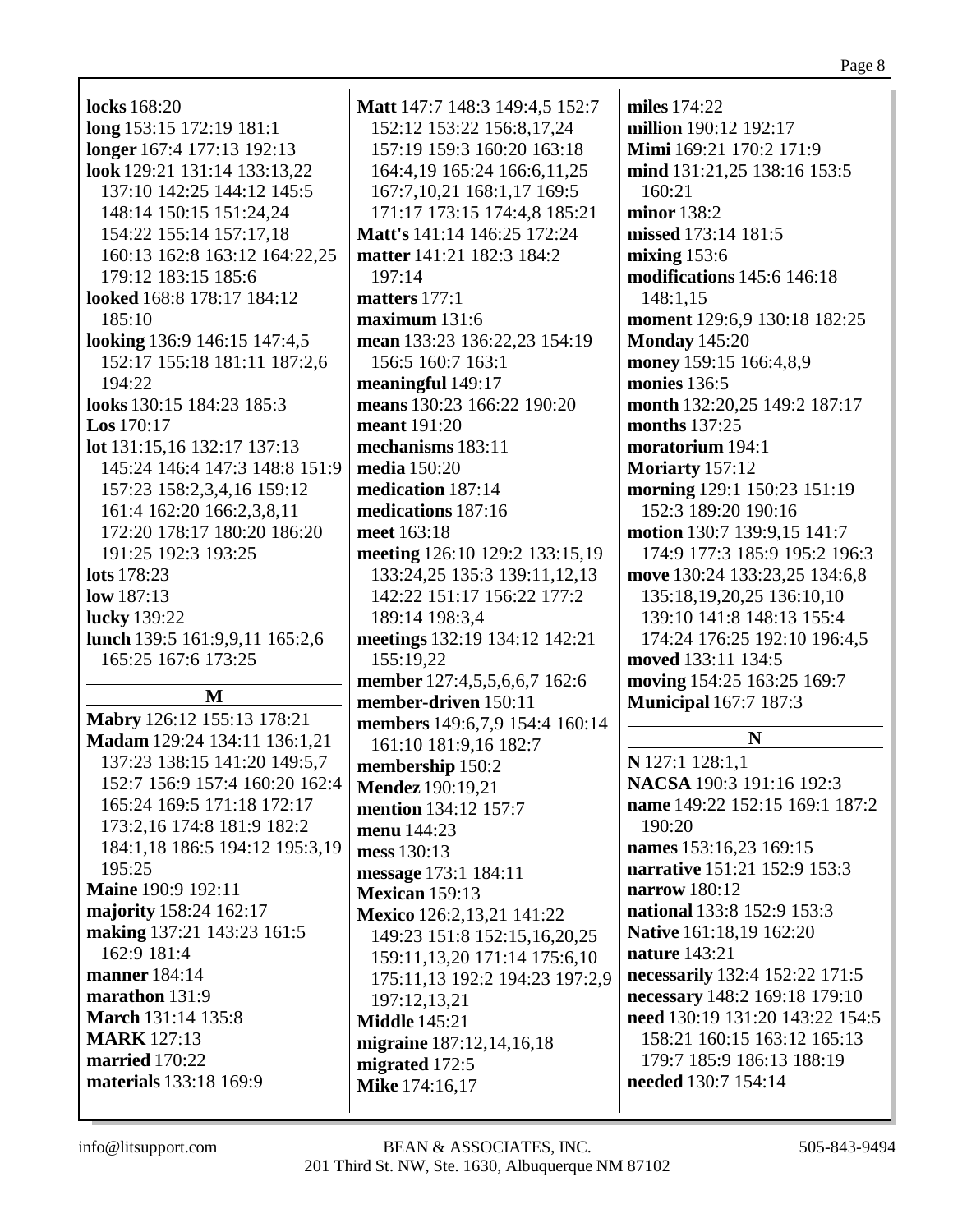| needs 146:16 160:13 171:15,25                | 170:8 171:20 185:19 194:10<br><b>Ohio</b> 193:7 | 158:12 171:24                                      |
|----------------------------------------------|-------------------------------------------------|----------------------------------------------------|
| negotiate 131:7<br>negotiations 130:25 131:5 | okay 129:17 130:9 136:12 141:15                 | part 137:11 153:19 156:22<br>180:19 194:13         |
| 148:21,23 188:11,13                          | 158:24 164:4 167:22,25 168:2                    | partake 187:8                                      |
| neighborhood 157:15 172:7                    | 169:24,25 182:5,24 185:8,13,20                  | participa-156:5                                    |
| never 137:24 165:6 170:7 172:20              | 185:23 186:9 189:3,11 195:7,7                   | participant 175:4                                  |
| new 126:2,13,21 134:13 136:4,6               | 195:8 196:2                                     | participate 137:11 147:1 158:11                    |
| 137:19 141:22 144:17 148:4,19                | old 163:10                                      | participated 144:15                                |
| 149:23 150:18,19 151:8 152:15                | once 148:16 154:1 168:10 173:19                 | particular 130:22 136:17 142:23                    |
| 152:16,20,25 153:13,24,25                    | 174:20 178:22 195:21                            | 179:7                                              |
| 154:2 171:14 174:11 175:6,10                 | oncoming 181:23                                 | Paso 160:4                                         |
| 175:11,13 181:22 182:10                      | one-size-fits-all 172:5                         | pass 142:6                                         |
| 187:18 191:22 192:2 193:3                    | ones 167:11                                     | passed 187:15                                      |
| 194:7,8,14,23 197:2,9,12,13,21               | Ooh 168:13 181:5                                | passes 141:6,7 178:11,12                           |
| nice 150:25 167:9 168:10,14                  | open 126:10 147:8 159:5 160:16                  | PATRICIA 127:3                                     |
| nine 130:22,24 131:5,6 141:5,7               | 161:7 179:6 198:3                               | pay 192:15                                         |
| 176:19 190:11 192:24                         | opened 130:12 147:16                            | payment 187:13                                     |
| NM 126:19 197:19                             | operating 154:9                                 | peanut 139:6                                       |
| NMAC 128:4 178:15 181:12                     | opportunities 155:7,15                          | PEC 127:11,12,13,13 128:4,6                        |
| NMPSIA 186:18 187:18 188:14                  | opportunity 142:25 144:11 147:1                 | 136:5 137:10 149:18 175:3                          |
| 188:21                                       | 155:11 166:18 174:1 183:13                      | 176:22 178:14 179:8,10 183:7                       |
| <b>NMSA</b> 175:4                            | opposed 163:9 168:3 184:12                      | 185:24 194:22                                      |
| north 138:24                                 | 196:7                                           | PED 127:8,10 128:4 132:12                          |
| note 150:22 152:2 153:10 161:25              | optics 137:10 168:15                            | 153:18 154:15 178:15 195:11                        |
| 189:19                                       | <b>Optimum</b> 187:24 188:1                     | 198:7                                              |
| <b>Notice 175:6</b>                          | option 187:9                                    | <b>PED's</b> 152:20                                |
| <b>noting</b> 152:22                         | orders 136:6                                    | pending 175:3                                      |
| notion 159:19                                | organization 150:2,12 156:9                     | people 131:16 137:8,17,19 138:8                    |
| November 126:11 142:20 197:16                | originally 145:18                               | 147:17 152:17 155:5 160:9                          |
| number 137:14 146:22 161:11                  | Orlando 190:4                                   | 169:13 170:24 174:3 184:9                          |
| 162:12 171:4 189:5 190:10,13                 | outlay 166:3                                    | 187:12                                             |
| 198:2                                        | outside 166:19 167:6 168:12                     | Peralta 127:3 138:15 140:16,17                     |
| NW 126:20 197:20                             | 178:16,19                                       | 141:16,19 142:11,16,18 176:5,6                     |
| $\mathbf 0$                                  | overnight 144:20                                | 177:24,25 185:15 186:10                            |
| $O$ 128:1,1                                  | ${\bf P}$                                       | 195:19,20                                          |
| obtained 179:22                              | P 127:1,1 128:1                                 | <b>Peralta's 174:19</b>                            |
| obviously 138:5 147:23                       | <b>PAGE</b> 128:2                               | percent 157:9, 10, 13, 16 159:25                   |
| occur 164:12                                 | pages 181:13 197:10                             | 160:4,5,6,6,9                                      |
| October 142:20,25 186:7 190:4                | PAHL 149:5 152:7,12 153:22                      | perfectly 178:16<br>performance 145:6,25 147:10,20 |
| offer 161:11                                 | 156:8, 17, 24 157: 19 159: 3                    | 147:25 179:19 180:3                                |
| offering 169:8                               | 160:20 164:4,19 165:24 166:6                    | period 131:17 136:2                                |
| official 175:12 183:12 184:13,21             | 166:11,25 167:7,10,21 168:17                    | person 169:16,16,16 171:14                         |
| 185:3                                        | 169:5 171:17 173:15 174:4,8                     | personnel 194:17                                   |
| oftentimes 134:21                            | paper 183:12 184:24 185:2,4                     | perspectives 191:6,11                              |
| oh 129:5 130:6,11 133:9 136:12               | parent 150:5 165:12                             | pertain 170:14                                     |
| 141:18 146:24 148:20 167:24                  | parents 143:17 150:14 157:24                    | pertaining 175:2                                   |
|                                              |                                                 |                                                    |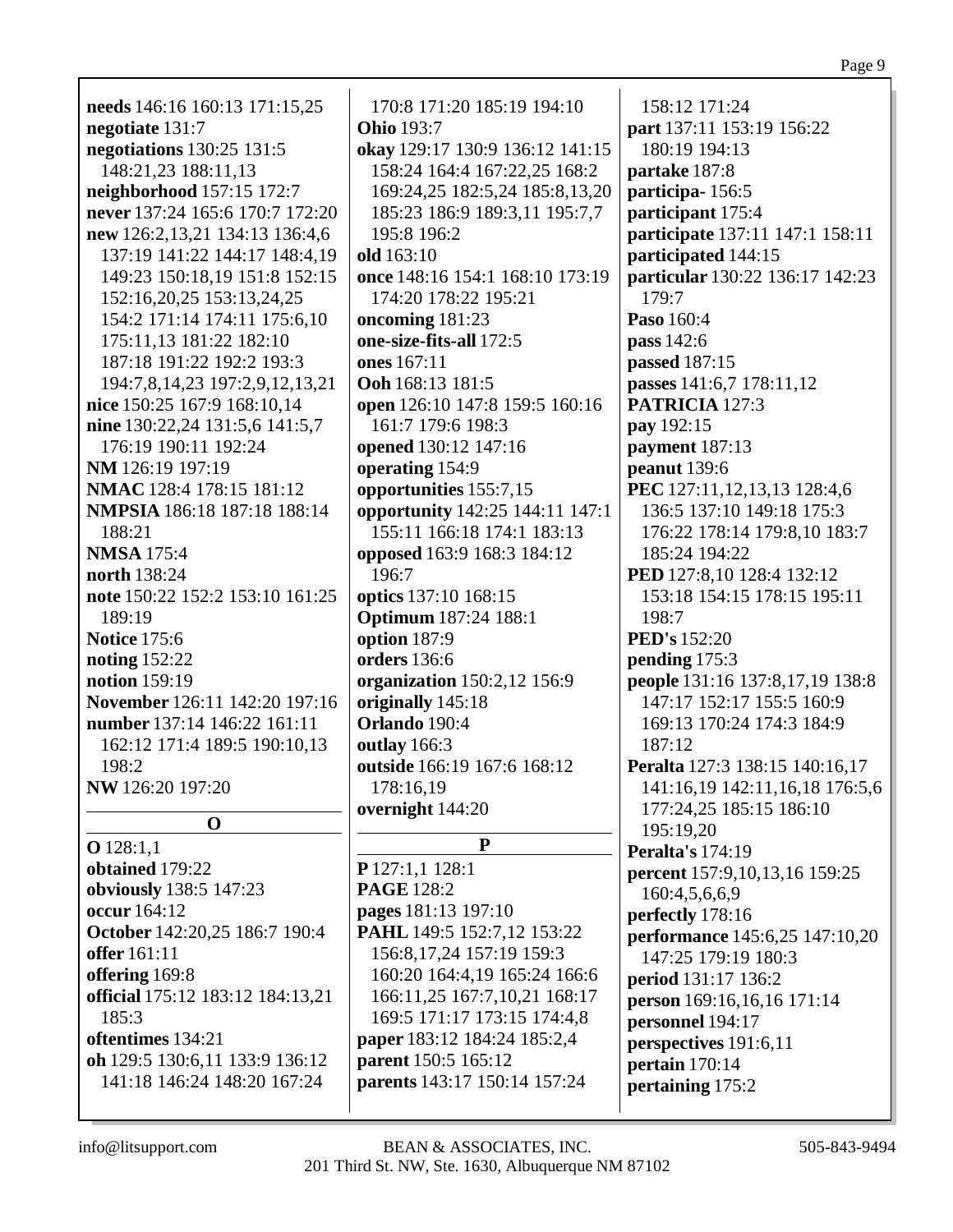**perused** 178:17 **Petersen** 150:23 162:5 **pick** 144:23,25 **picked** 191:15 **piece** 152:13 161:8 167:15 179:3 193:22 **pills** 187:18 **place** 153:25 167:13 **places** 152:10 **plan** 144:17 147:17 185:14 195:25 **plane** 146:3 **planning** 185:22 **plans** 187:23 **platform** 161:2 **playing** 189:14 **plays** 145:5 156:20 **please** 130:19 172:22 174:21 177:12 184:10,10 **point** 132:21 147:18 152:13 160:11 163:15 164:6 165:2 167:21 186:13 **points** 153:6 **policies** 154:8 **policy** 191:16 **population** 161:15 190:12 **positions** 194:18 **possible** 128:3 133:23,25 138:13 178:14 **possibly** 188:7 **potential** 132:14 133:5 153:16,17 **potentially** 131:5 **poverty** 171:5 **PowerPoint** 143:2 144:12 **practical** 154:20 **preceded** 190:24,24 **preceding** 151:6 **predecessors** 192:7 **preference** 164:23 **prescription** 187:18 **prescriptions** 188:10 **presence** 184:20 **presentation** 143:3,7,9 182:17 **presented** 151:16 **pretty** 153:14,22 170:21 182:13 **Principles** 191:17,19 **private** 157:25 159:12,12,16,19

**privately** 173:14 **privilege** 175:2 **privy** 182:18 **probably** 138:19 159:23 163:17 169:14 170:14 **problem** 135:1 160:17,17 **proceed** 148:9 **proceedings** 126:10 196:12 197:11 198:3 **proceeds** 149:1 **process** 138:12 144:16 145:11 **productive** 149:10 154:23 **Professional** 126:20 **professionally** 185:6 **program** 146:6,12 154:14 186:19 **programs** 146:7 **progress** 154:25 **project** 148:5 **proposal** 147:19 179:3 **proposed** 128:4 130:11 178:15 180:25 181:14,17 193:23 **proposing** 143:10 **provide** 165:6,18 166:23 167:6 167:17 171:24 183:13 195:5,13 195:15 **provided** 149:16 183:18,19 188:14 **providers** 166:19 **PSFA** 145:9 **psychological** 171:4 **psychologist** 170:22 **public** 126:1,10 129:2 132:6 139:11 141:8 143:16 147:19 149:22 150:24 151:19 152:14 158:7,17,17 159:7,8,9,20 162:24 168:3 174:24 175:6,7,13 179:11 183:6 184:5,16,19 197:1 197:12 198:3,4,4 **publicly** 146:24 179:9 **publicly-elected** 180:8 **pulled** 130:12 **punitive** 143:20 **purchase** 136:6 **purchased** 146:5 **purely** 147:16 **purpose** 144:6 179:25 180:10 **purposes** 147:20

**pursuant** 175:4 **push** 129:3 182:8 **pushed** 171:3 **pushing** 160:18 **put** 136:4 144:1 151:15 154:8 181:22 **putting** 171:12 **Q qualifications** 169:13,14,18 171:13 **qualify** 148:12,12 **quality** 171:16 **question** 184:8 **questions** 147:3 **quick** 141:16 **quickly** 160:22 **R R** 127:1,4 128:1 **radio** 151:7,10 **Raíces** 175:8 **raised** 163:19 **ratify** 148:24 **reach** 148:10 156:3 162:6,14 163:16 164:2 **read** 180:23 181:1,7 **reading** 180:24 **real** 136:7 155:10 164:8,9 **really** 133:20 134:18 136:23 144:15 145:3,8 149:9,10,11 151:2 152:15 154:19 157:10 160:3,13,22 168:10,14 169:12 170:10 171:8,15 172:6 173:9 174:2 179:16 181:7 185:10 186:1 187:9,11 188:24 192:1,22 193:13 **reason** 155:6 171:23 173:7 **reasons** 149:24 **reassessment** 145:10,12 **REC'D** 198:10,15,20,25 **RECEIPT** 198:1 **received** 184:7 **recognize** 194:13 **recommending** 168:17 **recommends** 192:4 **reconvene** 129:2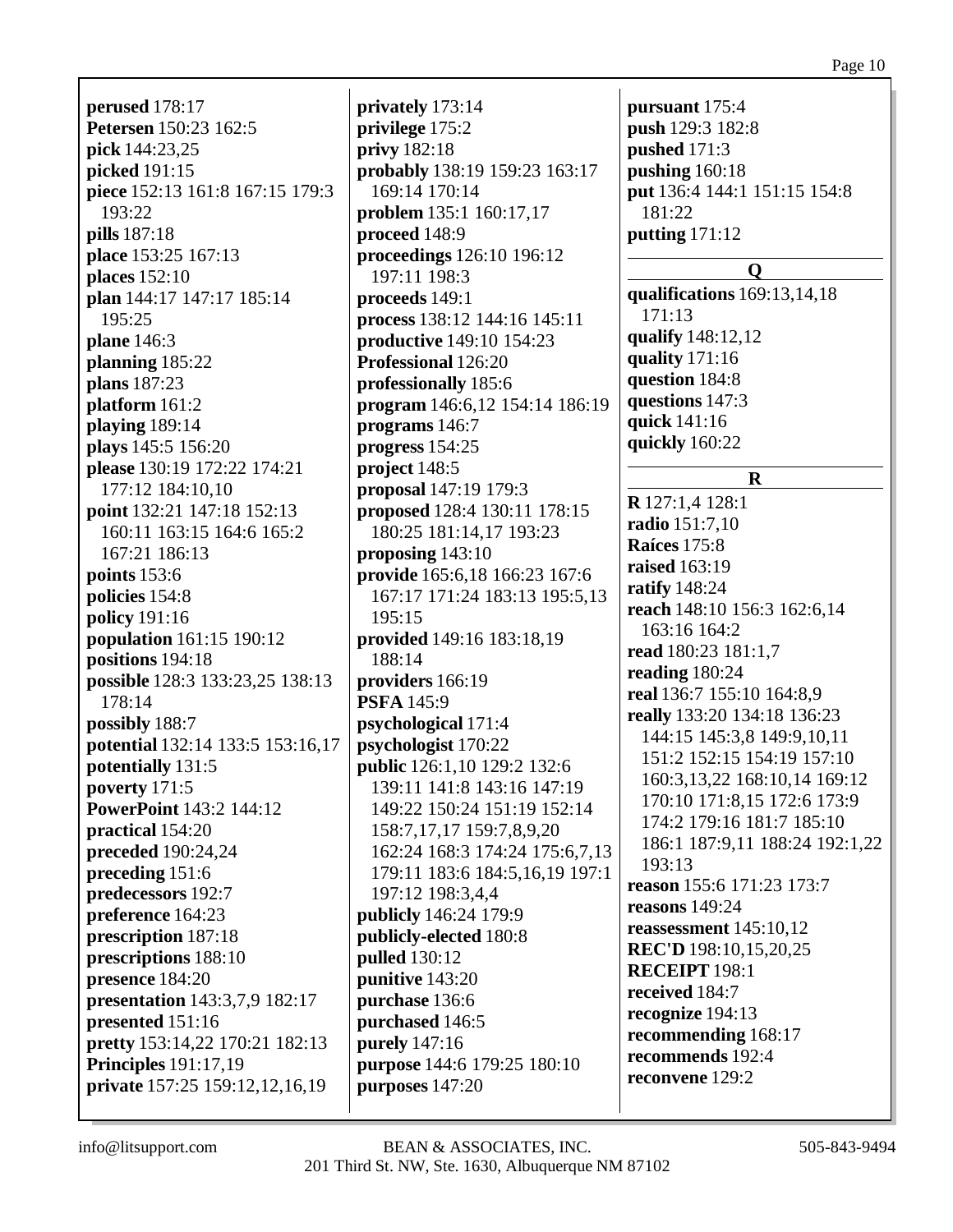| record 127:10 177:12 182:12          | ľ |
|--------------------------------------|---|
| recruitment 160:17                   | ľ |
| reelection 190:2                     | ľ |
| refining 154:5                       | ľ |
| <b>reflect</b> 177:12                | ľ |
| <b>reflected</b> 131:21 132:1        | ľ |
| regards 141:21 175:5                 |   |
| region 156:11                        | ľ |
|                                      | ľ |
| regional 155:19                      | ľ |
| regs 184:6                           | ľ |
| regularly 181:7                      | ľ |
| regulation 181:17                    | ľ |
| reidentify 152:16                    | I |
| reimbursement 136:4 146:1,8,19       | ľ |
| <b>related</b> 165:17                | ľ |
| relatives 163:4                      |   |
| relevant $161:23$                    |   |
| reliable 144:24                      |   |
| remarkable 143:5                     |   |
| remember 138:25 183:20,22,23         |   |
| 183:24                               |   |
| remind $157:6$                       | ľ |
| <b>remote</b> 166:20                 | ľ |
| renew 131:6                          | I |
| <b>renewal</b> 130:23 147:2          | I |
| report 128:5 129:5,7 169:7           | I |
| 186:17                               |   |
| <b>REPORTED 126:19</b>               |   |
| Reporter 197:9                       |   |
| <b>REPORTER'S 128:7 197:7</b>        | I |
|                                      |   |
| reporters 184:20                     | ľ |
| <b>Reporting 126:20</b>              | ľ |
| reports 129:16,18                    | ľ |
| represent 150:3,4,9 151:20           | ľ |
| Representative 172:15                | ľ |
| representatives 149:18               | I |
| <b>representing</b> 163:21 174:14,14 | I |
| 174:18                               |   |
| request 195:12                       |   |
| requests 153:13 166:3                |   |
| require 144:9                        | ľ |
| requires 144:9                       | ľ |
| research 148:5 169:2                 |   |
| resegregating 151:8                  | ľ |
| respond 160:21 179:15 184:10         | ľ |
| response 128:4 178:14 179:9,11       | ľ |
| 196:1,8,10                           | ľ |
|                                      |   |

**responsibility** 137:12 **responsive** 137:16 **rest** 141:13 180:19 **result** 179:23 **retired** 173:3 **retiree** 187:23 **return** 195:4,6 **revert** 192:19 **review** 175:7 179:16 **reviewed** 181:10 **rewrite** 181:17 **rewriting** 180:20 **RFK** 145:21 146:5 **ride** 161:4 **right** 129:5,8,21 133:6 134:17 135:23 136:15 150:17 154:18 154:24 155:16 156:8,8,21,23 160:24 163:4 164:14 166:4 168:19,22 169:24 170:2 173:5 176:25 182:5 183:4 185:8,9 188:5 195:7 **rigorous** 144:24 **risk** 148:12 **RMR** 197:8 **RMR-CRR** 126:19 197:19 **Robbins** 127:6 139:10,16 140:4,5 171:18,21 175:20,21 178:8,9 180:17 189:22,23 191:19 193:2 193:6 196:5 **Roberts** 191:2 **role** 152:24 **rollout** 144:19 **rolls** 136:4 **room** 153:19 155:17 **rooms** 173:24 **Roswell** 167:12 **Ruiz** 127:6 136:19,20 140:25 141:1 142:15 176:14,15 177:6,8 177:15,16 186:16,17 188:5 189:3 194:16 **rule** 179:4,18 181:13 **rulemaking** 128:4 178:15,25 179:13 180:1,4,11 182:1 183:16 **rules** 182:9,15,17 **rumblings** 194:1,6 **rumor** 158:4,5 **run** 134:13

**running** 135:4 **rural** 194:23 **Ruszkowski** 175:12 **S S** 127:1 128:1 **Saber** 175:8 **SAM** 147:8,10,22,25 148:6,10,13 148:17 149:11 155:19 **SAM's** 155:18 **Sandy** 187:3 **Santa** 126:13 145:16 156:11 197:13 **satisfied** 157:11 **Saturday** 142:13 **saying** 132:20 137:22 154:24 159:25 163:12 194:5 **says** 140:11 158:22 **scare** 174:21 **schedule** 134:12 156:23 **school** 127:9 131:24 132:14 134:14,15,16,19 136:25 138:10 141:22,24 142:8 143:8,10,11,17 143:18,19 144:2,4,7,23,25 145:1,21 146:2 147:22,24 148:4 148:13 150:6,7,10 152:18 153:16,17,24 157:8,13,23,25 158:10,14,15,17,17,22,22 159:12,20,20 160:4,13 161:4,13 161:17,19 162:18,19,23,24 163:1,25 164:6,22,25 165:5,13 165:14 167:2,4,12 170:7,14,15 170:19 172:3,4,6 173:3 175:8 178:23 179:2,5 187:1,7 188:24 189:9 191:20 193:9 195:14 **schools** 130:22,25 131:6,7,11 134:13,19 137:13 143:14,21 144:1 145:12,23,25 146:10,21 146:21 147:4,9,10,25 148:1,6 148:10,17 149:12,22 150:3,5,8 150:13,14,24,25 151:1,3,7,8 152:14,17,19,22,25 153:5 154:9 155:8,12,20 156:1,4,21 157:15 157:24 158:7,7,8 159:6,7,8,10 159:11,12,16 161:6,11,12,16 162:8 163:13,20 164:17 165:25 166:12,12 167:7,16 168:21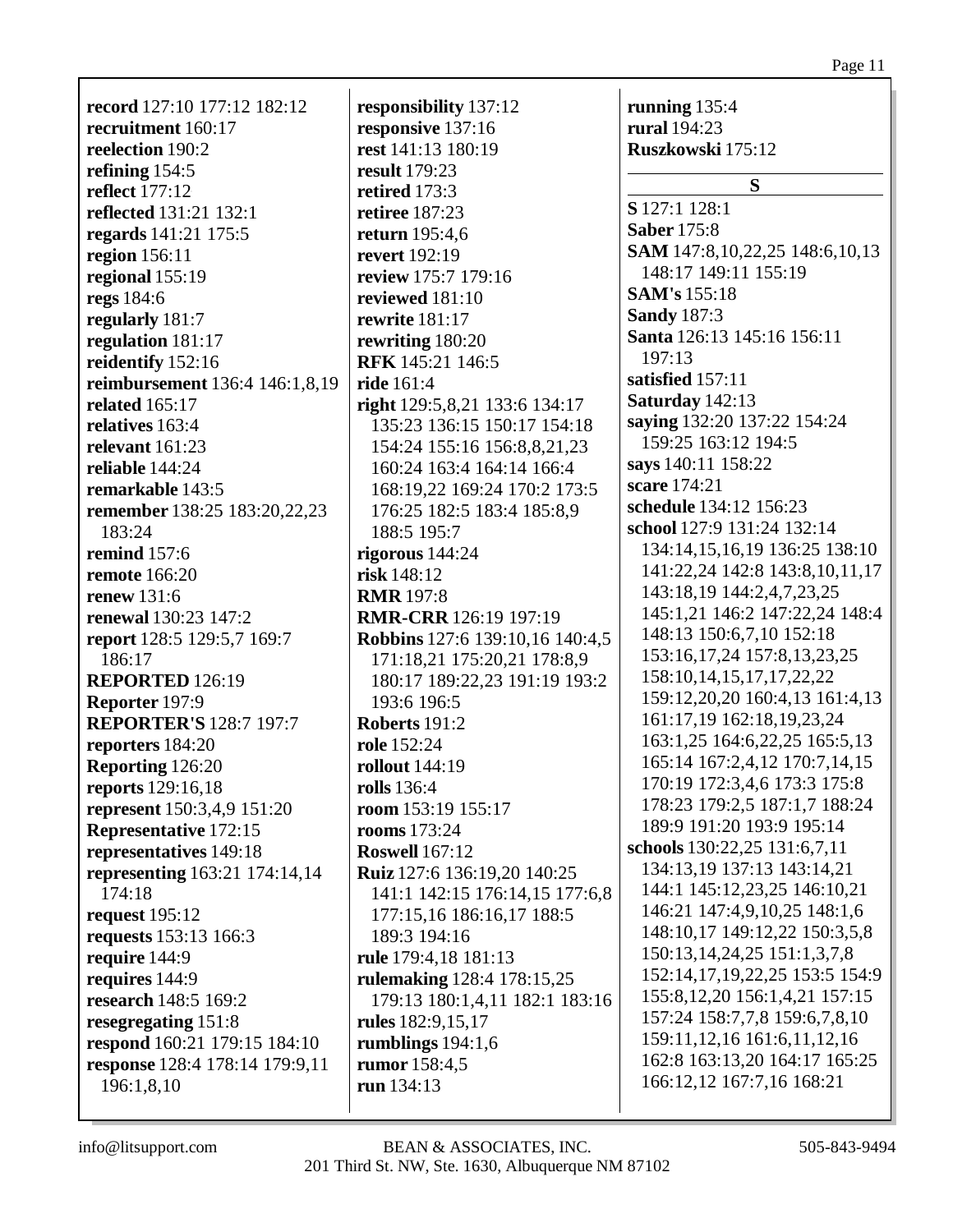172:12 186:22 187:4 188:14,19 188:22 191:4 192:12,16,20 194:2,7,8 195:10,14 **search** 159:24 **seat** 181:24 **second** 136:8 139:14,16 161:8 175:15,17 177:5,6,7 196:6 **Secondly** 150:22 **secret** 170:4 **Secretary** 127:4 169:19 175:13 180:5 **Section** 175:4 **see** 141:14 143:17,22 145:4,4,6 146:21 147:18 148:10,25 151:15,25 153:15,24 159:24 160:1 167:16 170:11,12 171:6 171:11 172:25 173:7 174:3 179:17 180:2,10 186:2 188:20 189:2 196:11 **seen** 163:19 **segregate** 162:25 **segregation** 161:20 162:15 164:8 164:10,12 171:22 190:22 **self-selection** 163:14 **send** 145:13,15 165:12,14 169:6 169:9 184:10 **sending** 154:2 **sense** 191:7 **sent** 145:18 150:5 **separated** 183:14,17 **serve** 150:13,13,14 194:21 **served** 172:19 **serves** 150:2 161:12,18 **service** 126:20 167:18 **serving** 165:25 **session** 129:10,16,19 130:3,5 131:15 135:13,15,16 153:12 164:16 166:3 174:25 176:24 177:1,4 190:15,18 193:23 **sessions** 132:3,7,8 153:11 190:4 **set** 137:24 145:14 155:7 164:21 187:4 197:15 **shadow** 135:8 **shadows** 135:11 **share** 149:17 191:14 **sharing** 191:12 **Sheet** 128:9

**short** 143:14 144:22,22 192:15 192:25 **show** 137:8,13 143:23 **showing** 137:17 **shows** 132:23 **shrink** 138:19 **sibling** 164:23 **Sidney** 167:12 **Sign-In** 128:9 **signed** 168:9 **significant** 131:22 137:14 169:15 **simple** 154:10 **simply** 163:21 179:18 192:18 **single** 170:19 **sites** 145:14 **sitting** 173:7 **six** 184:24 **size** 172:1 **slightly** 131:8 **small** 155:22 **Smith** 172:15,17 173:5,16 **social** 150:19 **solution** 158:21 165:1 **solutions** 162:1 **somewhat** 131:13 **soon** 134:6 142:4 150:16,18 196:11 **sorely** 173:14 **sorry** 129:5,23 130:2 141:13 148:20 167:24 173:9 **sort** 156:20 167:17 168:12 **south** 138:24 191:1 **southern** 155:25 **space** 147:7 152:8 166:14 169:8 **spaces** 145:24 **Spanish** 160:7 163:5,6,8,9 **speak** 163:5,8 179:16 180:3 187:3 **speakers** 168:24 **speaking** 156:13 **specialized** 163:13 **specifically** 175:5 **specified** 177:2 **spent** 162:12 186:6 **spoke** 160:7 163:6 182:14 190:17 192:13 195:10 **spoken** 163:9

**spot** 181:22 **spring** 132:2,11,13,16 155:15 **square** 166:13 **staff** 127:8 138:9 194:17 **stakeholders** 144:14 **stand-in** 190:25 **standards** 168:25 191:18 **standpoint** 162:15 **start** 166:20 **started** 163:21,25 **starting** 134:14,16,19 166:6 **starts** 185:19 193:14 **state** 126:2 144:15 150:8 153:5 156:2 159:5 184:22 187:7 190:11,14 193:9,16,19,21 194:17 197:2,9,13 **stated** 197:14 **statement** 151:10 183:6 184:16 **states** 190:8 193:4,7,8,20 **statewide** 143:13 **statute** 180:21 181:18 **statutory** 181:18 **stay** 156:1 **step** 162:9 **Stewart** 169:22 **STOPit** 186:19 **story** 144:3 **stream** 143:1 **street** 126:20 166:7 173:10 197:20 **stretching** 156:18 **student** 161:15 186:25 **students** 158:16,24 161:18,19,22 162:17 172:9 186:25 190:23 **study** 142:23 **stuff** 133:2 158:18 160:11 **styles** 172:9 **subject** 175:1 **subjects** 175:1 **submit** 184:3 185:3,5 **success** 186:24 **successful** 150:8 **succumb** 152:9 **sudden** 181:4 **sufferers** 187:12 **suggest** 137:24 **suggestion** 137:3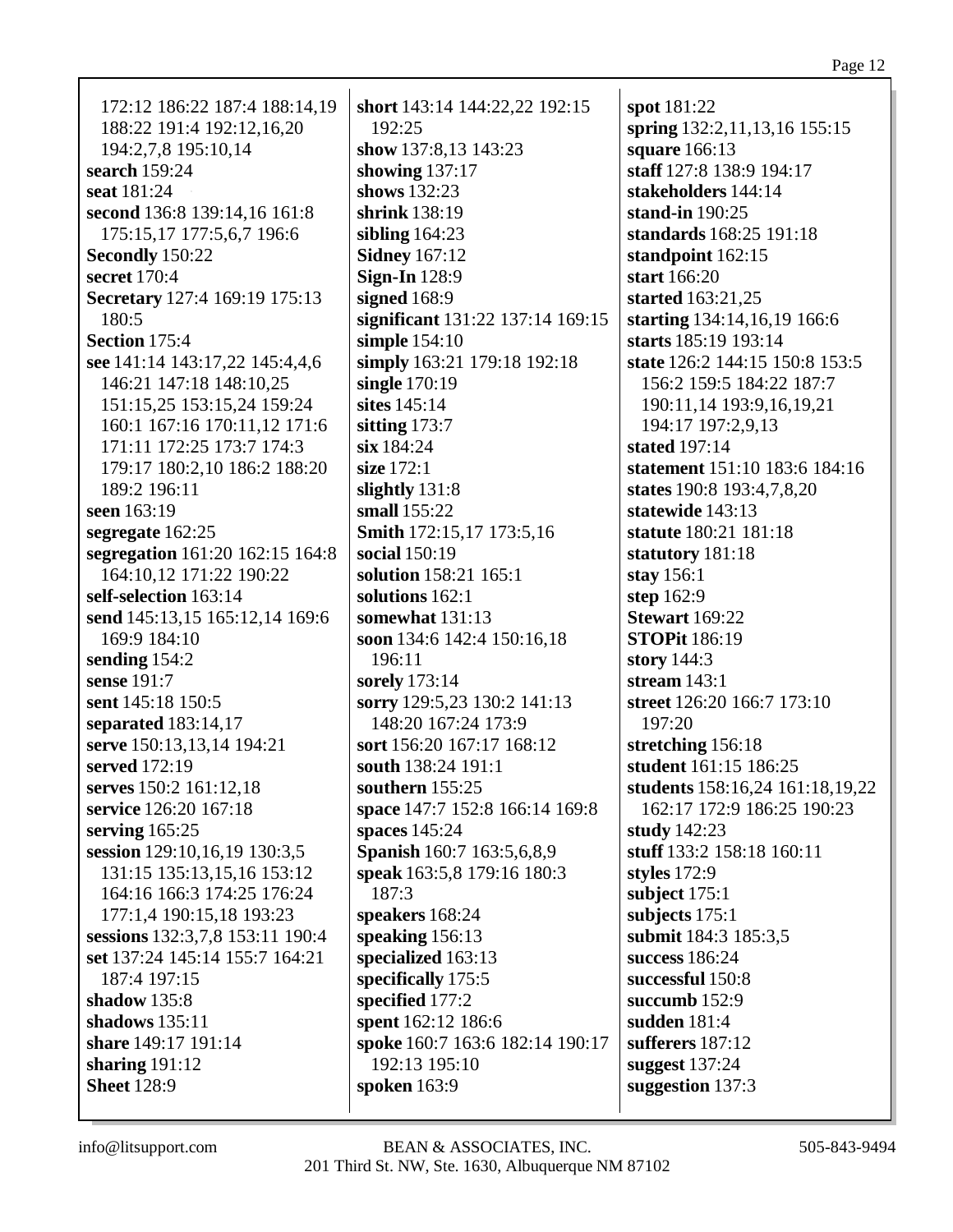| r |  |
|---|--|
|   |  |

**Suite** 126:20 197:20 **Suites** 142:15,16,17 **supporters** 150:10 **sure** 141:18 143:1 153:8 154:18 161:5 167:10 171:13,20 183:25 **surprised** 189:5 **switch** 160:23 **switched** 149:10 **Sylvia** 190:19 **system** 136:25 143:12,13

**T**

**T** 128:1 **Tab** 129:22 130:10 181:13 **table** 146:7 182:18 **take** 129:8 130:17,17 133:25 144:11 145:5 147:14 148:14 156:6 165:5 179:12 **taken** 162:7 165:4 177:3 **takes** 131:22 **talk** 129:13 146:21 162:12 163:17 168:2 185:21 **talked** 146:2 170:17 **talking** 131:1 150:24 156:13 161:14 162:13 168:25 169:19 169:22 171:10 188:3 **Taos** 145:17 148:23 156:11 167:7 167:9 **teacher** 173:3 **teachers** 158:3,12 163:7 **teachers'** 163:22 **teaching** 163:9 **team** 194:14,21 **tell** 135:7 144:3 158:1,23 170:20 **telling** 163:7 170:18 **tells** 170:22 **ten** 190:10 194:7 **tend** 156:15 **terms** 155:24 170:10 171:3 **Terrence** 191:2 **testimony** 197:15 **testing** 171:1 **text** 170:1 **thank** 140:10 141:19 142:11,18 146:24 149:3,5,7,8 155:1 164:4 164:5 166:15 168:17 171:16,17 173:8,16,17,19 174:6,8 176:23

182:21,22 185:23 186:4,11 189:11,21 192:10 194:10,24 195:1,8,17 196:2,11 **Thanks** 157:2 167:22 172:14 195:18 **they'd** 143:25 **thing** 133:19 136:20 147:12 152:20 170:20 171:19,23 172:1 187:11 188:8 **things** 130:21 131:16 146:15 150:20,25 154:7,24 170:13,23 171:4 185:1 186:18 190:5,6,9 190:23 191:9 192:1,3,7 **think** 133:1 137:2 138:25 147:2 147:18 148:9,16,20 149:2,13,13 151:2,20 152:8,10,24 153:18,20 154:11,22 155:9,10 156:1,12,15 159:22 160:12,25 161:5,8,16,20 162:15 163:17 164:5 165:3 166:4 167:14,19 169:2,18 170:10,13,24,25 171:7,7,13,15 171:22,25 172:10 178:22,25 179:7 184:9,13,19,21 185:2,6,8 185:11,21 186:6,12 190:9 191:3 192:25 193:7 **thinking** 168:12 **Third** 126:20 197:20 **thought** 129:9 130:6 151:4,17 154:5 163:8 165:6 168:10 169:11,21 170:5 173:20 **thoughtful** 144:16 **threatened** 175:2 **three** 131:23 138:18 144:23 154:17 163:2 174:11 **thriving** 159:6,7 **throw** 159:7 **Thursday** 148:22 **tied** 155:25 **tighter** 139:3 **Tim** 127:5 183:22 **time** 129:6,9 130:18 131:13,17 131:18,23 132:21 133:3,17,19 134:5,10 136:2,17,24 138:9,11 138:22 139:2,24 147:18 149:10 161:2 163:10 165:2 172:19 182:25 185:15 186:13 187:6 193:1 198:10,15,20,25

**times** 180:24 183:16 **timing** 133:15 138:10,13 **tired** 166:5 **today** 149:21 154:17 191:21 **told** 132:19 173:14 **totally** 159:22 **tough** 156:20 166:15 **tougher** 161:10 **Toulouse** 127:7 137:23 138:3 140:7,8,15 141:10 162:3,4 170:1 173:2,6,11 175:23,24 178:6 180:18 184:18 186:5 193:16,25 194:5 **town** 162:16 **township** 164:10 **track** 143:18 **traditional** 172:3 **trails** 152:5 **traits** 153:23 **transcript** 126:10 197:11 198:8 198:13,18,23 **transformative** 143:11 **transition** 194:14,21 **transportation** 161:3 164:15 **transporting** 189:7 **trauma** 171:9 **trauma-based** 170:20 **trauma-inspired** 142:24 **travel** 138:22,23 **traveling** 136:7 **trial** 190:21 **tried** 186:19 **Trish** 127:6 189:13 194:13 **truck** 166:22 **true** 152:9,10 154:12 158:5 159:24,24 197:10 **truly** 173:19 **try** 134:23 139:1 172:5 182:10 187:5 **trying** 155:14 179:18 183:20 191:4 **Tuesday** 145:9,20,22 **turn** 149:6 179:3 181:12 **turnaround** 133:17 **turned** 136:18 **Twitter** 150:21 **two** 126:11 131:23 132:19 135:10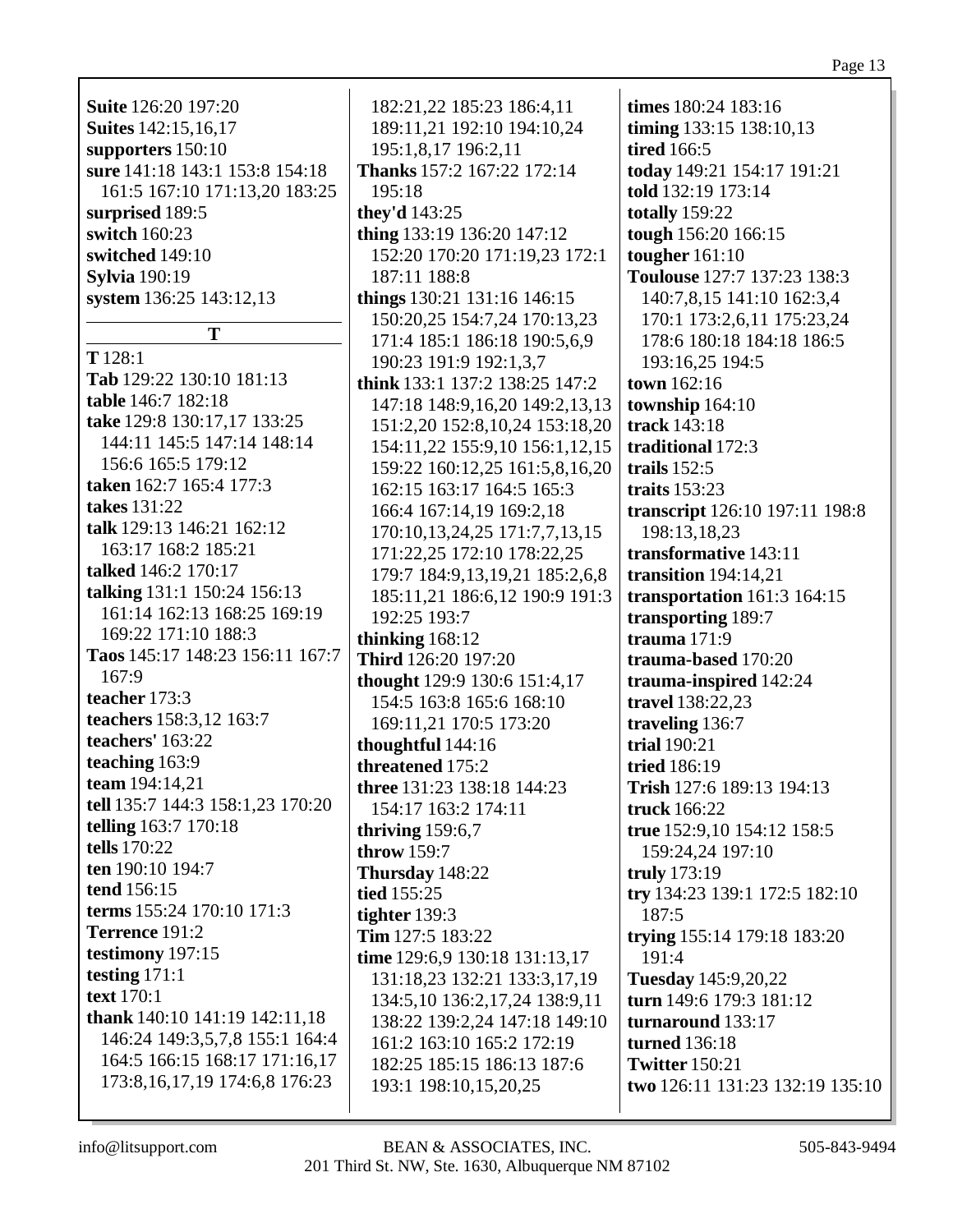| vote 165:4,7 177:3 178:11         | weekend 146:23                   |
|-----------------------------------|----------------------------------|
| votes 176:1 178:5                 | weeks 138:4                      |
| vs 175:11                         | welcome 168:21 174:20,23         |
|                                   | 182:20,23                        |
| W                                 | went 145:9,21 158:10,19 159:12   |
| waiting $131:15$                  | 159:19,19 163:1 168:11,24        |
| waiver 165:10                     | 170:6,12 192:14                  |
| <b>Walgreens 139:7</b>            | weren't 155:17                   |
| walk-in 190:25 191:3              | west 156:23                      |
| want 135:18,19 150:9 151:11       | what-ifs $146:5$                 |
| 153:10 154:19,25 155:6 158:4      | whereof 197:15                   |
| 161:24 162:5, 10, 11, 11 168:7    | willing $163:18$                 |
| 170:14 183:1 186:22 189:19,25     | wind 157:7                       |
| 194:18                            | <b>Woerner</b> 191:15,17         |
| wanted 146:24 150:22 152:14       | wondering 172:23                 |
| 153:8,24 163:24 166:21 168:1      | word 142:4                       |
| 168:23 171:16 172:25 191:14       | work 132:3,6,8 143:5,6 144:13    |
| 192:8 194:13 195:4,9,15           | 148:7 153:12 155:22 156:3        |
| wanting 187:9                     | 185:13 192:6,8                   |
| wardrobe 189:20,24                | worked 164:7                     |
| warm 165:19 166:14                | working 136:25 141:25 148:18     |
| warn 191:9                        | 172:15                           |
| wasn't 151:8 157:11 160:6,10      | workmen's 194:15,16              |
| 170:4,10                          | workshop 132:2,12 147:2          |
| watching 193:14                   | workshops 145:10,11,14           |
| way 129:4 142:6 145:22 148:9      | world 143:25 182:20              |
| 156:20 161:22 164:13 180:2        | worried 194:3                    |
| ways 150:19 154:8                 | wouldn't 136:16 144:8            |
| we'll 129:16,17 130:4,25 145:4    | wow 192:22                       |
| 148:9, 18, 25 150:11, 18 154:1, 2 | written 183:11,12 184:3,7,13,21  |
| 154:3 155:3,14 176:21 185:13      | 185:18                           |
| 196:1                             | wrong 183:10                     |
| we're 129:12,15 130:3 131:17      |                                  |
| 134:4 136:9 137:20 149:14,25      | X                                |
| 150:1 155:18 156:6,13,18          | X 128:1                          |
| 158:22 159:10 162:8 169:7         | Xinachtli 175:8                  |
| 179:18 181:11 185:24 187:2        |                                  |
| 191:12 192:10 194:6 195:21        | Y                                |
| we've 130:4 137:14 142:21         | yeah 132:5,8 135:17 138:21       |
| 146:10 147:9 156:2 161:9          | 140:1 153:21 156:15,23 157:19    |
| 170:25 171:2 191:25               | 166:10 176:21 183:3 185:13       |
| website 150:18 152:21,21 169:3    | 188:17,25 192:23                 |
| 169:7,8 170:12                    | year 130:11,16 131:2,3,4,9 135:5 |
| Wednesday 143:4 144:18 190:15     | 136:3 139:13,20,20 143:15,18     |
| week 131:12 132:25 133:4,7,24     | 147:5 148:19 149:11 163:10       |
|                                   |                                  |

134:1,8 135:19,21,25,25 136:8 138:19 142:2 143:5 195:22,24

137:8,17 138:17 142:21 144:1 149:24 153:6 160:25 161:25 174:11 183:11 186:6,22 190:16

**U**

**understand** 159:18,18,20 160:16

165:9,11 173:4 174:21 **understanding** 188:6 **understood** 158:12 **undertaking** 130:23 **underused** 145:24

**unfortunately** 139:23 145:24

**universities** 193:17,20,21

**update** 142:19 195:5,16

**use** 134:21,23 135:2 184:23

**usually** 131:14,23 136:5 138:17

**V**

**two-and-a-half-hour** 153:12

198:3

**type** 152:19

**umbrella** 148:17 **unable** 179:16

**uniform** 188:22 **union** 163:22,24

**unravel** 182:10 **untrue** 151:23

**updated** 195:4 **uploaded** 143:16

187:25 192:21 **useful** 151:17

**valuable** 151:5 156:5

**variety** 172:12 190:8

**venue** 149:16 168:10

**valid** 184:4

**varied** 188:15

**vary** 181:18 **vehicle** 189:6 **vehicles** 189:2

**vested** 150:7 **Vice** 127:3 195:20 **videos** 142:25 **visiting** 189:14 **Visitors'** 128:9 **visits** 133:2 **voice** 194:19 **voices** 149:16

**Voigt** 181:24 182:2,6,13,21,23

**Volume** 126:11 198:3